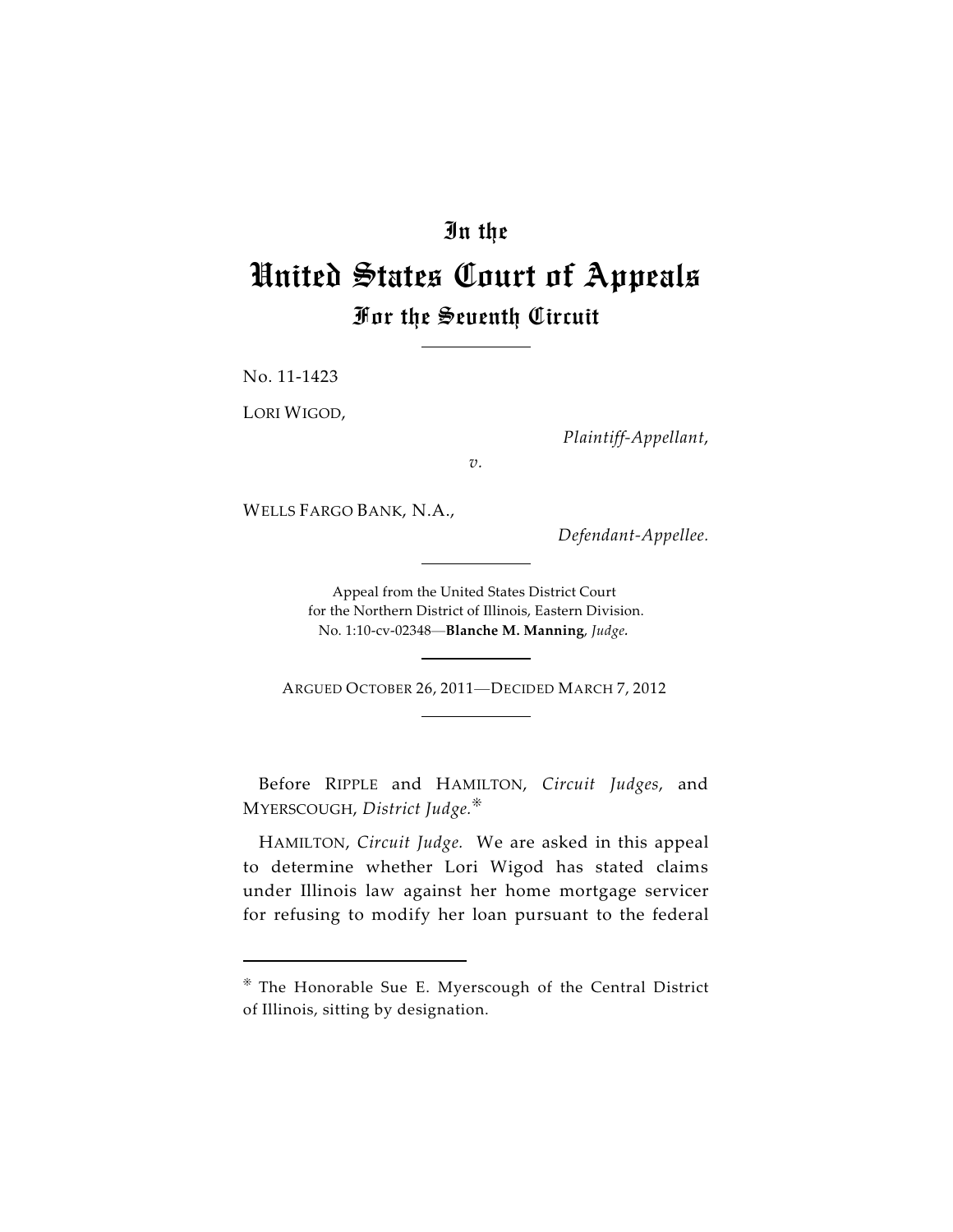Home Affordable Mortgage Program (HAMP). The U.S. Department of the Treasury implemented HAMP to help homeowners avoid foreclosure amidst the sharp decline in the nation's housing market in 2008. In 2009, Wells Fargo issued Wigod a four-month "trial" loan modification, under which it agreed to permanently modify the loan if she qualified under HAMP guidelines. Wigod alleges that she did qualify and that Wells Fargo refused to grant her a permanent modification. She brought this putative class action alleging violations of Illinois law under common-law contract and tort theories and under the Illinois Consumer Fraud and Deceptive Business Practices Act (ICFA). The district court dismissed the complaint in its entirety under Rule 12(b)(6) of the Federal Rules of Civil Procedure. *Wigod v. Wells Fargo Bank, N.A.*, No. 10 CV 2348, 2011 WL 250501 (N.D. Ill. Jan. 25, 2011). The court reasoned that Wigod's claims were premised on Wells Fargo's obligations under HAMP, which does not confer a private federal right of action on borrowers to enforce its requirements.

This appeal followed, and it presents two sets of issues. The first set of issues concerns whether Wigod has stated viable claims under Illinois common law and the ICFA. We conclude that she has on four counts. Wigod alleges that Wells Fargo agreed to permanently modify her home loan, deliberately misled her into believing it would do so, and then refused to make good on its promise. These allegations support garden-variety claims for breach of contract or promissory estoppel. She has also plausibly alleged that Wells Fargo com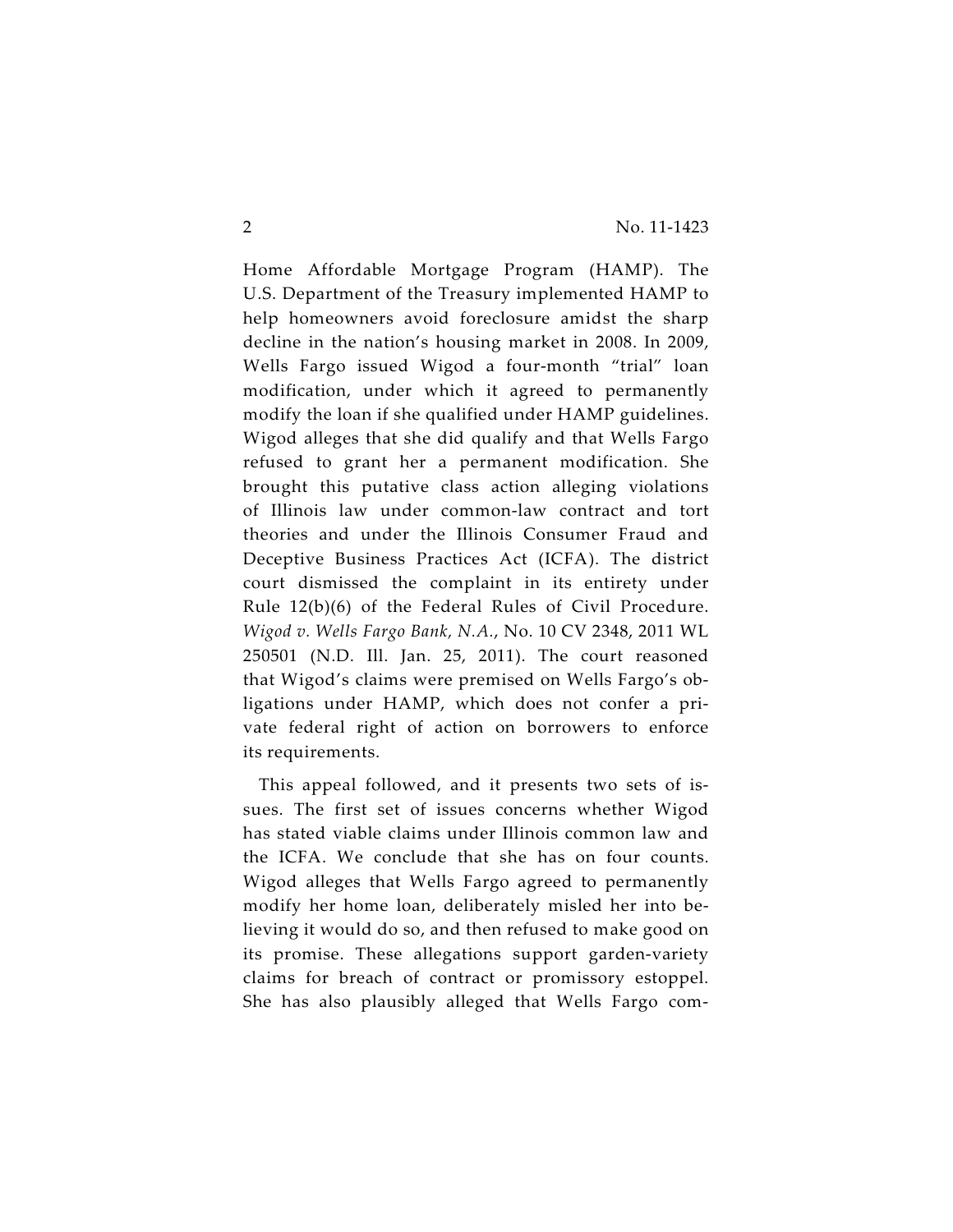mitted fraud under Illinois common law and engaged in unfair or deceptive business practices in violation of the ICFA. Wigod's claims for negligent hiring or supervision and for negligent misrepresentation or concealment are not viable, however. They are barred by Illinois's economic loss doctrine because she alleges only economic harms arising from a contractual relationship. Wigod's claim for fraudulent concealment is also not actionable because she cannot show that Wells Fargo owed her a fiduciary or other duty of disclosure.

The second set of issues concerns whether these state-law claims are preempted or otherwise barred by federal law. We hold that they are not. HAMP and its enabling statute do not contain a federal right of action, but neither do they preempt otherwise viable statelaw claims. We accordingly reverse the judgment of the district court on the contract, promissory estoppel, fraudulent misrepresentation, and ICFA claims, and affirm its judgment on the negligence claims and fraudulent concealment claim.

#### I. *Factual and Procedural Background*

We review *de novo* the district court's decision to dismiss Wigod's complaint for failure to state a claim. *E.g.*, *Abcarian v. McDonald*, 617 F.3d 931, 933 (7th Cir. 2010). We must accept as true all factual allegations in the complaint. *E.g., Erickson v. Pardus*, 551 U.S. 89, 94 (2007). Under the federal rules' notice pleading standard, a complaint must contain only a "short and plain statement of the claim showing that the pleader is entitled to relief."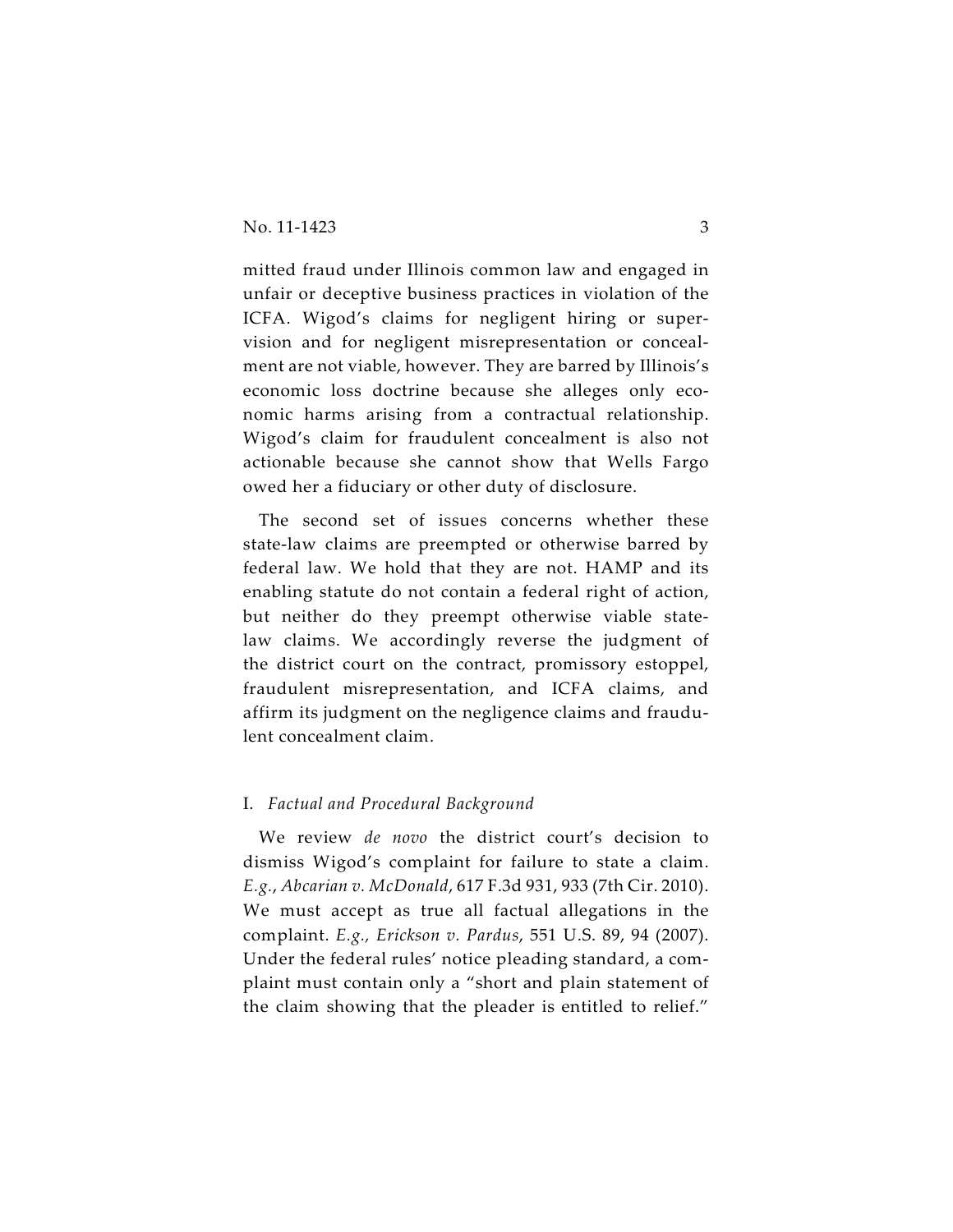Fed. R. Civ. P. 8(a)(2). The complaint will survive a motion to dismiss if it "contain[s] sufficient factual matter, accepted as true, to 'state a claim to relief that is plausible on its face.'" *Ashcroft v. Iqbal*, 556 U.S. 662, (2009), quoting *Bell Atlantic Corp. v. Twombly*, 550 U.S. 544, 570 (2007). "A claim has facial plausibility when the plaintiff pleads factual content that allows the court to draw the reasonable inference that the defendant is liable for the misconduct alleged." *Id*. A party who appeals from a Rule 12(b)(6) dismissal may elaborate on her allegations so long as the elaborations are consistent with the pleading. See *Chavez v. Illinois State Police*, 251 F.3d 612, 650 (7th Cir. 2001); *Highsmith v. Chrysler Credit Corp.*, 18 F.3d 434, 439-40 (7th Cir. 1994) (reversing dismissal in relevant part based on such new elaborations); *Dawson v. General Motors Corp.*, 977 F.2d 369, 372 (7th Cir. 1992) (reversing dismissal based on new elaborations).

In deciding a Rule  $12(b)(6)$  motion, the court may also consider documents attached to the pleading without converting the motion into one for summary judgment. See Fed. R. Civ. P. 10(c). Wigod attached to her complaint her trial loan modification agreement with Wells Fargo, along with a variety of other documents produced in the course of the parties' commercial relationship. The court may also consider public documents and reports of administrative bodies that are proper subjects for judicial notice, though caution is necessary, of course. See *Papasan v. Allain*, 478 U.S. 265, 268 n.1 (1986); *520 South Michigan Ave. Associates, Ltd. v. Shannon*, 549 F.3d 1119, 1137 n.14 (7th Cir. 2008); *Radaszewksi ex rel. Radaszewski v.*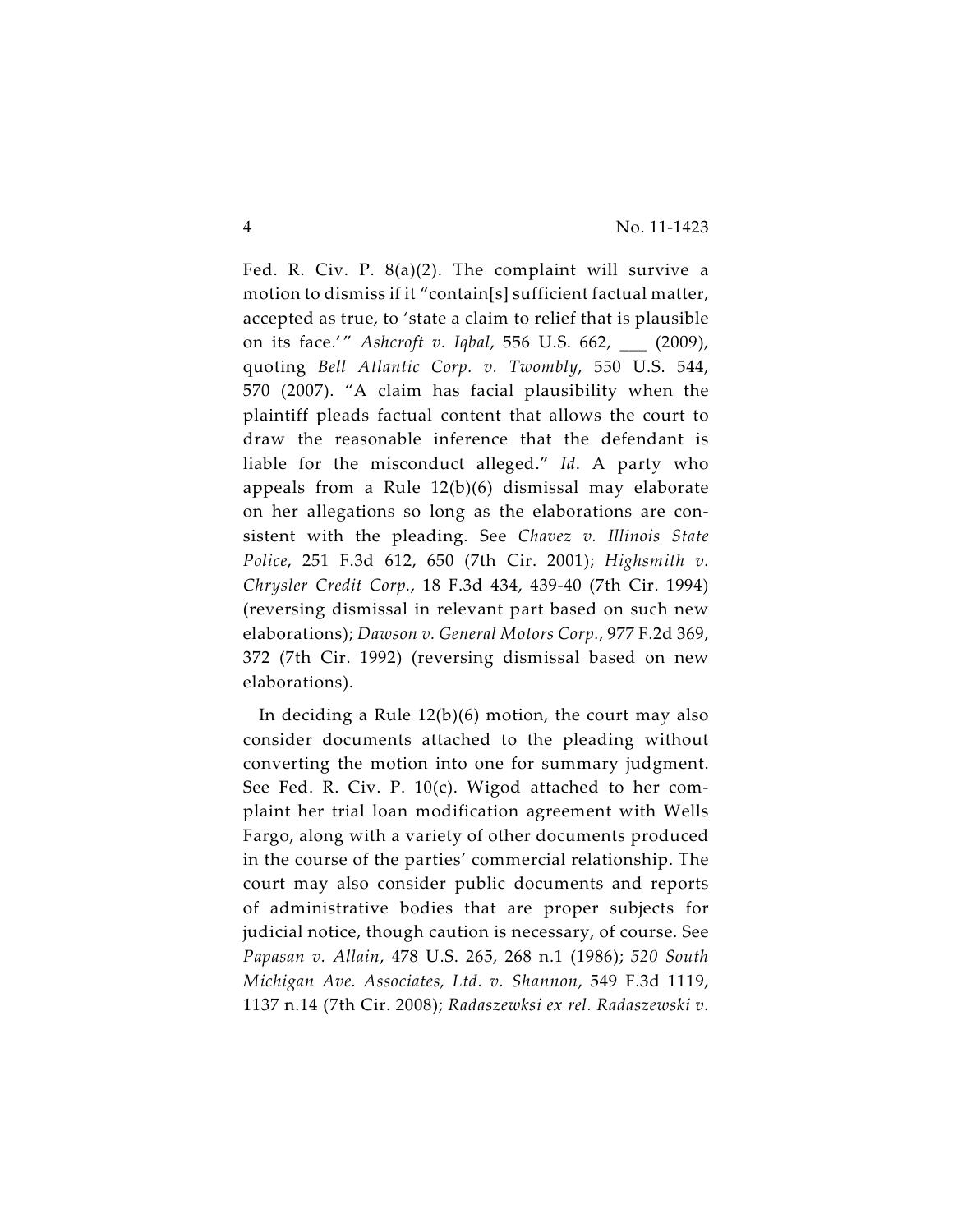*Maram*, 383 F.3d 599, 600 (7th Cir. 2004); *Menominee Indian Tribe of Wisconsin v. Thompson*, 161 F.3d 449, 456 (7th Cir. 1998). We have done so here to provide background information on the HAMP program.

# A. *The Home Affordable Mortgage Program*

In response to rapidly deteriorating financial market conditions in the late summer and early fall of 2008, Congress enacted the Emergency Economic Stabilization Act, P.L. 110-343, 122 Stat. 3765. The centerpiece of the Act was the Troubled Asset Relief Program (TARP), which required the Secretary of the Treasury, among many other duties and powers, to "implement a plan that seeks to maximize assistance for homeowners and . . . encourage the servicers of the underlying mortgages . . . to take advantage of . . . available programs to minimize foreclosures." 12 U.S.C. § 5219(a). Congress also granted the Secretary the authority to "use loan guarantees and credit enhancements to facilitate loan modifications to prevent avoidable foreclosures." *Id*.

Pursuant to this authority, in February 2009 the Secretary set aside up to \$50 billion of TARP funds to induce lenders to refinance mortgages with more favorable interest rates and thereby allow homeowners to avoid foreclosure. The Secretary negotiated Servicer Participation Agreements (SPAs) with dozens of home loan servicers, including Wells Fargo. Under the terms of the SPAs, servicers agreed to identify homeowners who were in default or would likely soon be in default on their mortgage payments, and to modify the loans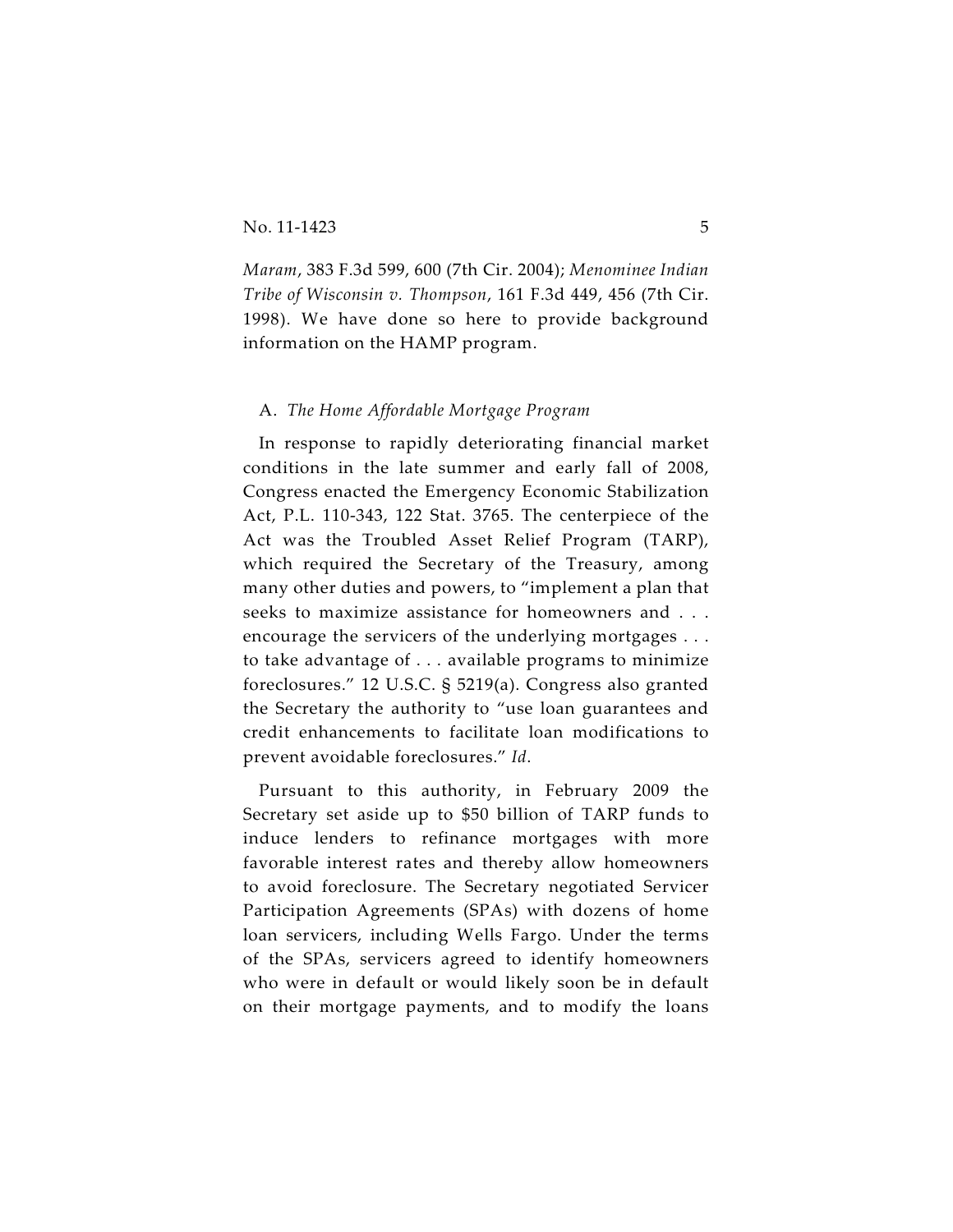of those eligible under the program. In exchange, servicers would receive a \$1,000 payment for each permanent modification, along with other incentives. The SPAs stated that servicers "shall perform the loan modification . . . described in . . . the Program guidelines and procedures issued by the Treasury . . . and . . . any supplemental documentation, instructions, bulletins, letters, directives, or other communications . . . issued by the Treasury." In such supplemental guidelines, Treasury directed servicers to determine each borrower's eligibility for a modification by following what amounted to a three-step process:

First, the borrower had to meet certain threshold requirements, including that the loan originated on or before January 1, 2009; it was secured by the borrower's primary residence; the mortgage payments were more than 31 percent of the borrower's monthly income; and, for a one-unit home, the current unpaid principal balance was no greater than \$729,750.

Second, the servicer calculated a modification using a "waterfall" method, applying enumerated changes in a specified order until the borrower's monthly mortgage payment ratio dropped "as close as possible to 31 percent."<sup>1</sup>

<sup>&</sup>lt;sup>1</sup> The order of operations in the waterfall method is: (1) capitalize accrued interest and escrow advances to third parties; (2) reduce the annual interest rate to as low as 2 percent; (3) extend the term up to 40 years and reamortize the loan; (continued...)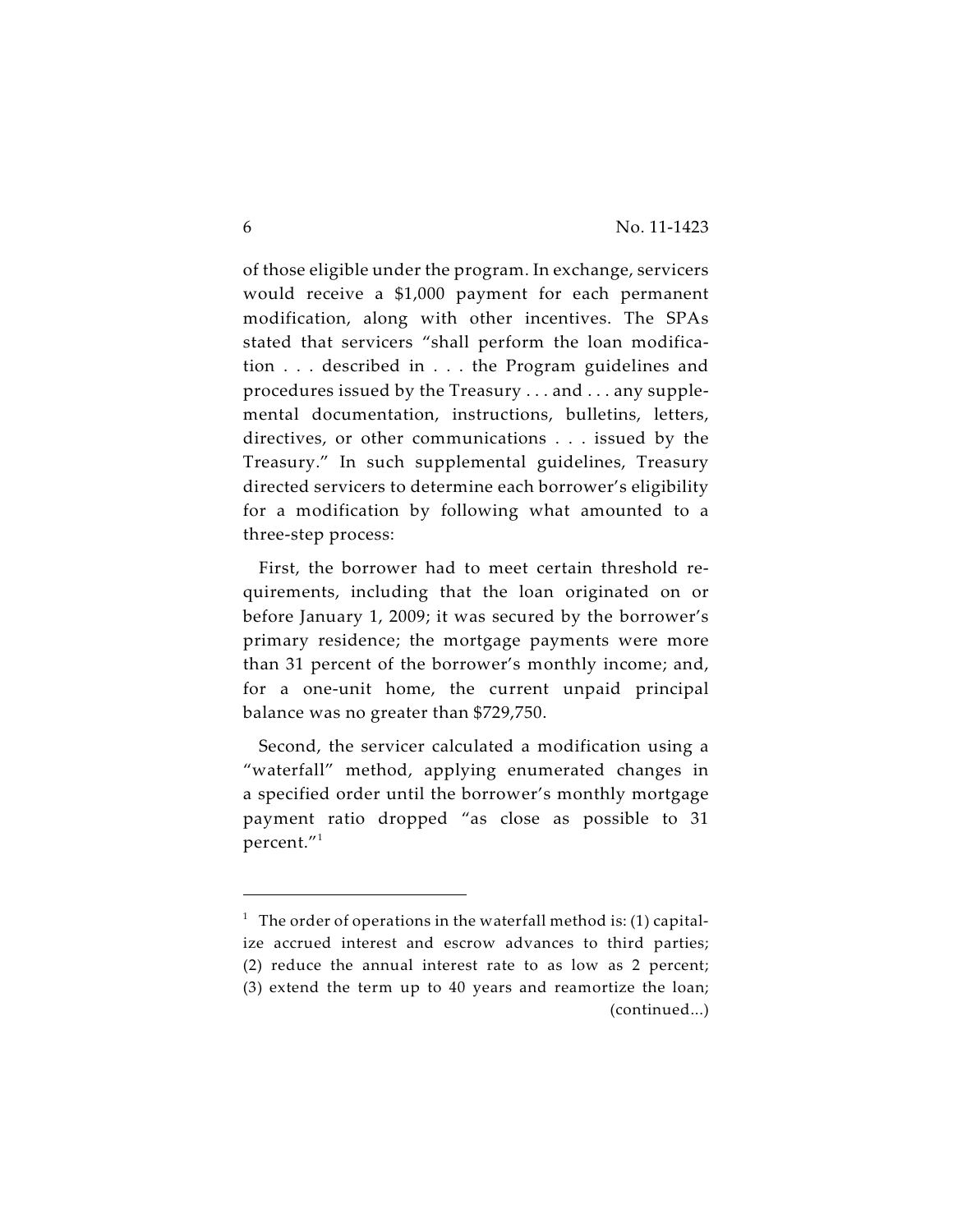Third, the servicer applied a Net Present Value (NPV) test to assess whether the modified mortgage's value to the servicer would be greater than the return on the mortgage if unmodified. The NPV test is "essentially an accounting calculation to determine whether it is more profitable to modify the loan or allow the loan to go into foreclosure." *Williams v. Geithner*, No. 09-1959 ADM/JJG, 2009 WL 3757380, at \*3 n.3 (D. Minn. Nov. 9, 2009). If the NPV result was negative — that is, the value of the modified mortgage would be lower than the servicer's expected return after foreclosure — the servicer was not obliged to offer a modification. If the NPV was positive, however, the Treasury directives said that "the servicer MUST offer the modification." Supplemental Directive 09-01.

# B. *The Trial Period Plan*

Where a borrower qualified for a HAMP loan modification, the modification process itself consisted of two stages. After determining a borrower was eligible, the servicer implemented a Trial Period Plan (TPP) under the new loan repayment terms it formulated using the waterfall method. The trial period under the TPP lasted

 $1$  (...continued)

and (4) if necessary, forbear repayment of principal until the loan is paid off and waive interest on the deferred amount. U.S. Dep't of the Treasury, Home Affordable Modification Program Supplemental Directive 09-01 (Apr. 6, 2009) (hereinafter "Supplemental Directive 09-01").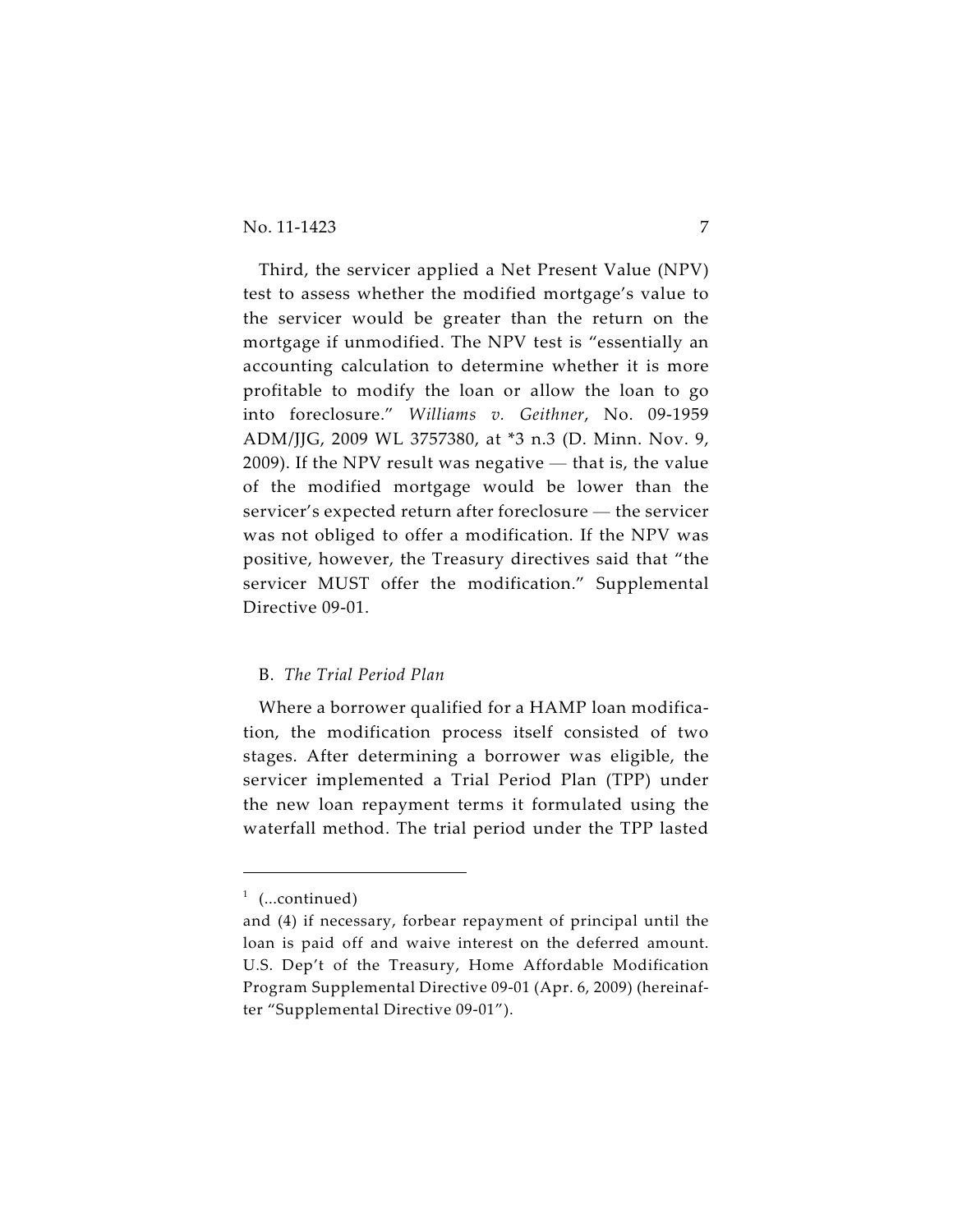three or more months, during which time the lender "must service the mortgage loan . . . in the same manner as it would service a loan in forbearance." Supplemental Directive 09-01. After the trial period, if the borrower complied with all terms of the TPP Agreement — including making all required payments and providing all required documentation — and if the borrower's representations remained true and correct, the servicer had to offer a permanent modification. See Supplemental Directive 09-01 ("If the borrower complies with the terms and conditions of the Trial Period Plan, the loan modification will become effective on the first day of the month following the trial period  $\dots$ .").

Treasury modified its directives on the timing of the verification process in a way that affects this case. Under the original guidelines that were in effect when Wigod applied for a modification, a servicer could initiate a TPP based on a borrower's undocumented representations about her finances. See Supplemental Directive 09-01 ("Servicers may use recent verbal [sic] financial information to prepare and offer a Trial Period Plan. Servicers are not required to verify financial information prior to the effective date of the trial period."). Those guidelines were part of a decision to roll out HAMP very quickly.<sup>2</sup>

 $2$  Treasury changed this policy in 2010, however, to allow servicers to offer a trial modification only after reviewing a borrower's documented financial information. The reason for the change was that loan servicers were converting trial (continued...)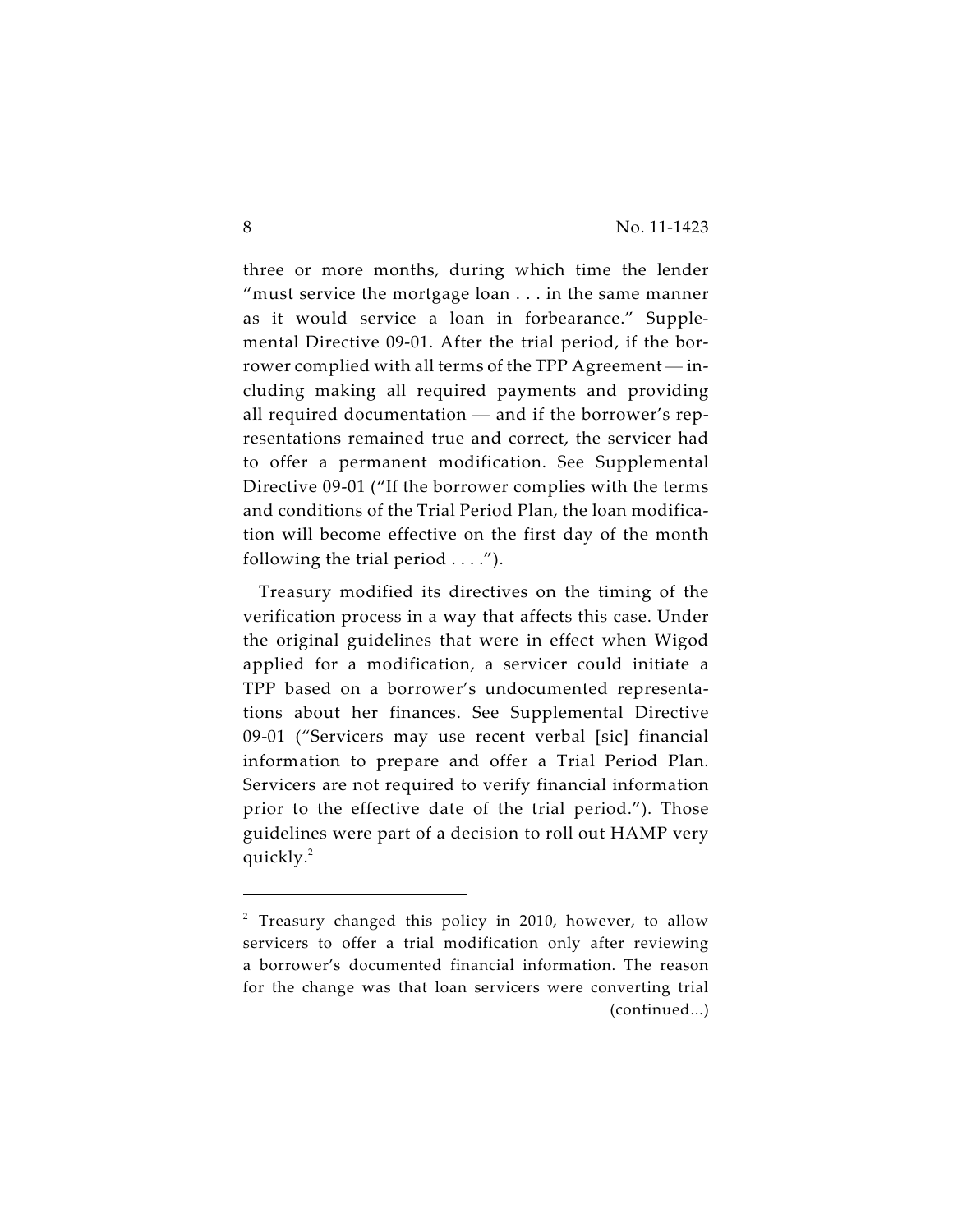# C. *Plaintiff's Loan*

In September 2007, Wigod obtained a home mortgage loan for \$728,500 from Wachovia Mortgage, which later merged into Wells Fargo. (For simplicity, we refer only to Wells Fargo here.) Finding herself in financial distress, Wigod submitted a written request to Wells Fargo for a HAMP modification in April 2009. At that time, Treasury's original guidelines were still in force, so Wells Fargo could choose whether (A) to offer Wigod a trial modification based on unverified oral representations, or (B) to require her to provide documentary proof of her financial information before commencing the trial plan.

Wigod alleges that Wells Fargo took option (B). Only after Wigod provided all required financial documentation did Wells Fargo, in mid-May 2009, determine that Wigod was eligible for HAMP and send her a TPP Agreement. The TPP stated: "I understand that after I sign and return two copies of this Plan to the Lender, the Lender will send me a signed copy of this Plan if I qualify for the [permanent modification] Offer or will send me written notice that I do not qualify for the Offer." TPP ¶ 2.

 $2$  (...continued)

modifications to permanent ones at a rate far below Treasury's expectations. Treasury originally projected that 3 to 4 million homeowners would receive permanent modifications under HAMP. Yet one year into the program, only 170,000 borrowers had received permanent modifications — fewer than 15 percent of the 1.4 million homeowners who had been offered trial plans.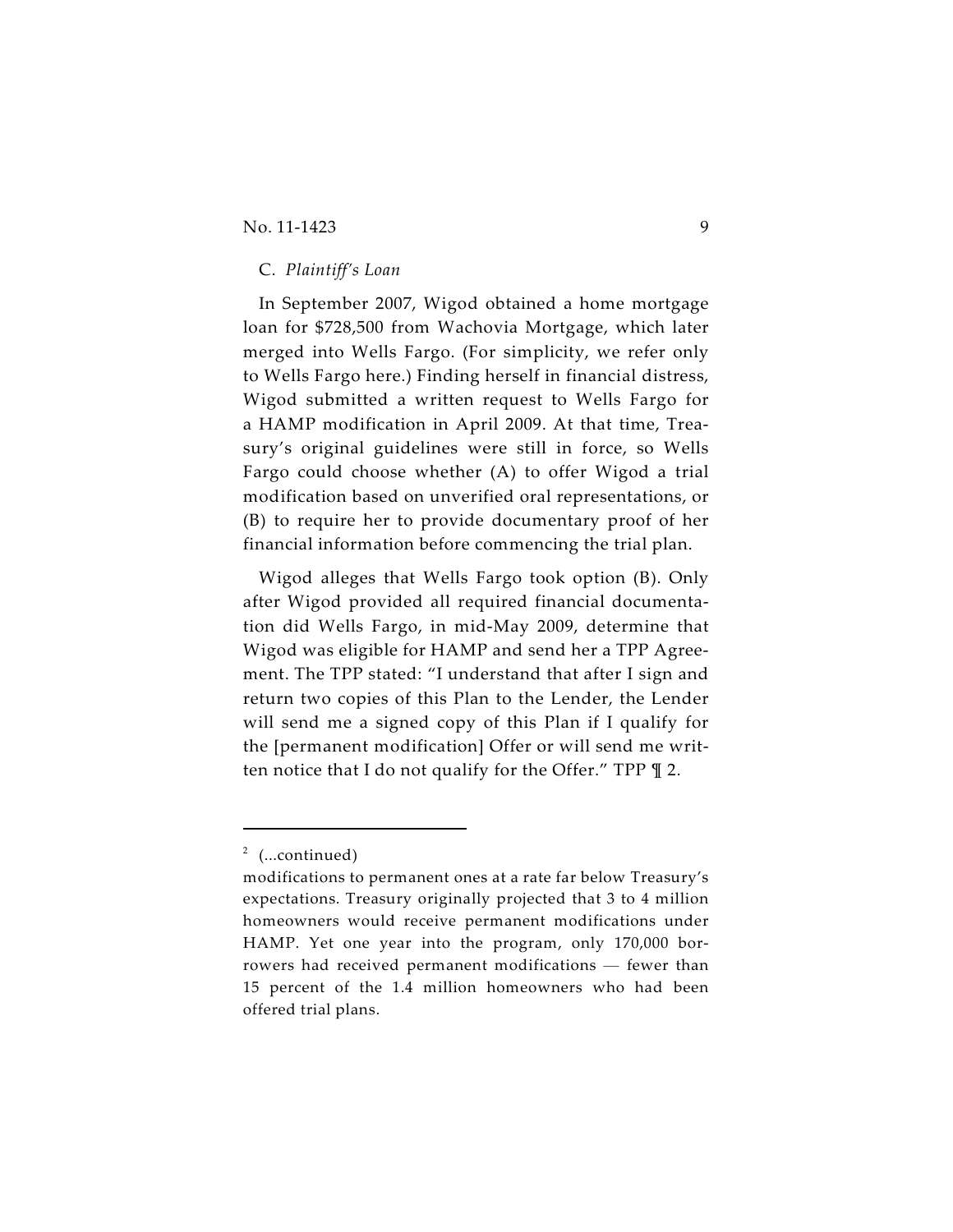On May 28, 2009, Wigod signed two copies of the TPP Agreement and returned them to the bank, along with additional documents and the first of four modified trial period payments. Wells Fargo then executed the TPP Agreement and sent a copy to Wigod in early June 2009. The trial term ran from July 1, 2009 to November 1, 2009. The TPP Agreement provided: "If I am in compliance with this Loan Trial Period and my representations in Section 1 continue to be true in all material respects, then the Lender will provide me with a [permanent] Loan Modification Agreement." TPP ¶ 1.

Wigod timely made, and Wells Fargo accepted, all four payments due under the trial plan. On the pleadings, we must assume that she complied with all other obligations under the TPP Agreement. Nevertheless, Wells Fargo declined to offer Wigod a permanent HAMP modification, informing her only that it was "unable to get you to a modified payment amount that you could afford per the investor guidelines on your mortgage." After the expiration of the TPP, Wells Fargo warned Wigod that she owed the outstanding balance and late fees and, in a subsequent letter, that she was in default on her home mortgage loan. Over the next few months, Wigod protested Wells Fargo's decision in a number of telephone conversations, but to no avail. During that time, she continued to make mortgage payments in the reduced amount due under the TPP, even after the trial term ended on November 1, 2009. In the meantime, Wells Fargo sent Wigod monthly notices threatening to foreclose if she failed to pay the accumulating amount of delinquency based on the original loan terms.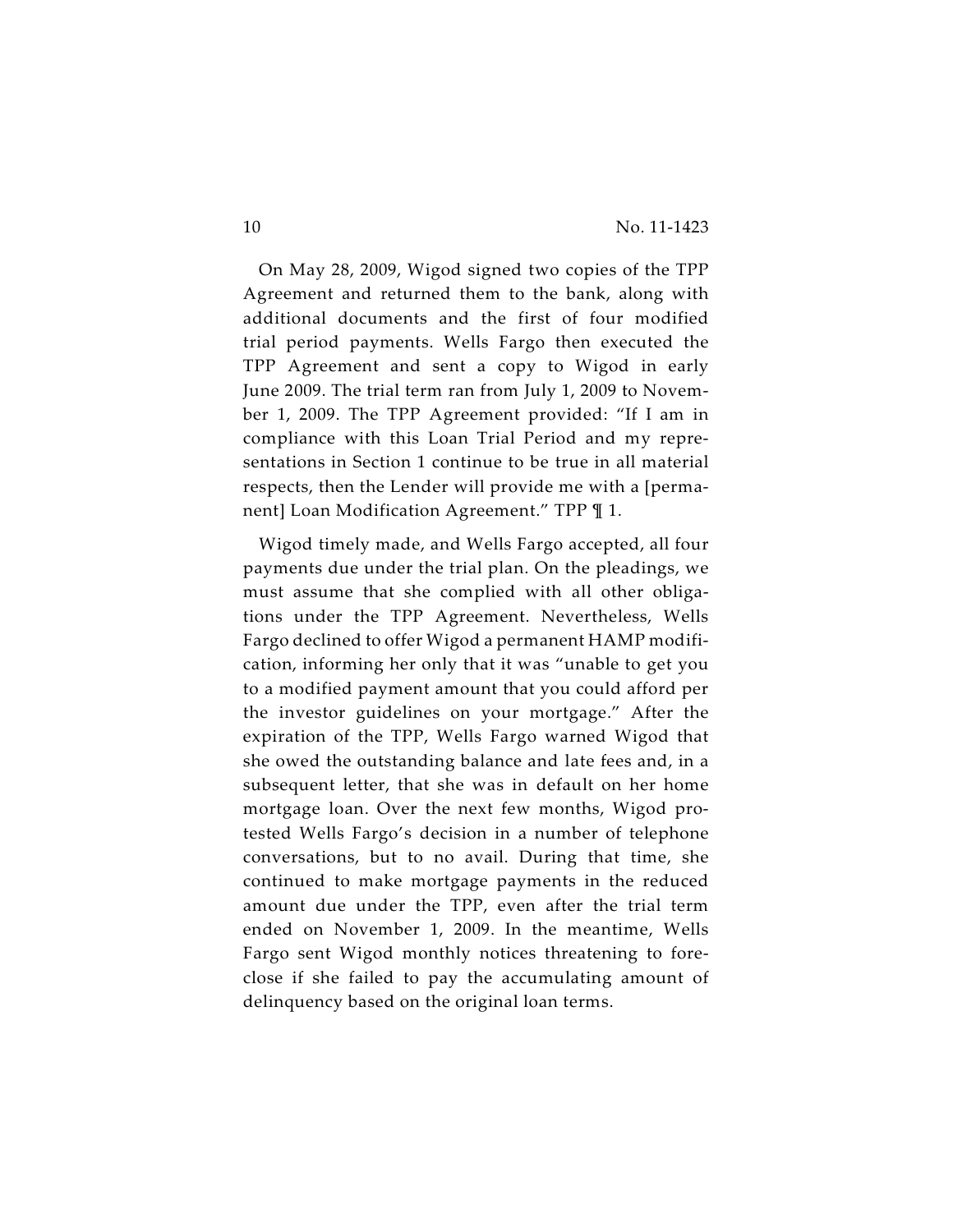According to Wigod, Wells Fargo improperly re-evaluated her for HAMP after it had already determined that she was qualified and offered her a trial modification, and that it erroneously determined that she was ineligible for a permanent modification by miscalculating her property taxes. Wells Fargo responds that Treasury guidelines then in force allowed the servicer to verify, after initiating a trial modification, that the borrower satisfied all government and investor criteria for a permanent modification, and that Wigod did not. In the course of this proceeding, however, Wells Fargo has not identified the specific criteria that Wigod failed to satisfy, except to say that it could not craft a permanent modification plan for her that would be consistent with its investor guidelines. Because we are reviewing a Rule 12(b)(6) dismissal, we disregard Wells Fargo's effort to contradict the complaint.<sup>3</sup>

# D. *Procedural History*

On April 15, 2010, Wigod filed a class action complaint in the Northern District of Illinois on behalf of all homeowners in the United States who had entered into TPP Agreements with Wells Fargo, complied with all terms,

 $^3$  Wells Fargo also asserted for the first time in oral argument that Wigod had never actually been qualified for loan modification. The assertion must be disregarded because it presents a factual question that cannot be resolved in deciding a Rule 12(b)(6) motion. *E.g.*, *Morrison v. YTB Int'l, Inc.*, 649 F.3d 533, 538 (7th Cir. 2011).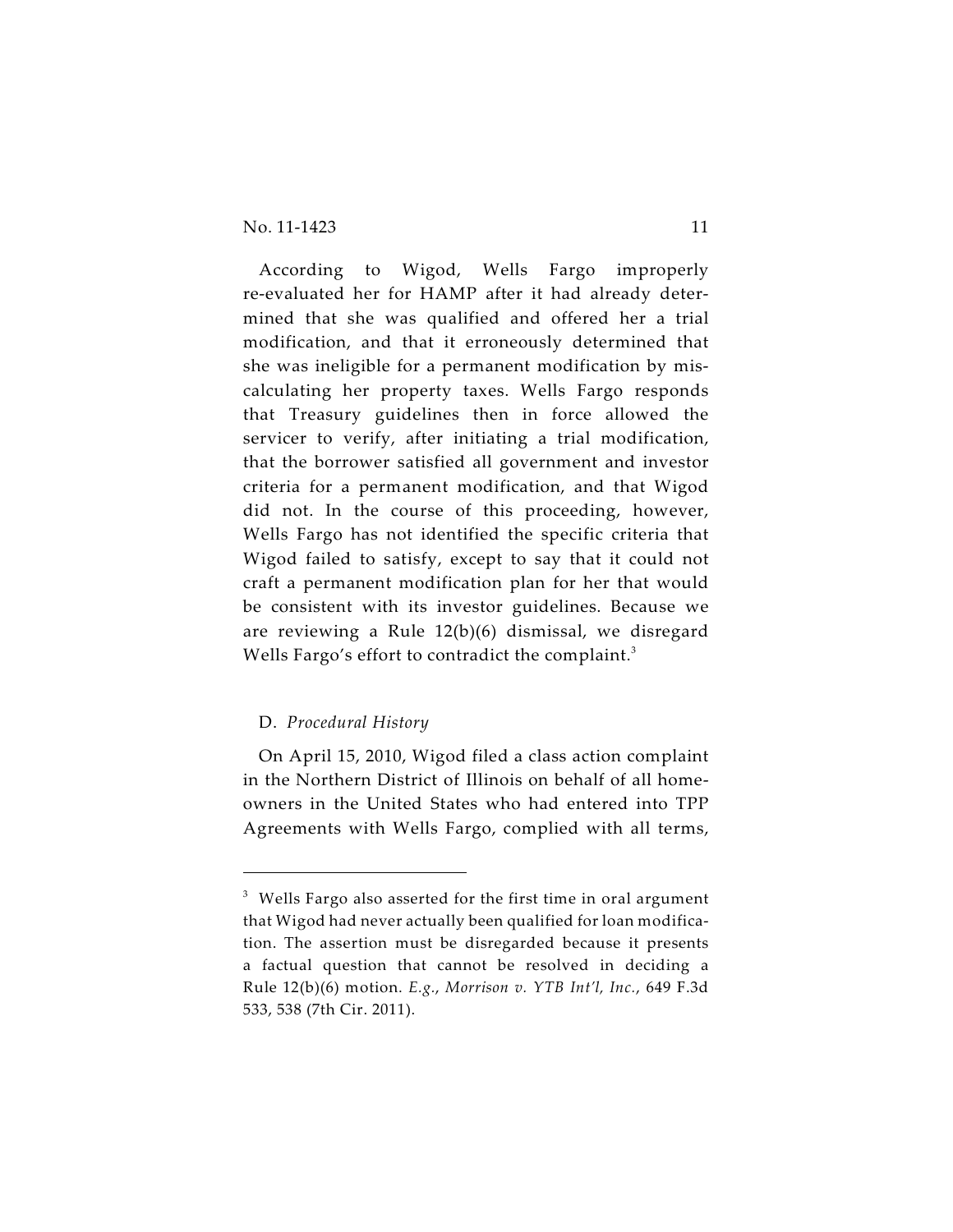and were nevertheless denied permanent modifications. Wigod's complaint contains seven counts: (I) breach of contract (and breach of implied covenants) for violating the TPP; (II) promissory estoppel, also based on representations made in the TPP; (III) breach of the Servicer Participation Agreement; (IV) negligent hiring and supervision; (V) fraudulent misrepresentation or concealment; (VI) negligent misrepresentation or concealment; and (VII) violation of the ICFA.

The district court dismissed Counts I, II, IV, and VI because each theory of liability was "premised on Wells Fargo's obligations" under HAMP, which does not provide borrowers a private federal right of action against servicers to enforce it. In the district court's view, Wigod's common-law claims for breach of contract, promissory estoppel, negligent hiring and supervision, and fraud were "not sufficiently independent to state . . . separate state law cause[s] of action." The district court dismissed Count III because a borrower lacks standing to sue as an intended third-party beneficiary of the Servicer Participation Agreement. Count VI was dismissed because the district court concluded that Wigod could not reasonably have relied on Wells Fargo's representation in the TPP that she would receive a permanent modification so long as she made all four trial payments and her financial information remained true and accurate, since elsewhere the TPP required Wigod to meet all of HAMP's requirements for permanent modification. Finally, the district court dismissed Count VII because Wigod had not plausibly alleged that Wells Fargo acted with intent to deceive her, which the court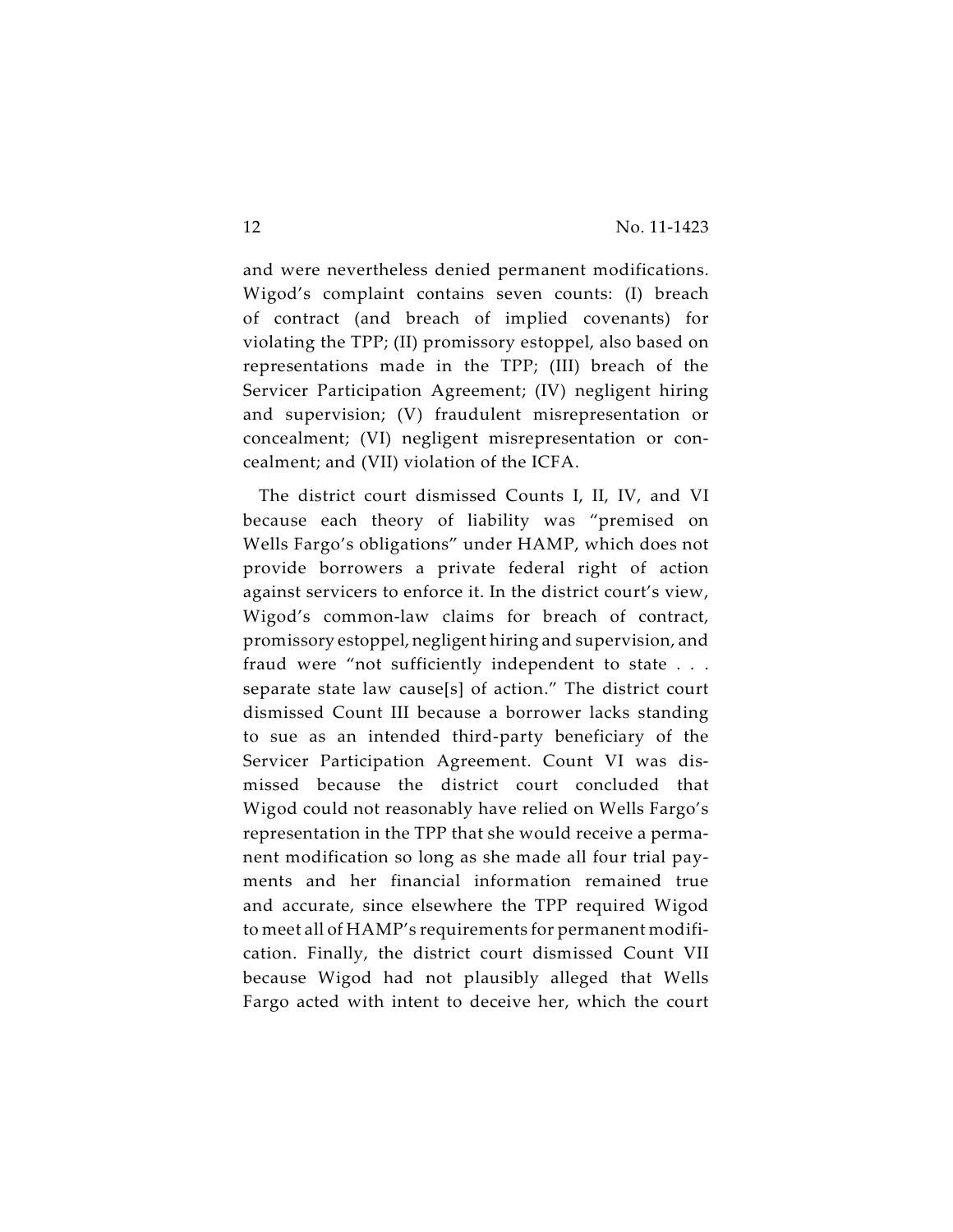concluded was a required element under the ICFA. Wigod appeals the district court's decision as to all claims but Count III.

We first examine whether Wigod has adequately pled viable claims under Illinois law, and we conclude that she has done so for breach of contract, promissory estoppel, fraudulent misrepresentation, and violation of the ICFA. We then consider whether federal law precludes Wigod from pursuing her state-law claims, and we hold that it does not.<sup>4</sup>

 $^4\;$  We have identified more than 80 other federal cases in which mortgagors brought HAMP-related claims. The legal theories relied on by these plaintiffs fit into three groups. First, some homeowners tried to assert rights arising under HAMP itself. Courts have uniformly rejected these claims because HAMP does not create a private federal right of action for borrowers against servicers. See, *e.g.*, *Simon v. Bank of Am., N.A.*, No. 10-cv-00300-GMN-LRL, 2010 WL 2609436, at \*10 (D. Nev. June 23, 2010) (dismissing claim because HAMP "does not provide borrowers with a private cause of action against lenders for failing to consider their application for loan modification, or even to modify an eligible loan").

In the second group, plaintiffs claimed to be third-party beneficiaries of their loan servicers' SPAs with the United States. Most but not all courts dismissed these challenges as well, holding that borrowers were not intended third-party beneficiaries of the SPAs. Compare *Villa v. Wells Fargo Bank, N.A.*, No. 10CV81 DMS (WVG), 2010 WL 935680, at \*2-3 (S.D. Cal. Mar. 15, 2010) (granting motion to dismiss claims of plaintiff pursuing third-party beneficiary theory), and *Escobedo v.* (continued...)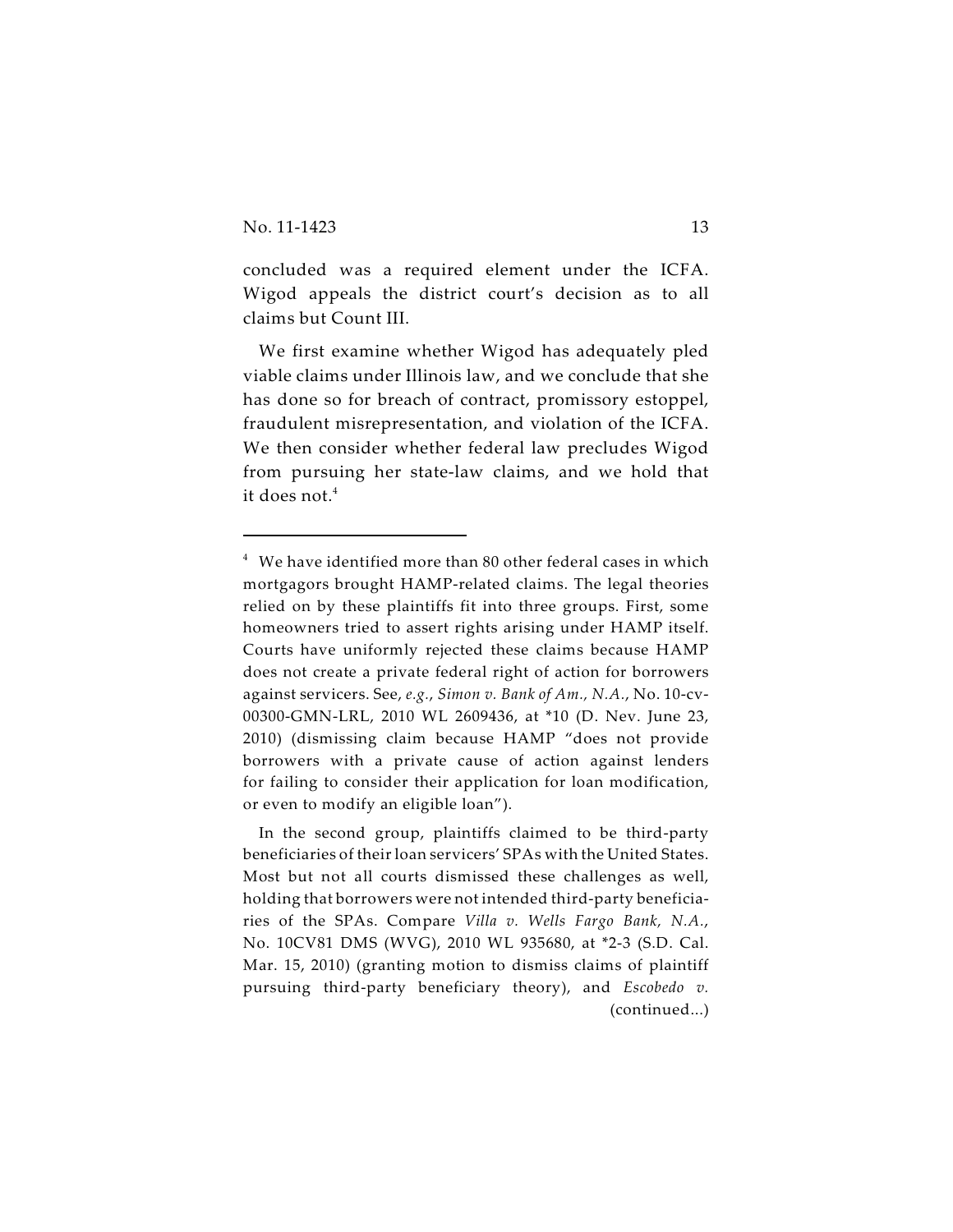Wigod is in the third group, basing claims directly on the TPP Agreements themselves. These plaintiffs avoid *Astra* because they claim rights not as third-party beneficiaries but as parties in direct privity with their lenders or loan servicers. In these third-generation cases, district courts have split. Including first- and second-generation cases, about 50 of the (continued...)

 $4$  (...continued)

*Countrywide Home Loans, Inc*., No. 09 cv1557 BTM (BLM), 2009 WL 4981618, at \*2-3 (S.D. Cal. Dec. 15, 2009) (same), with *Sampson v. Wells Fargo Home Mortg., Inc.*, No. CV 10-08836 DDP (SSx), 2010 WL 5397236, at \*3 (C.D. Cal. Nov. 19, 2010) ("Here, the court is persuaded that Plaintiff  $-$  an individual facing foreclosure of her home — has made a substantial showing that she is an intended beneficiary of the HAMP, a federal agreement entered into by Defendants."). The courts denying motions to dismiss may have been led astray by *County of Santa Clara v. Astra USA, Inc.*, 588 F.3d 1237 (9th Cir. 2009), which was reversed by the Supreme Court. See *Astra USA, Inc. v. Santa Clara County*, 131 S. Ct. 1342 (2011). In *Astra*, the Supreme Court held that health care facilities covered by § 340B of the Public Health Services Act could not sue as third-party beneficiaries of drug price-ceiling contracts between pharmaceutical manufacturers and the government because Congress did not create a private right of action under the Act. *Id*. at 1345. Here, too, Congress did not create a private right of action to enforce the HAMP guidelines, and since *Astra*, district courts have correctly applied the Court's decision to foreclose claims by homeowners seeking HAMP modifications as third-party beneficiaries of SPAs. See, *e.g*, *Boyd v. U.S. Bank, N.A. ex rel. Sasco Aames Mortg. Loan Trust, Series 2003-1,* 787 F. Supp. 2d 747, 757 (N.D. Ill. 2011).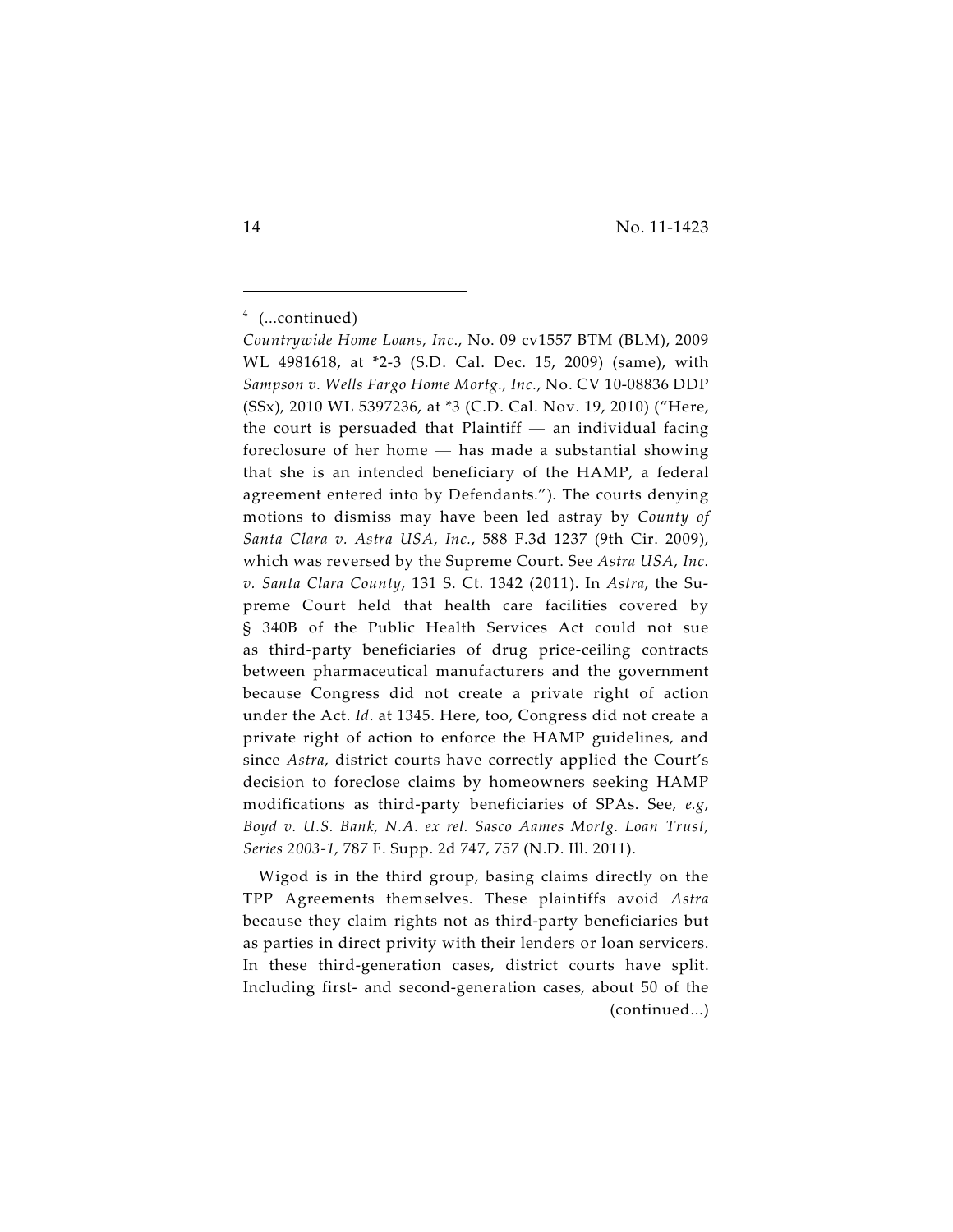# II. *State-Law Claims*

# A. *Breach of Contract*

At the heart of Wigod's complaint is her claim for breach of contract. The required elements of a breach of contract claim in Illinois are the standard ones of common law:  $''(1)$  offer and acceptance, (2) consideration, (3) definite and certain terms, (4) performance by the plaintiff of all required conditions, (5) breach, and (6) damages*." Associa-*

 $4$  (...continued)

courts granted motions to dismiss in full. See, *e.g.*, *Nadan v. Homesales, Inc*., No. CV F 11-1181 LJO SKO, 2011 WL 3584213 (E.D. Cal. Aug. 12, 2011); *Vida v. OneWest Bank, F.S.B.*, No. 10-987-AC, 2010 WL 5148473 (D. Or. Dec. 13, 2010). In 30 or so cases, courts denied the motions in full or in part, allowing claims based on contract, tort, and/or state consumer fraud statutes to go forward. See, *e.g.*, *Allen v. CitiMortgage, Inc.*, No. CCB-10-2740, 2011 WL 3425665 (D. Md. Aug. 4, 2011); *Bosque v. Wells Fargo Bank, N.A.*, 762 F. Supp. 2d 342 (D. Mass. 2011). For particularly instructive discussions of some of the issues involved in these cases, compare *In re Bank of America Home Affordable Modification Program (HAMP) Contract Litigation*, No. 10-md-02193-RWZ, 2011 WL 2637222, at \*3-6 (D. Mass. July 6, 2011) (multi-district litigation) (denying defendant's motion to dismiss claims for breach of contract and violation of state consumer protection statutes), with *Bourdelai v. J.P. Morgan Chase*, No. 3:10CV670-HEH, 2011 WL 1306311, at \*3-6 (E.D. Va. Apr. 1, 2011) (dismissing claims for breach of contract). See generally John R. Chiles & Matthew T. Mitchell, *Hamp: An Overview of the Program and Recent Litigation Trends*, 65 Consumer Fin. L. Q. Rep. 194, 195 (2011) (examining the "current litigation trends in this recent spate of HAMP-related lawsuits").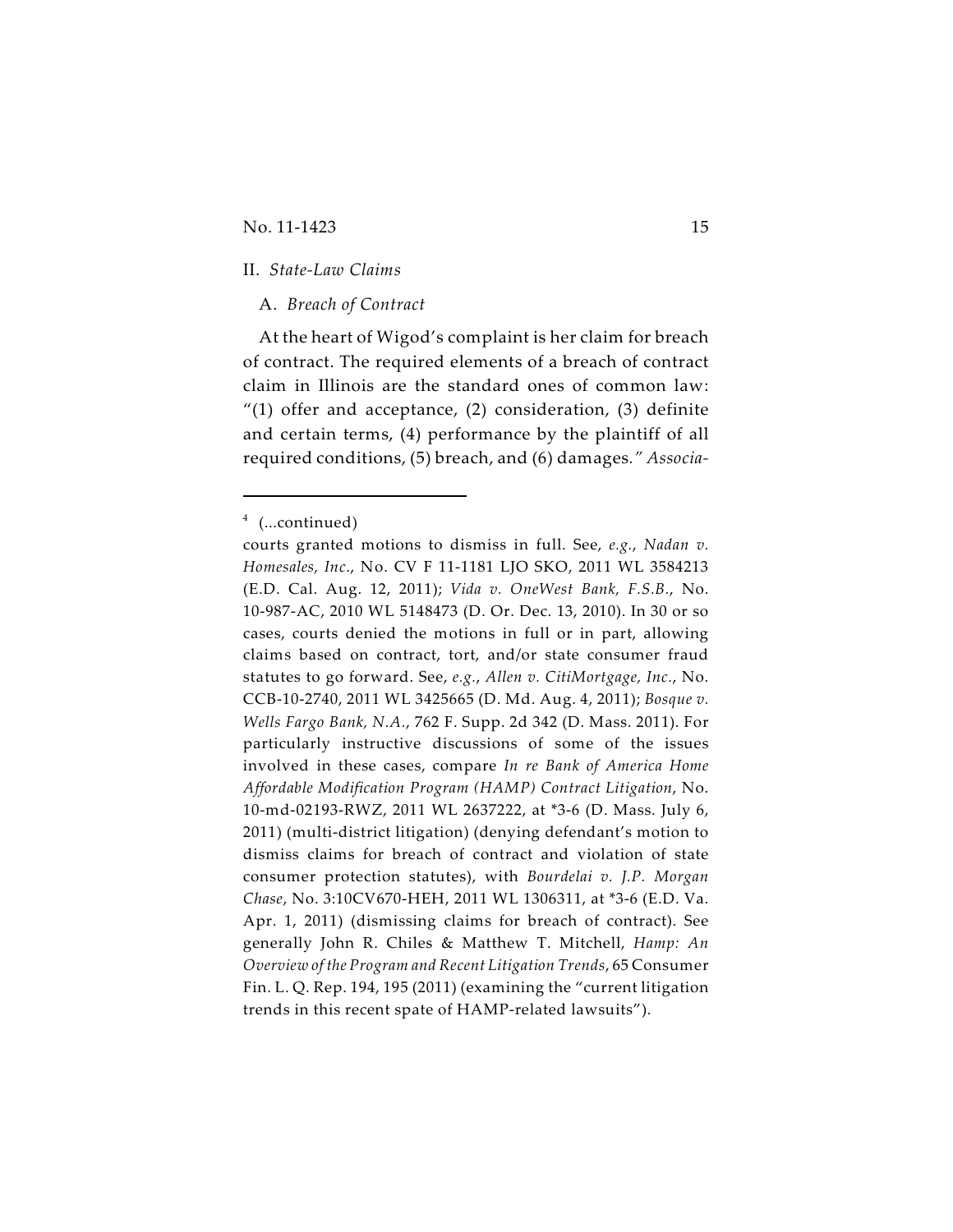*tion Benefit Services, Inc. v. Caremark RX, Inc.*, 493 F.3d 841, 849 (7th Cir. 2007), quoting *MC Baldwin Fin. Co. v. DiMaggio, Rosario & Veraja, LLC*, 845 N.E.2d 22, 30 (Ill. App. 2006).

In two different provisions of the TPP Agreement, paragraph 1 and section 3, Wells Fargo promised to offer Wigod a permanent loan modification if two conditions were satisfied: (1) she complied with the terms of the TPP by making timely payments and disclosures; and (2) her representations remained true and accurate. 5 Wigod alleges that she met both conditions and accepted the offer, but that Wells Fargo refused to provide a permanent modification. These allegations state a claim for breach of contract. Wells Fargo offers three theories, however, to argue that the TPP was not an enforceable contract: (1) the TPP contained no valid offer; (2) consider-

Section 3 stated:

<sup>&</sup>lt;sup>5</sup> Paragraph 1 provided:

If I am in compliance with this Loan Trial Period and my representations in Section 1 continue to be true in all material respects, then the Lender will provide me with a Loan Modification Agreement, as set forth in Section 3, that would amend and supplement (1) the Mortgage on the Property, and (2) the Note secured by the Mortgage.

If I comply with the requirements in Section 2 and my representations in Section 1 continue to be true in all material respects, the Lender will send me a Modification Agreement for my signature which will modify my Loan Documents as necessary to reflect this new payment amount and waive any unpaid late charges accrued to date.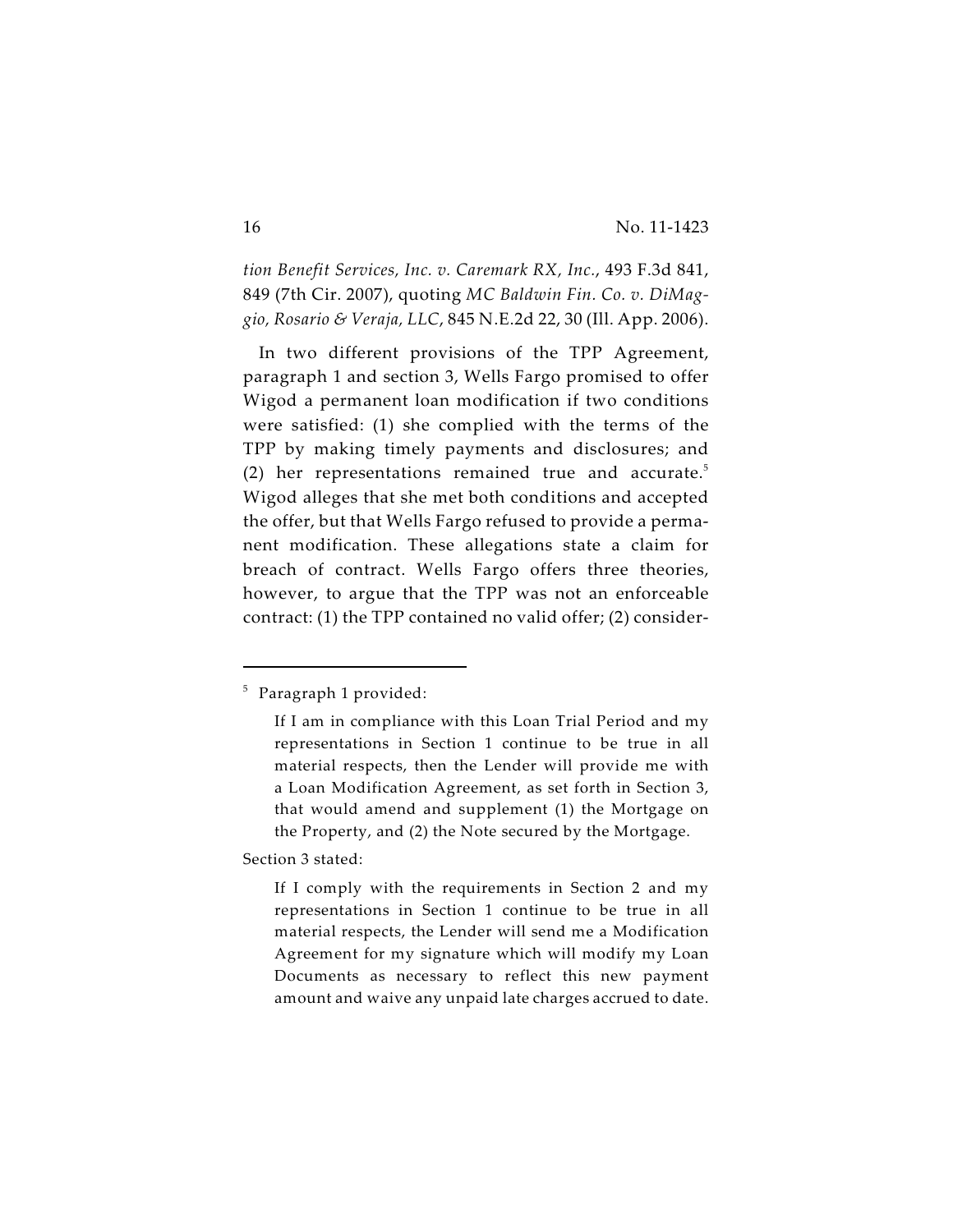ation was absent; and (3) the TPP lacked clear and definite terms. We reject each theory.

# 1. *Valid Offer*

In Illinois, the "test for an offer is whether it induces a reasonable belief in the recipient that he can, by accepting, bind the sender." *Boomer v. AT&T Corp.*, 309 F.3d 404, 415 (7th Cir. 2002), quoting *McCarty v. Verson Allsteel Press Co.*, 411 N.E.2d 936, 943 (Ill. App. 1980); see also Restatement (Second) of Contracts § 24 (1981) ("An offer is the manifestation of willingness to enter into a bargain, so made as to justify another person in understanding that his assent to that bargain is invited and will conclude it."). To determine whether the TPP made a definite (though conditional) offer of permanent modification, we examine the language of the agreement itself and the surrounding circumstances. See Restatement (Second) of Contracts § 26, cmts. *a* & *c* (1981), citing *R.E. Crummer & Co. v. Nuveen*, 147 F.2d 3, 5 (7th Cir. 1945).

Wells Fargo contends that the TPP was not an enforceable offer to permanently modify Wigod's mortgage because it was conditioned on Wells Fargo's further review of her financial information to ensure she qualified under HAMP. Under contract law principles, when "some further act of the purported offeror is necessary, the purported offeree has no power to create contractual relations, and there is as yet no operative offer." 1 Joseph M. Perillo, *Corbin on Contracts* § 1.11, at 31 (rev. ed. 1993) (hereinafter "*Corbin on Contracts* (rev. ed.)"), citing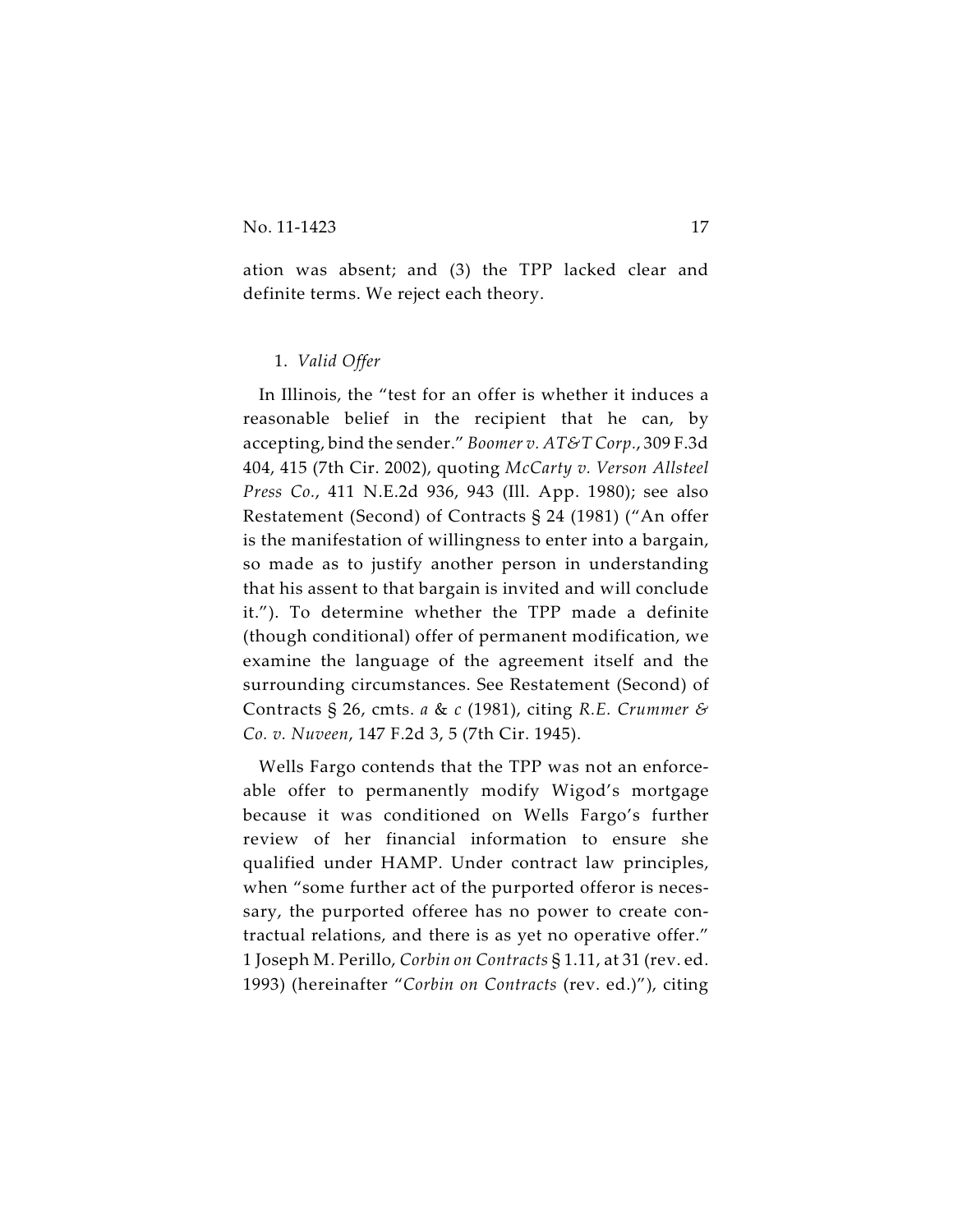*Bank of Benton v. Cogdill*, 454 N.E.2d 1120, 1125-26 (Ill. App. 1983). Thus, "a person can prevent his submission from being treated as an offer by [using] suitable language conditioning the formation of a contract on some further step, such as approval by corporate headquarters." *Architectural Metal Systems, Inc. v. Consolidated Systems, Inc.*, 58 F.3d 1227, 1230 (7th Cir. 1995) (Illinois law). Wells Fargo contends that the TPP did just that by making a permanent modification expressly contingent on the bank taking some later action.

That is not a reasonable reading of the TPP. Certainly, when the promisor conditions a promise on *his own* future action or approval, there is no binding offer. But when the promise is conditioned on the performance of some act *by the promisee* or a third party, there can be a valid offer. See 1 Richard A. Lord, *Williston on Contracts* § 4:27 (4th ed. 2011) (hereinafter "*Williston on Contracts*") ("[A] condition of subsequent approval by the promisor in the promisor's sole discretion gives rise to no obligation. . . . However, the mere fact that an offer or agreement is subject to events not within the promisor's control . . . will not render the agreement illusory."); compare *McCarty*, 411 N.E.2d at 942 ("An offer is an act on the part of one person giving another person the legal power of creating the obligation called a contract."), with *Village of South Elgin v. Waste Management of Illinois, Inc.*, 810 N.E.2d 658, 672 (Ill. App. 2004) ("A manifestation of willingness to enter into a bargain is not an offer if the person to whom it is addressed knows or has reason to know that the person making it does not intend to conclude a bargain until he has made a further mani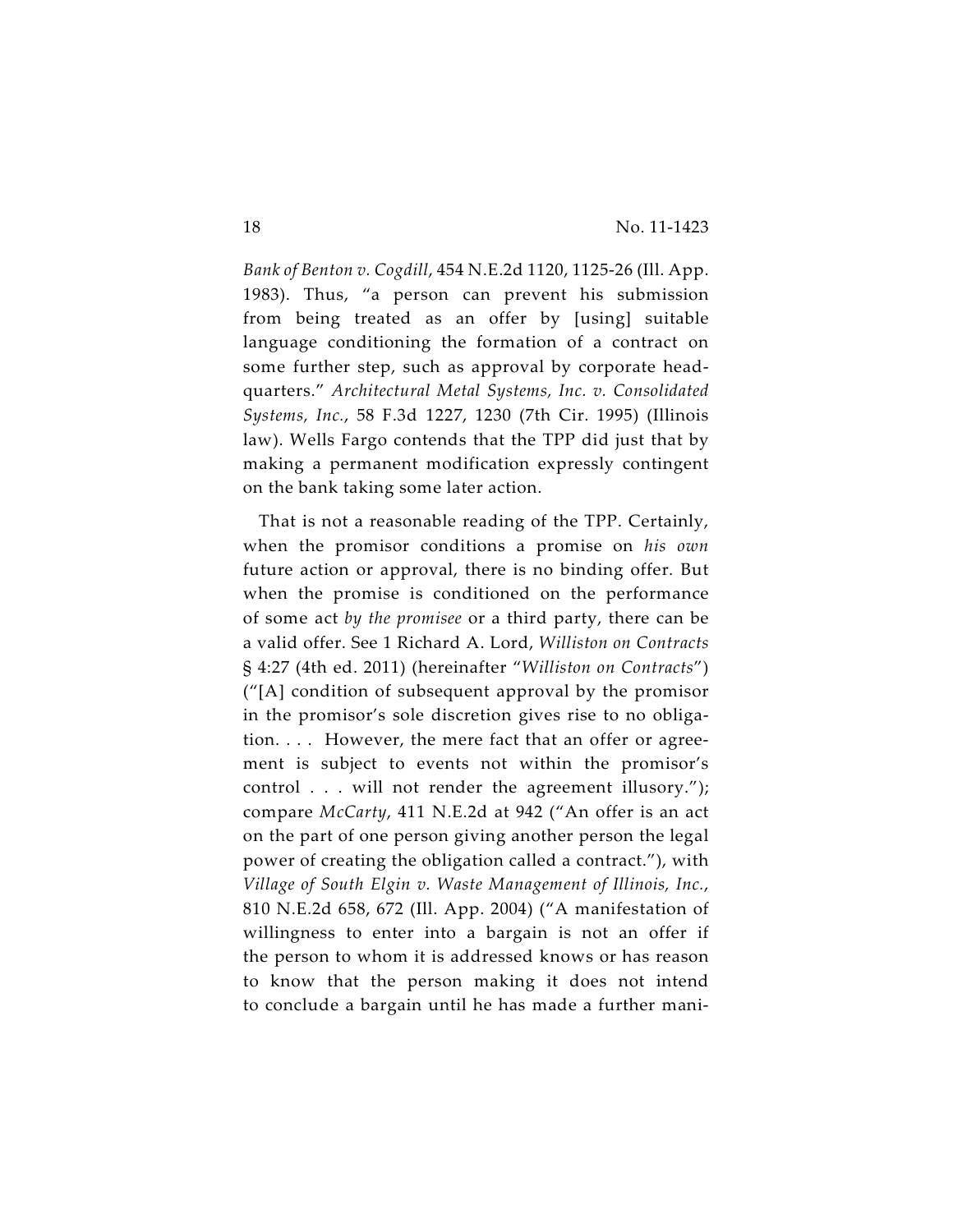festation of assent."), quoting Restatement (Second) of Contracts § 26 (1981).

Here the TPP spelled out two conditions precedent to Wells Fargo's obligation to offer a permanent modification: Wigod had to comply with the requirements of the trial plan, and her financial information had to remain true and accurate. But these were conditions to be satisfied by the promisee (Wigod) rather than conditions requiring further manifestation of assent by the promisor (Wells Fargo). These conditions were therefore consistent with treating the TPP as an offer for permanent modification.

Wells Fargo insists that its obligation to modify Wigod's mortgage was also contingent on its determination, after the trial period began, that she qualified under HAMP guidelines. That theory conflicts with the plain terms of the TPP. At the beginning, when Wigod received the unsigned TPP, she had to furnish Wells Fargo with "documents to permit verification of . . . [her] income . . . to determine whether [she] qualif[ied] for the offer." TPP ¶ 2. The TPP then provided: "I understand that after I sign and return two copies of this Plan to the Lender, the Lender will send me a signed copy of this Plan *if I qualify for the Offer* or will send me written notice that I do not qualify for the offer." TPP ¶ 2 (emphasis added). Wigod signed two copies of the Plan on May 29, 2009, and returned them along with additional financial documentation to Wells Fargo.

Under the terms of the TPP Agreement, then, that moment was Wells Fargo's opportunity to determine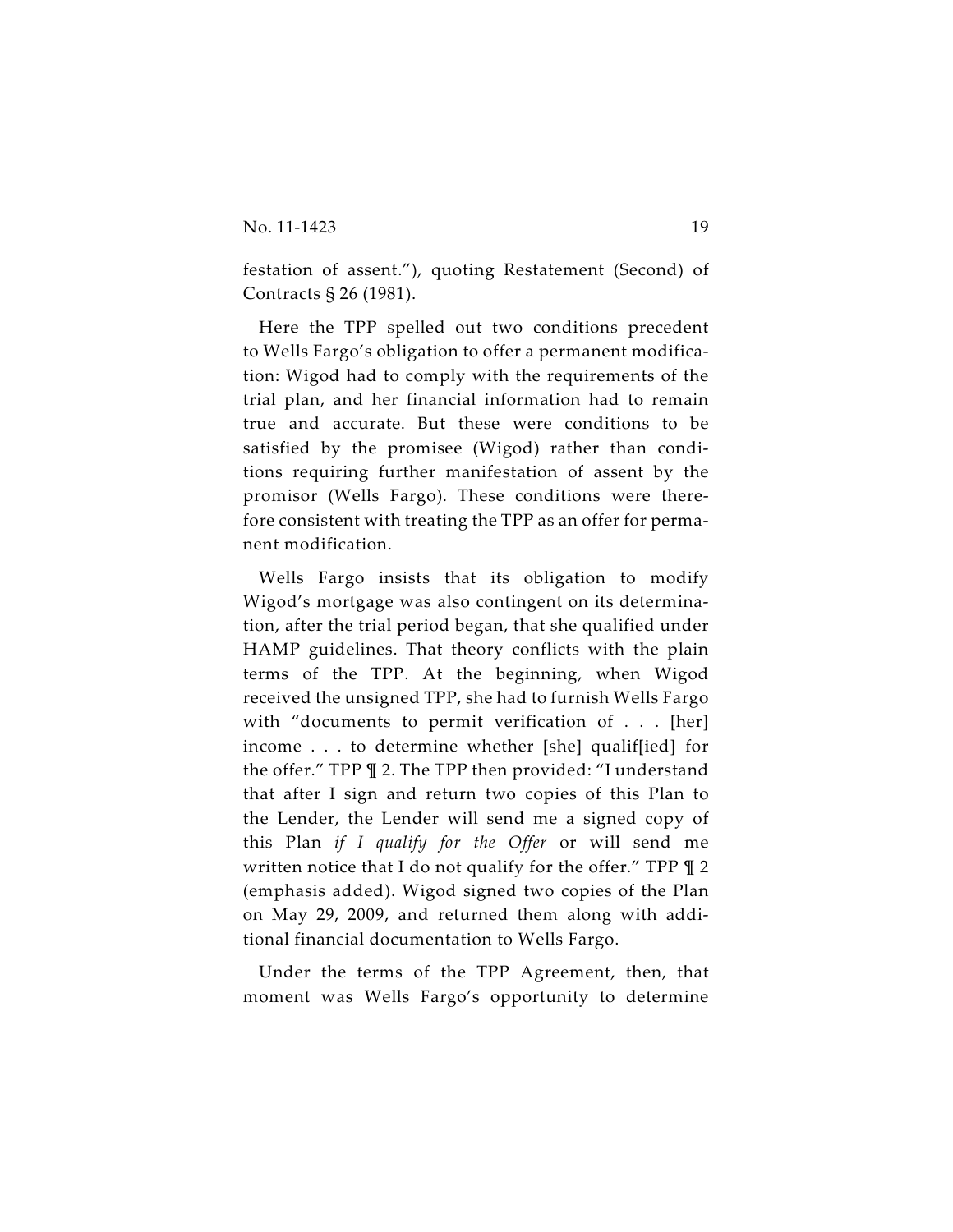whether Wigod qualified. If she did not, it could have and should have denied her a modification on that basis. Instead, Wells Fargo countersigned on June 4, 2009 and mailed a copy to Wigod with a letter congratulating her on her approval for a trial modification. In so doing, Wells Fargo communicated to Wigod that she qualified for HAMP and would receive a permanent "Loan Modification Agreement" after the trial period, provided she was "in compliance with this Loan Trial Period and [her] representations . . . continue[d] to be true in all material respects." TPP ¶ 1.

In more abstract terms, then, when Wells Fargo executed the TPP, its terms included a unilateral offer to modify Wigod's loan conditioned on her compliance with the stated terms of the bargain. "The test for an offer is whether it induces a reasonable belief in the [offeree] that he can, by accepting, bind the [offeror]." *Architectural Metal Systems*, 58 F.3d at 1229, citing *McCarty*, 411 N.E.2d at 943; see also 1 *Williston on Contracts* § 4.10 (offer existed if the purported offeree "reasonably [could] have supposed that by acting in accordance with it a contract could be concluded"). Here a reasonable person in Wigod's position would read the TPP as a definite offer to provide a permanent modification that she could accept so long as she satisfied the conditions.

This is so notwithstanding the qualifying language in section 2 of the TPP. An acknowledgment in that section provided: "I understand that the Plan is not a modification of the Loan Documents and that the Loan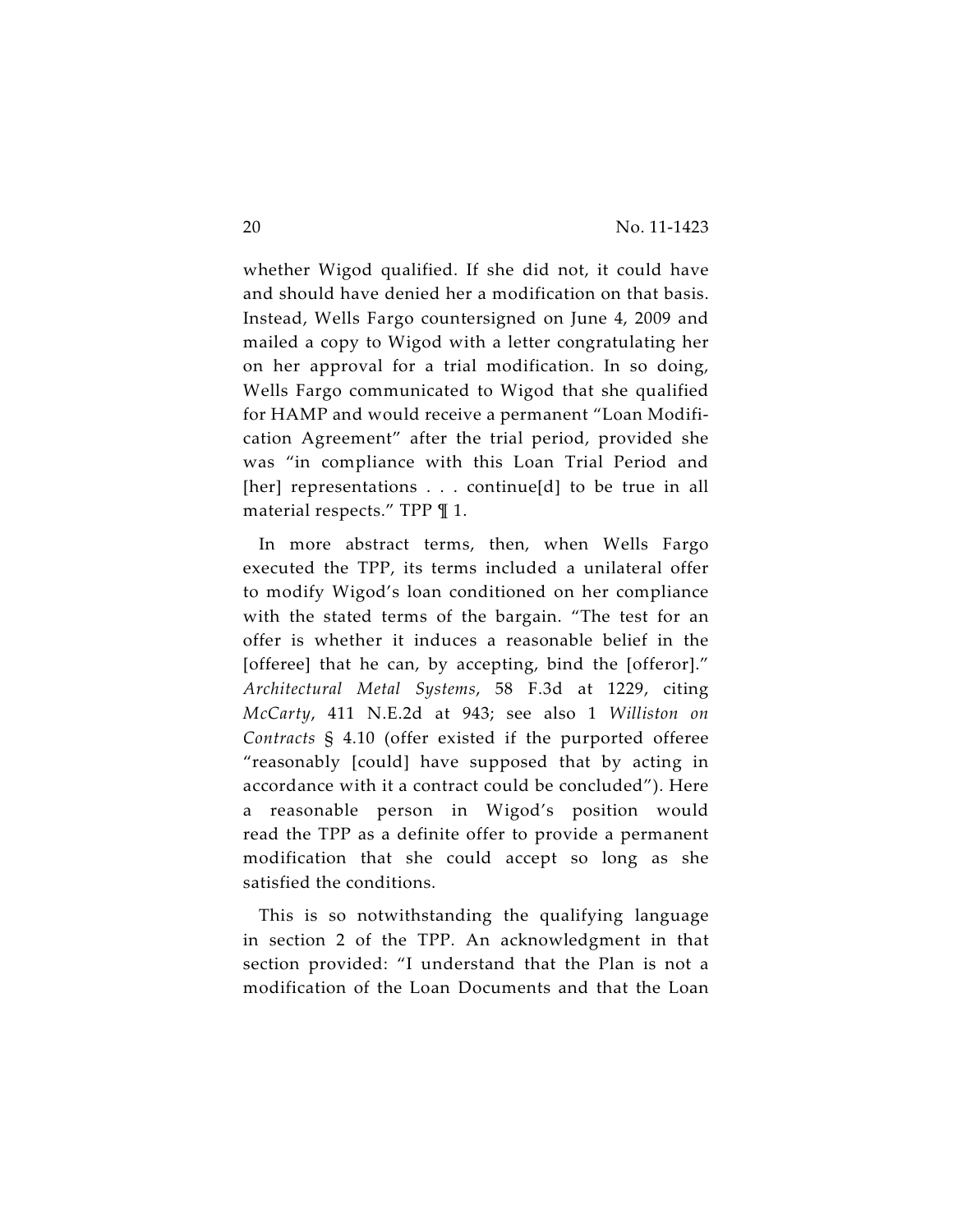Documents will not be modified unless and until (i) I meet all of the conditions required for modification, (ii) I receive a fully executed copy of the Modification Agreement, and (iii) the Modification Effective Date has passed." TPP § 2.G.<sup>6</sup> According to Wells Fargo, this provision meant that all of its obligations to Wigod terminated if Wells Fargo itself chose not to deliver "a fully executed TPP *and* 'Modification Agreement' by November 1, 2009." In other words, Wells Fargo argues that its obligation to send Wigod a permanent Modification Agreement was triggered only if and when it actually sent Wigod a Modification Agreement.

Wells Fargo's proposed reading of section 2 would nullify other express provisions of the TPP Agreement. Specifically, it would nullify Wells Fargo's obligation to "send [Wigod] a Modification Agreement" if she "compl[ied] with the requirements" of the TPP and if her "representations . . . continue to be true in all material respects." TPP § 3. Under Wells Fargo's theory, it could simply refuse to send the Modification Agreement for any reason whatsoever — interest rates went up, the

 $6$  The immediately preceding paragraph of the TPP contains a substantially similar acknowledgment: "If prior to the Modification Effective Date, (i) the Lender does not provide me a fully executed copy of this Plan and the Modification Agreement; (ii) I have not made the Trial Period payments required under Section 2 of this Plan; or (iii) the Lender determines that my representations in Section 1 are no longer true and correct, the Loan Documents will not be modified and the Plan will terminate." TPP § 2.F.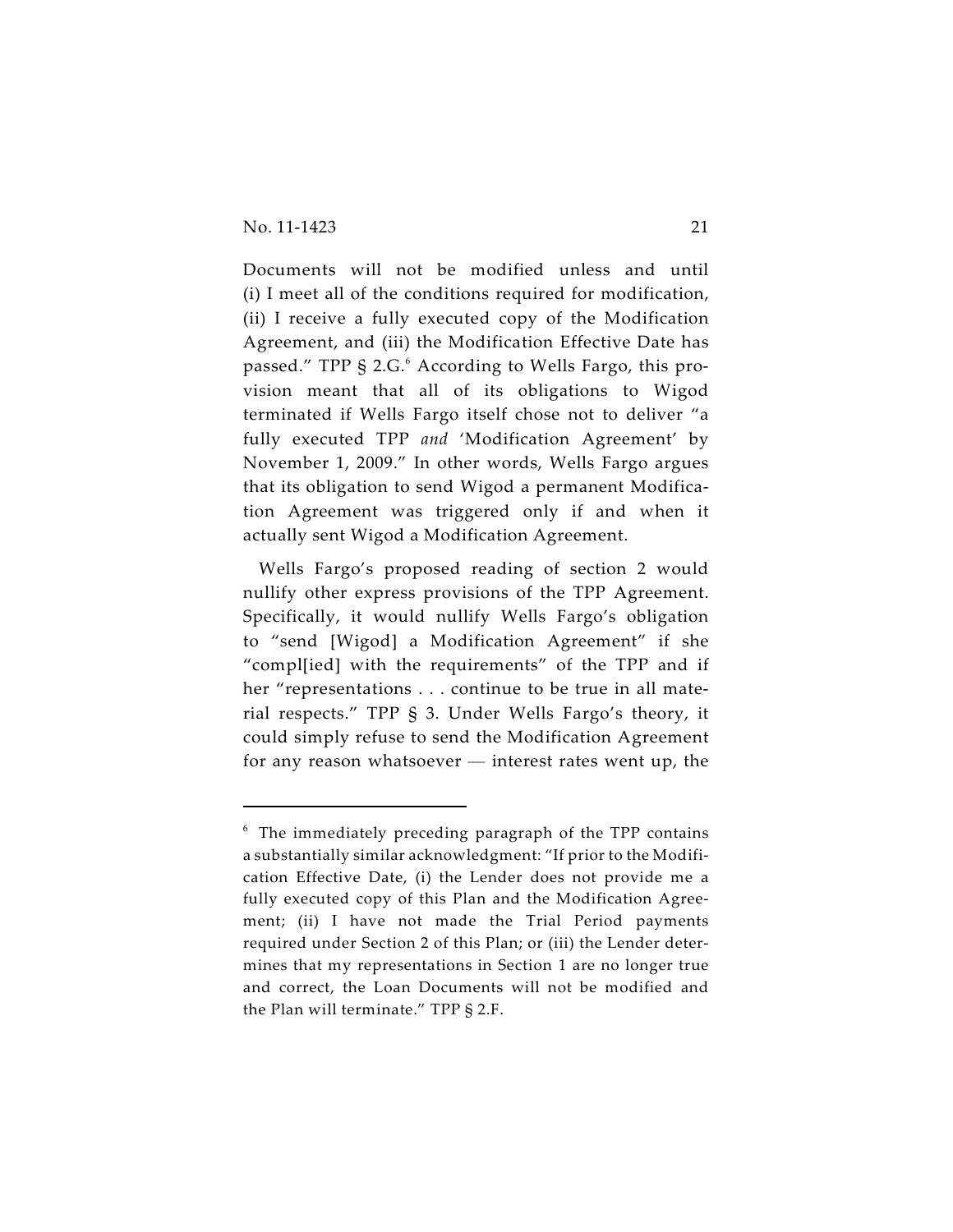economy soured, it just didn't like Wigod — and there would still be no breach. Under this reading, a borrower who did all the TPP required of her would be entitled to a permanent modification only when the bank exercised its unbridled discretion to put a Modification Agreement in the mail. In short, Wells Fargo's interpretation of the qualifying language in section 2 turns an otherwise straightforward offer into an illusion.

The more natural interpretation is to read the provision as saying that no permanent modification *existed* "unless and until" Wigod (i) met all conditions, (ii) Wells Fargo executed the Modification Agreement, and (iii) the effective modification date passed. Before these conditions were met, the loan documents remained unmodified and in force, but under paragraph 1 and section 3 of the TPP, Wells Fargo still had an obligation to *offer* Wigod a permanent modification once she satisfied all her obligations under the agreement. This interpretation follows from the plain and ordinary meaning of the contract language stating that "the Plan is not a modification . . . unless and until" the conditions precedent were fulfilled. TPP § 2.G. And, unlike Wells Fargo's reading, it gives full effect to all of the TPP's provisions. See *McHenry Savings Bank v. Autoworks of Wauconda, Inc.*, 924 N.E.2d 1197, 1205 (Ill. App. 2010) ("If possible we must interpret a contract in a manner that gives effect to all of the contract's provisions."), citing *Bank of America Nat'l Trust & Savings Ass'n v. Schulson*, 714 N.E.2d 20, 24 (Ill. App. 1999). Once Wells Fargo signed the TPP Agreement and returned it to Wigod, an objectively reasonable person would construe it as an offer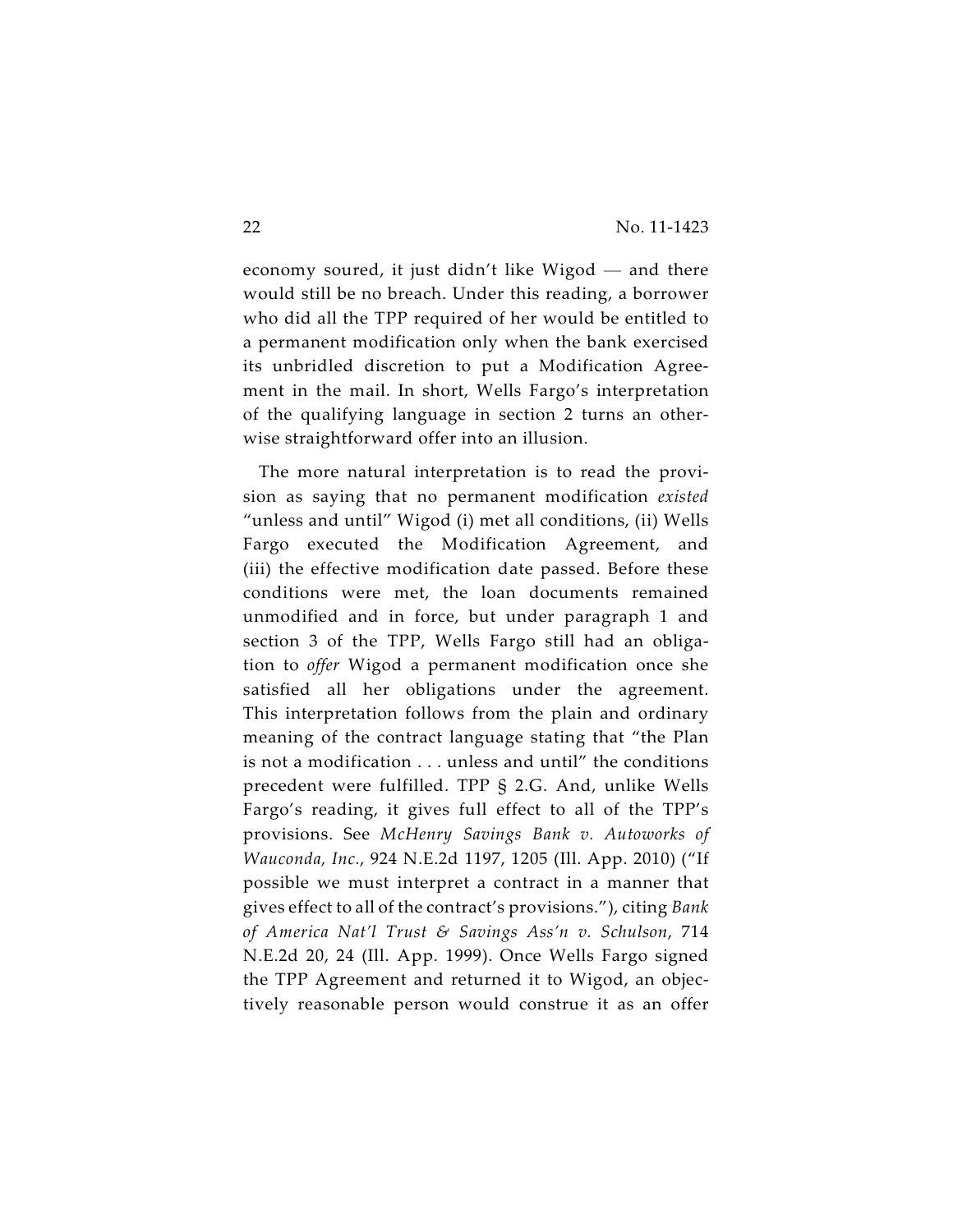to provide a permanent modification agreement if she fulfilled its conditions.

#### 2. *Consideration*

Under Illinois law, "consideration consists of some detriment to the offeror, some benefit to the offeree, or some bargained-for exchange between them*." Dumas v. Infinity Broadcasting Corp.*, 416 F.3d 671, 679 n.9 (7th Cir. 2005), quoting *Doyle v. Holy Cross Hospital*, 708 N.E.2d 1140, 1145 (Ill. 1999). "If a debtor does something more or different in character from that which it was legally bound to do, it will constitute consideration for the promise." 3 *Williston on Contracts*, § 7:27.

Here the TPP contained sufficient consideration because, under its terms, Wigod (the promisee) incurred cognizable legal detriments. By signing it, Wigod agreed to open new escrow accounts, to undergo credit counseling (if asked), and to provide and vouch for the truth of her financial information. Wigod's complaint alleges that she did more than simply agree to pay a discounted amount in satisfaction of a prior debt. In exchange for Wells Fargo's conditional promise to modify her home mortgage, she undertook multiple obligations above and beyond her existing legal duty to make mortgage payments. This was adequate consideration, as a number of district courts adjudicating third-generation HAMP cases have recognized. See, *e.g.*, *In re Bank of America Home Affordable Modification Program (HAMP) Contract Litigation*, No. 10-md-02193-RWZ, 2011 WL 2637222, at \*4 (D. Mass. July 6, 2011) (multi-district litigation) ("The requirements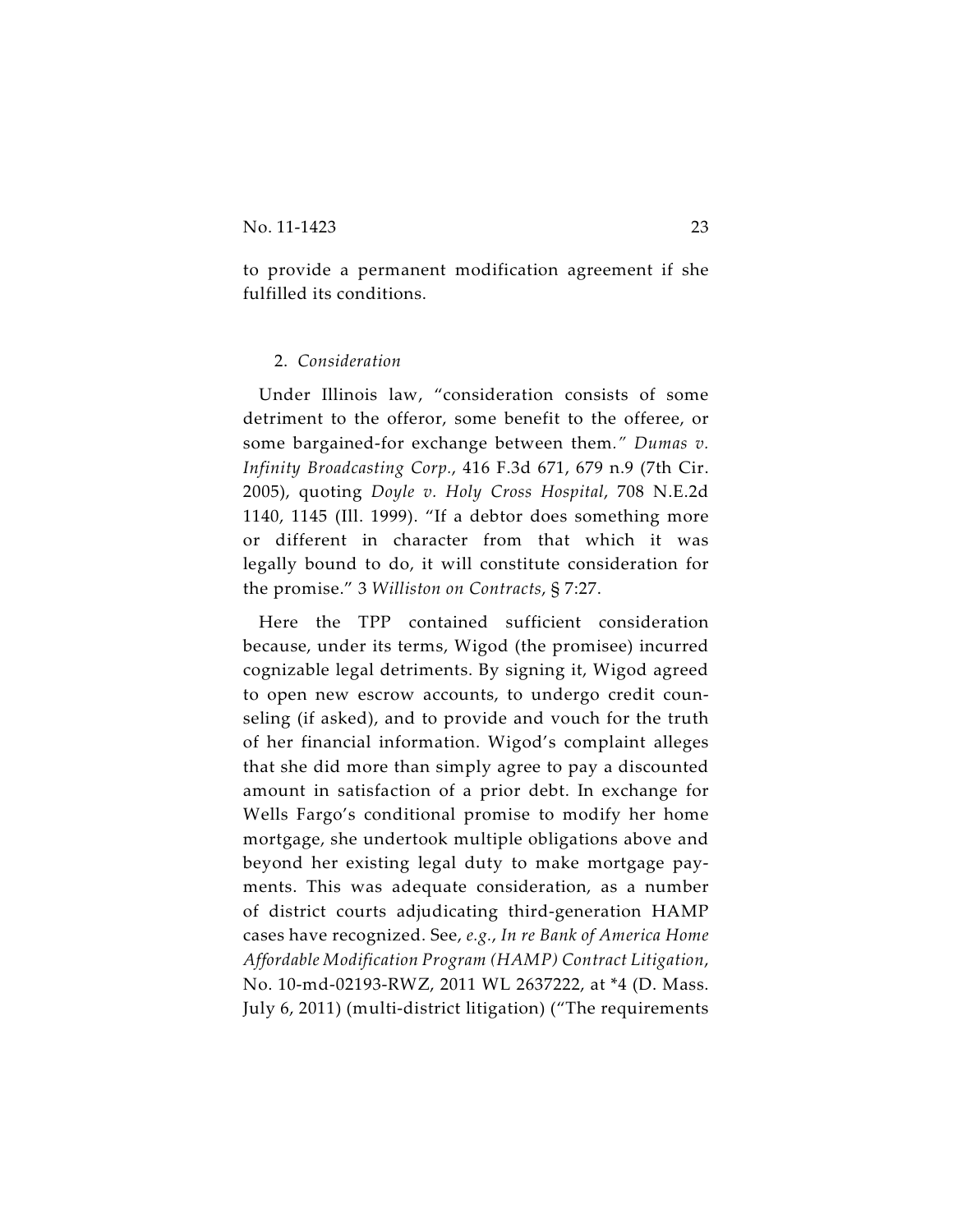of the TPP all constitute new legal detriments."); *Ansanelli v. JP Morgan Chase Bank, N.A.*, No. C 10-03892 WHA, 2011 WL 1134451, at \*4 (N.D. Cal. Mar. 28, 2011) (same).

#### 3. *Definite and Certain Terms*

A contract is enforceable under Illinois law if from its plain terms it is ascertainable what each party has agreed to do. *Academy Chicago Publishers v. Cheever*, 578 N.E.2d 981, 983 (Ill. 1991). "A contract may be enforced even though some contract terms may be missing or left to be agreed upon, but if the essential terms are so uncertain that there is no basis for deciding whether the agreement has been kept or broken, there is no contract." *Id*. at 984. Wells Fargo contends that the TPP is unenforceable because it did not specify the exact terms of the permanent loan modification, including the interest rate, the principal balance, loan duration, and the total monthly payment.<sup>7</sup> Because the TPP allowed the lender to determine the precise contours of the permanent modification at a later date, Wells Fargo argues,

 $\frac{7}{7}$  The TPP stated that its monthly payment schedule "is an estimate of the payment that will be required under the modified loan terms, which will be finalized in accordance with Section 3 below." TPP § 2. Section 3 provided: "I understand that once Lender is able to determine the final amounts of unpaid interest and any other delinquent amounts . . . and after deducting . . . any remaining money held at the end of the Trial Period . . . the Lender will determine the new payment amount." TPP § 3.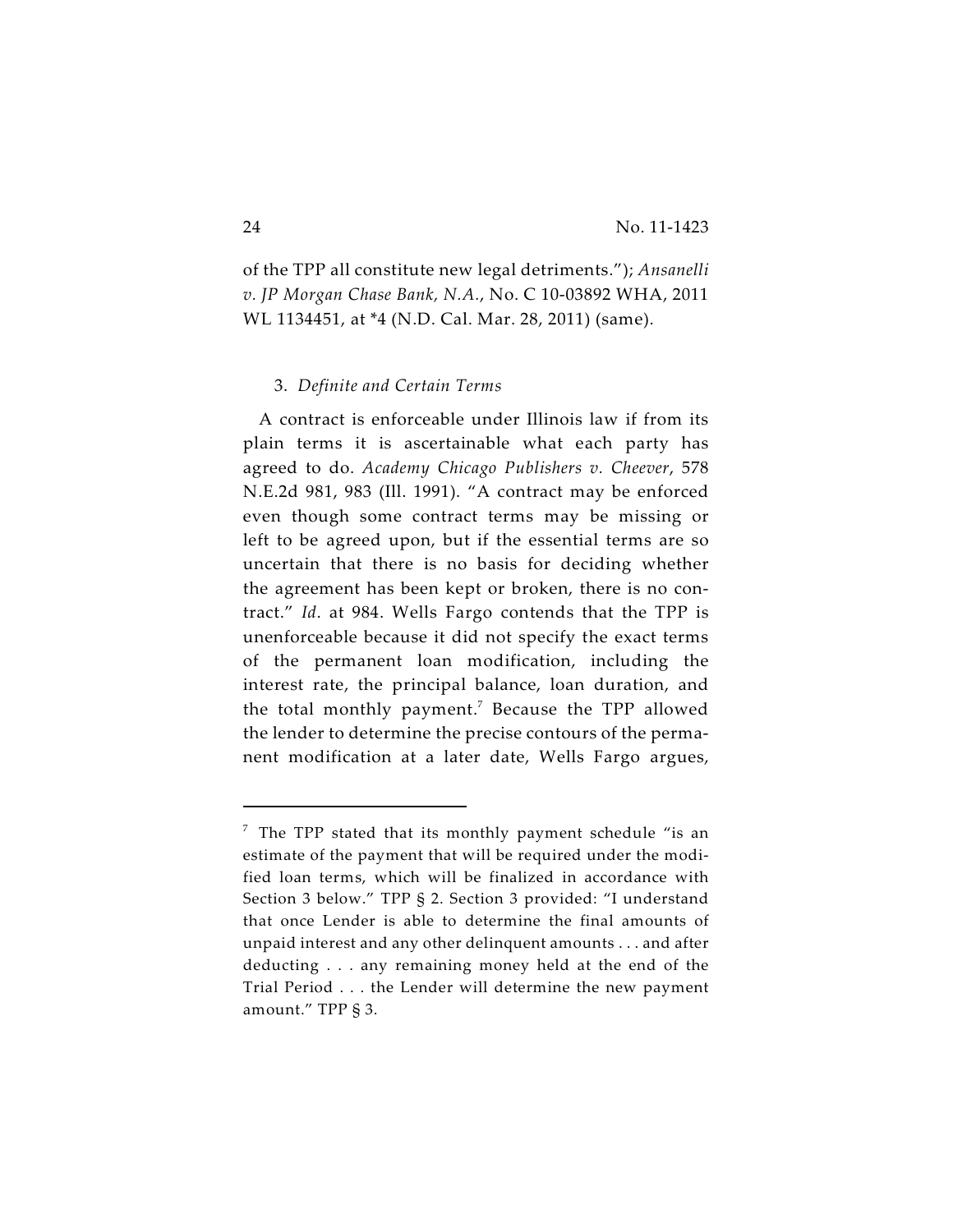it reflected no "meeting of the minds" as to the permanent modification's essential terms, so that it was an unenforceable "agreement to agree."

It is true that Wigod's trial period terms were an "estimate" of the terms of the permanent modification and that Wells Fargo had some limited discretion to modify permanent terms based on its determination of the "final amounts of unpaid interest and other delinquent amounts." TPP §§ 2, 3. But this hardly makes the TPP a mere "agreement to agree." This court, applying Illinois law, has explained that a contract with open terms can be enforced:

In order for such a contract to be enforceable, however, it is necessary that the terms to be agreed upon in the future can be determined "independent of a party's mere 'wish, will, and desire' . . ., either by virtue of the agreement itself or by commercial practice or other usage or custom."

*United States v. Orr Construction Co.*, 560 F.2d 765, 769 (7th Cir. 1977), quoting 1 Arthur Linton Corbin, *Corbin on Contracts* § 95, at 402 (1960 ed.) (hereinafter "*Corbin on Contracts* (1960 ed.)") (internal quotation marks omitted). Professor Corbin's treatise continues: "This may be the case, even though the determination is left to one of the contracting parties, if he is required to make it 'in good faith' in accordance with some existing standard or with facts capable of objective proof." 1 *Corbin on Contracts* § 95, at 402 (1960 ed.).

In this case, HAMP guidelines provided precisely this "existing standard" by which the ultimate terms of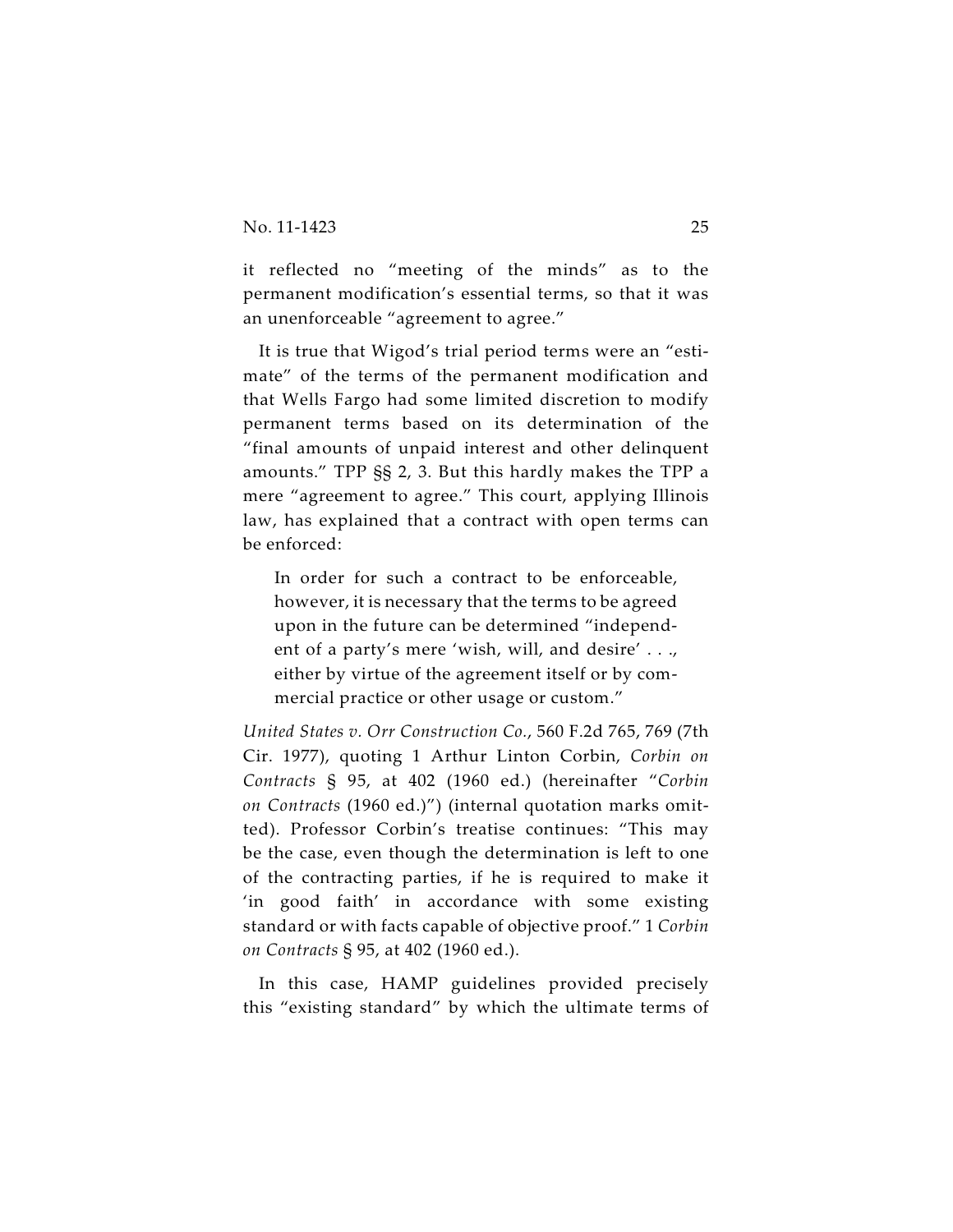Wigod's permanent modification were to be set. When one party to a contract has discretion to set open terms in a contract, that party must do so "reasonably and not arbitrarily or in a manner inconsistent with the reasonable expectations of the parties*." Cromeens, Holloman, Sibert, Inc. v. AB Volvo*, 349 F.3d 376, 395 (7th Cir. 2003) (applying Illinois law). In its program directives, the Department of the Treasury set forth the exact mechanisms for determining borrower eligibility and for calculating modification terms — namely, the waterfall method and the NPV test. These HAMP guidelines unquestionably informed the reasonable expectations of the parties to Wigod's TPP Agreement, which is actually entitled "*Home Affordable Modification Program* Loan Trial Period." In Wigod's reasonable reading of the agreement, if she "qualif[ied] for the Offer" (meaning, of course, that she qualified under HAMP) and complied with the terms of the TPP, Wells Fargo would offer her a permanent modification. TPP ¶ 2. To calculate Wigod's trial modification terms, Wells Fargo was obligated to use the NPV test and the waterfall method to try to bring her monthly payments down to 31 percent of her gross income. Although the trial terms were just an "estimate" of the permanent modification terms, the TPP fairly implied that any deviation from them in the permanent offer would also be based on Wells Fargo's application of the established HAMP criteria and formulas.

Wells Fargo, of course, has not offered Wigod *any* permanent modification, let alone one that is consistent with HAMP program guidelines. Thus, even without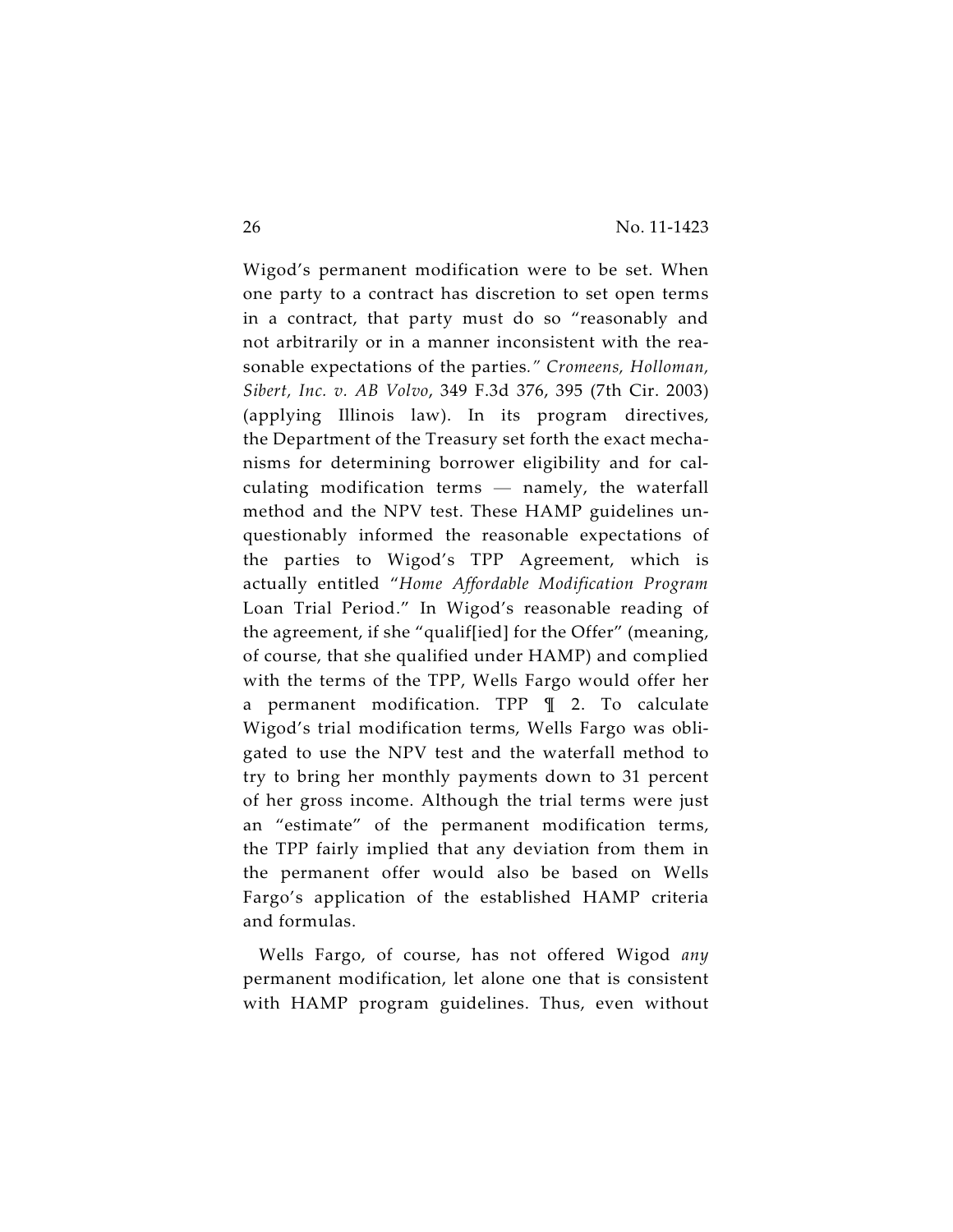reference to the HAMP modification rules, Wigod's complaint alleges that Wells Fargo breached its promise to provide her with a permanent modification once she fulfilled the TPP's conditions. Although Wells Fargo may have had some limited discretion to set the precise terms of an offered permanent modification, it was certainly required to offer *some* sort of good-faith permanent modification to Wigod consistent with HAMP guidelines. It has offered none. See *Corbin on Contracts* § 4.1, at 532 (rev. ed.) ("Where the parties intend to contract but defer agreement on certain essential terms until later, the gap can be cured if one of the parties offers to accept any reasonable proposal that the other may make. The other's failure to make any proposal is a clear indication that the missing term is not the cause of the contract failure."). We must assume at the pleadings stage that Wigod met each of the TPP's conditions, and it is undisputed that Wells Fargo offered no permanent modification at all. The terms of the TPP are clear and definite enough to support Wigod's breach of contract theory. Accord, *e.g.*, *Belyea v. Litton Loan Servicing*, *LLP*, No. 10-10931-DJC, 2011 WL 2884964, at \*8 (D. Mass. July 15, 2011) ("At a minimum, then, the TPP contains all essential and material terms necessary to govern the trial period repayments and the parties' related obligations."), quoting *Bosque v. Wells Fargo Bank, N.A.*, 762 F. Supp. 2d 342, 352 (D. Mass. 2011). Wigod's complaint sufficiently pled each element of a breach of contract claim under Illinois law. The relevant documents do not undermine her claim as a matter of law.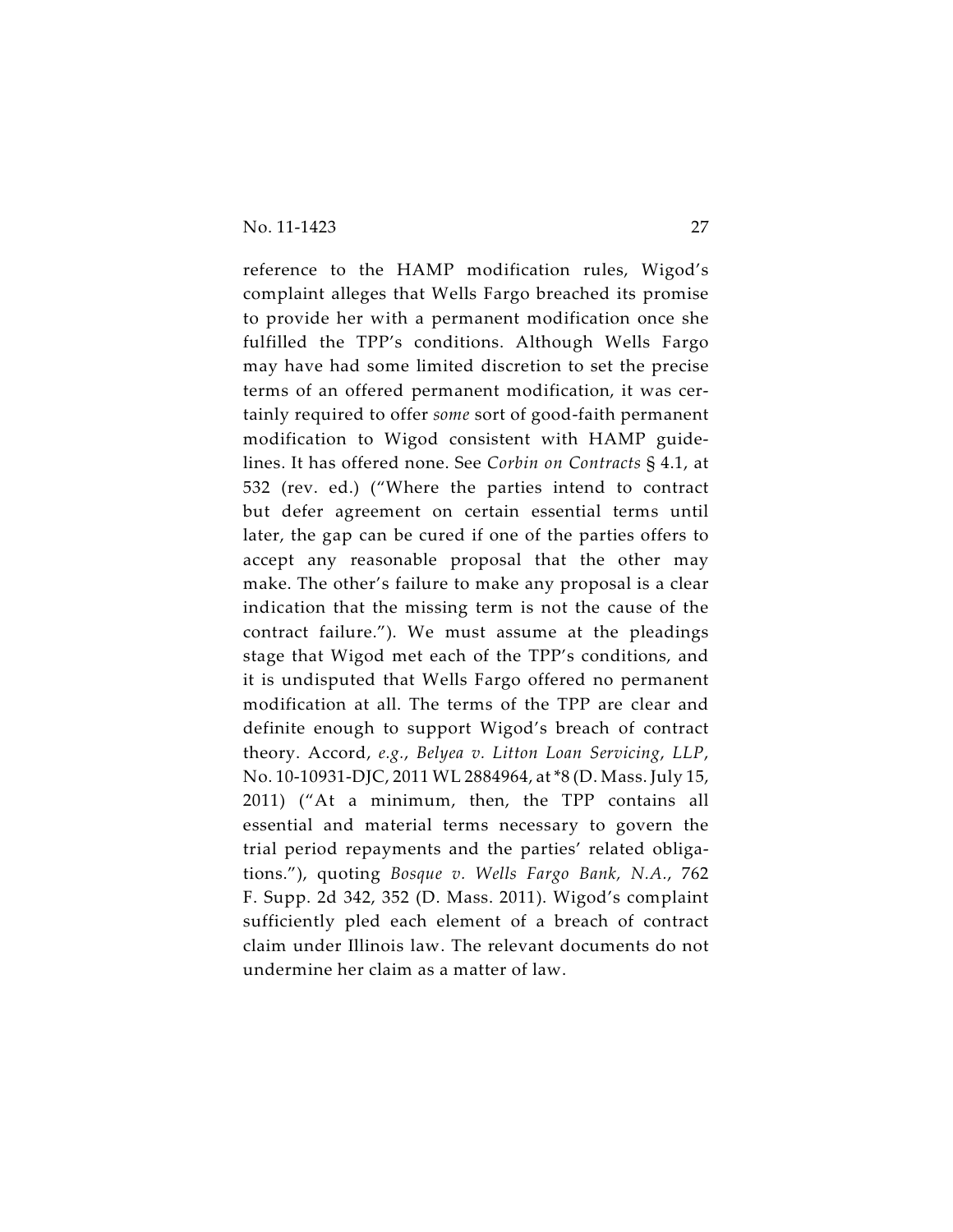# B. *Promissory Estoppel*

Wigod also asserts a claim for promissory estoppel, which is an alternative means of obtaining contractual relief under Illinois law. See *Prentice v. UDC Advisory Services, Inc.*, 648 N.E.2d 146, 150 (Ill. App. 1995), citing *Quake Construction, Inc. v. American Airlines, Inc.*, 565 N.E.2d 990 (Ill. 1990). Promissory estoppel makes a promise binding where "all the other elements of a contract exist, but consideration is lacking." *Dumas v. Infinity Broadcasting Corp.*, 416 F.3d 671, 677 (7th Cir. 2005), citing *Bank of Marion v. Robert "Chick" Fritz, Inc.*, 311 N.E.2d 138 (Ill. 1974). The doctrine is "commonly explained as promoting the same purposes as the tort of misrepresentation: punishing or deterring those who mislead others to their detriment and compensating those who are misled." Avery Katz, *When Should an Offer Stick? The Economics of Promissory Estoppel in Preliminary Negotiations*, 105 Yale L.J. 1249, 1254 (1996). To establish the elements of promissory estoppel, "the plaintiff must prove that (1) defendant made an unambiguous promise to plaintiff, (2) plaintiff relied on such promise, (3) plaintiff's reliance was expected and foreseeable by defendants, and (4) plaintiff relied on the promise to its detriment." *Newton Tractor Sales, Inc. v. Kubota Tractor Corp*., 906 N.E.2d 520, 523-24 (Ill. 2009).

Wigod has adequately alleged her claim of promissory estoppel. She asserts that Wells Fargo made an unambiguous promise that if she made timely payments and accurate representations during the trial period, she would receive an offer for a permanent loan modifica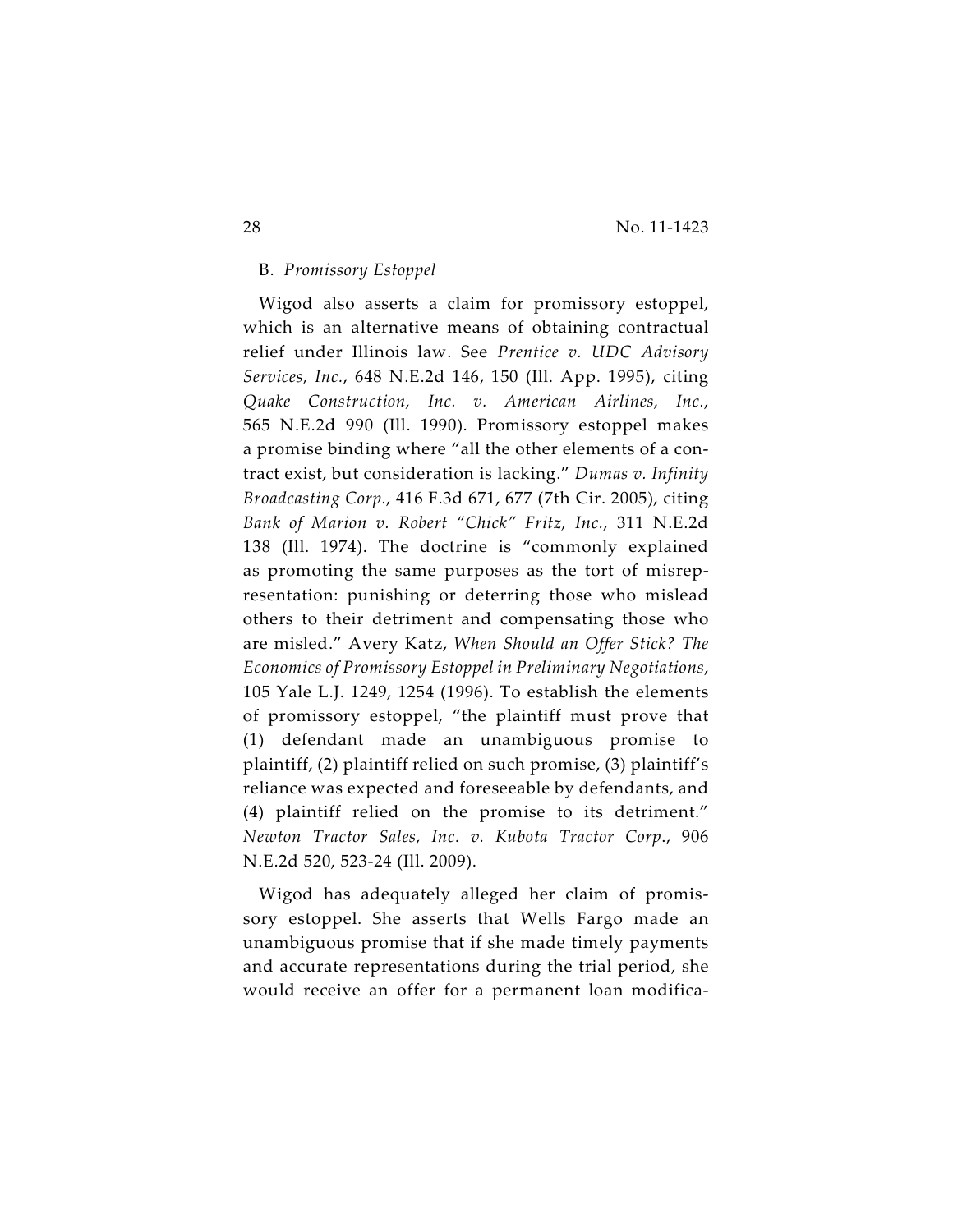tion calculated using the required HAMP methodology. She also alleges that she relied on that promise to her detriment by foregoing the opportunity to use other remedies to save her home (such as restructuring her debt in bankruptcy), and by devoting her resources to making the lower monthly payments under the TPP Agreement rather than attempting to sell her home or simply defaulting. A lost opportunity can constitute a sufficient detriment to support a promissory estoppel claim. See *Wood v. Mid-Valley Inc.*, 942 F.2d 425, 428 (7th Cir. 1991) (noting that a "foregone . . . opportunity" would be "reliance enough to support a claim of promissory estoppel") (applying Indiana law). Wigod's complaint therefore alleged a sufficiently clear promise, evidence of her own reliance, and an explanation of the injury that resulted. She also contends that Wells Fargo ought to have anticipated her compliance with the terms of its promise. This was enough to present a facially plausible claim of promissory estoppel.<sup>8</sup>

 $8$  Because Wigod has successfully pled a breach of contract claim, including consideration, at this stage of the litigation there is "no gap in the remedial system for promissory estoppel to fill." *Dumas*, 416 F.3d at 677, quoting *All-Tech Telecom Inc. v. Amway Corp.*, 174 F.3d 862, 869 (7th Cir. 1999). One or more of Wells Fargo's contract defenses may remain in dispute for the remainder of the litigation. For this reason, Wigod may preserve her promissory estoppel claim as an alternative in the event the district court or a jury later concludes as a factual matter that an enforceable contract did not exist.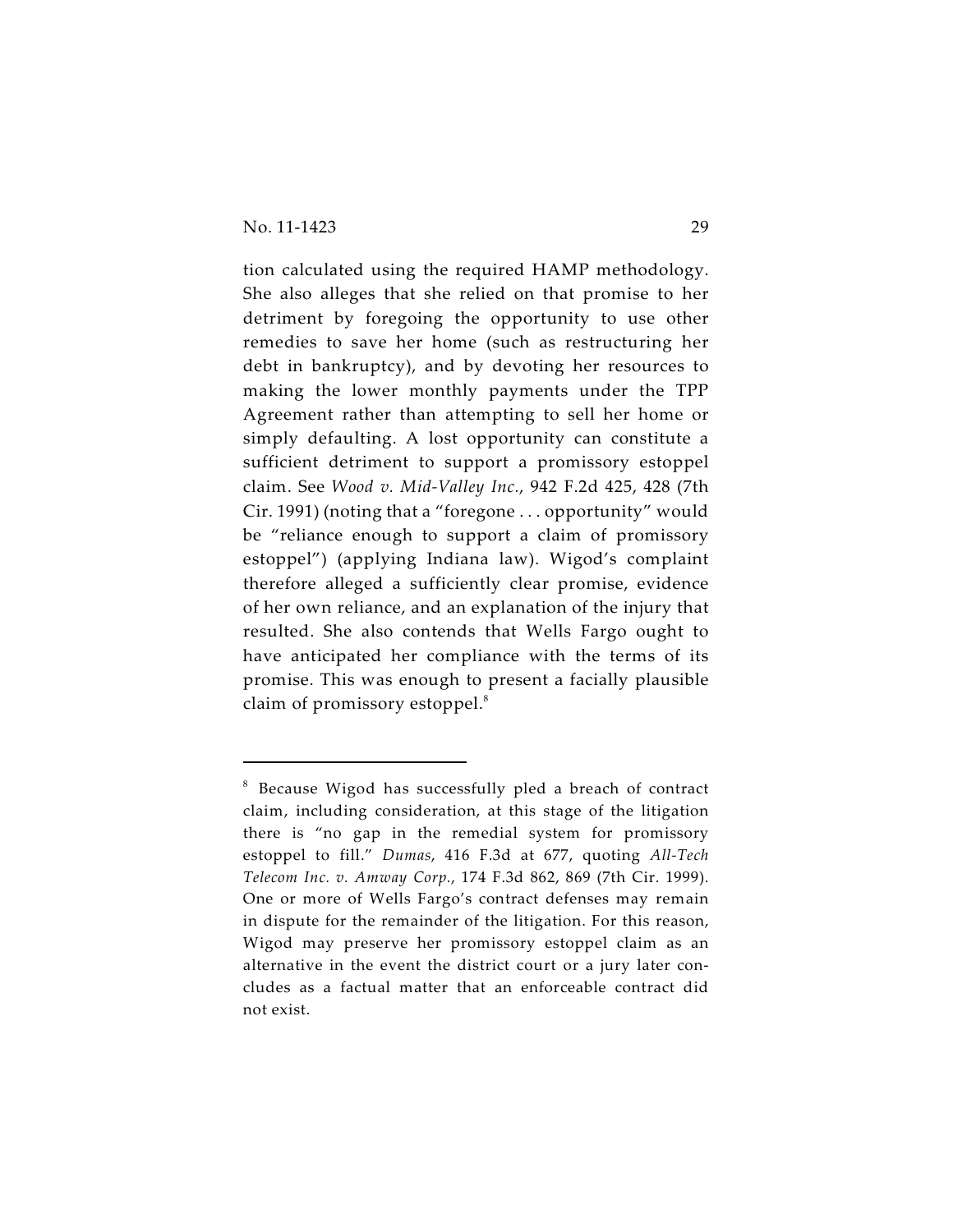# C. *Negligent Hiring and Supervision*

Wigod's next claim is that Wells Fargo deliberately hired unqualified customer service employees and refused to train them to implement HAMP effectively "so that borrowers would become too frustrated to pursue their modifications." Compl. ¶ 96. Wigod also alleges that Wells Fargo adopted policies designed to sabotage the HAMP modification process, such as a rule limiting borrowers to only one telephone call with any given employee, effectively requiring borrowers to start from scratch with an unfamiliar agent in any follow-up call.<sup>9</sup>

The economic loss doctrine forecloses Wigod's recovery on this negligence claim. Known as the *Moorman* doctrine in Illinois, this doctrine bars recovery in tort for purely economic losses arising out of a failure to perform contractual obligations. See *Moorman Manufacturing Co. v. Nat'l Tank Co.*, 435 N.E.2d 443, 448-49 (Ill. 1982). The *Moorman* doctrine precludes liability for negligent hiring and supervision in cases where, in the course of performing a contract between the defendant and the

 $9$  The Treasury directives require servicers to have "adequate staffing, resources, and facilities for receiving and processing HAMP documents" and to "ensure that . . . inquiries and complaints are provided fair consideration, and timely and appropriate responses and resolution." Supplemental Directive 09-01. Additionally, in the Servicer Participation Agreement it executed with the government, Wells Fargo agreed to "use qualified individuals with suitable training, education, experience and skills to perform the services."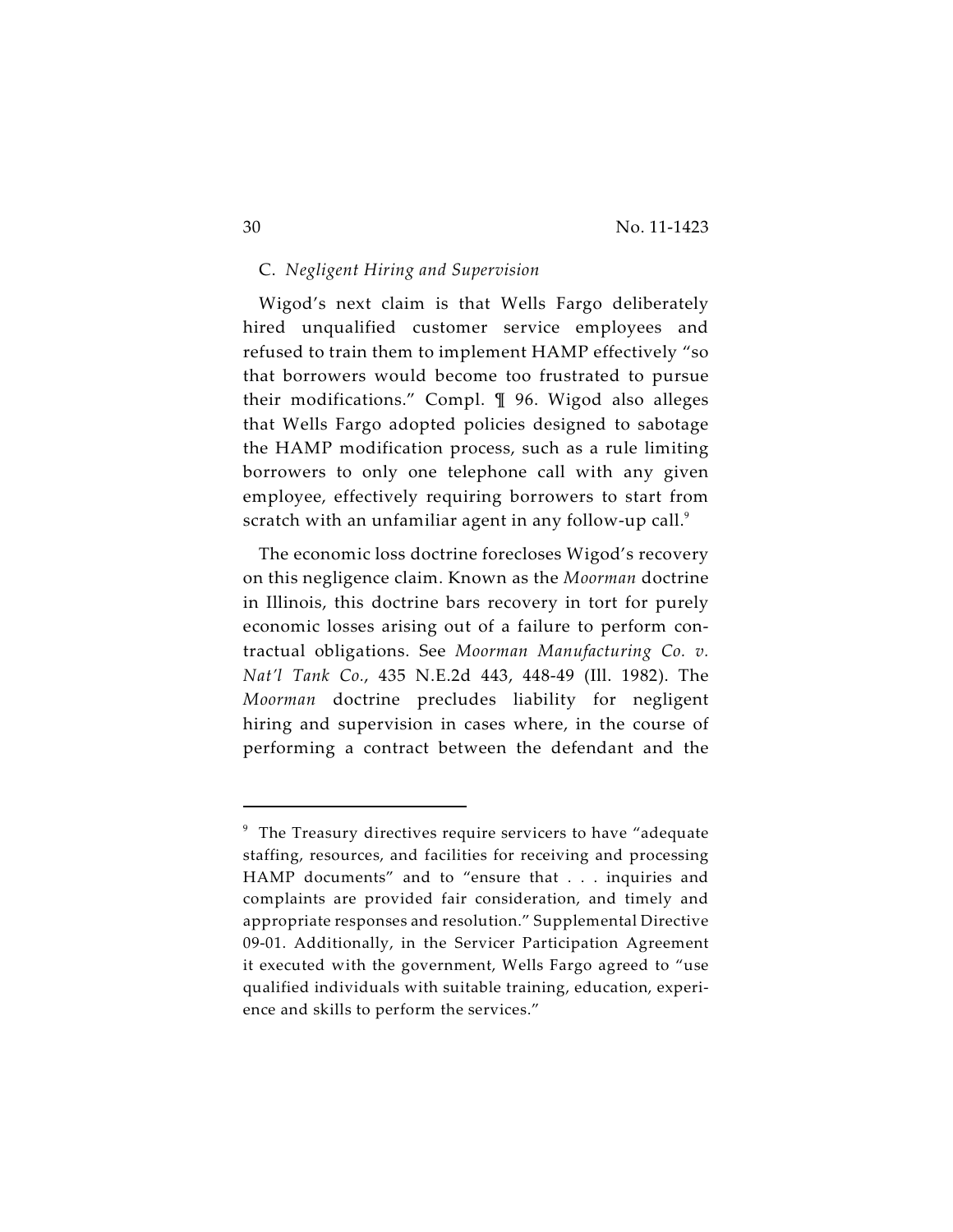plaintiff, the defendant's employees negligently cause the plaintiff to suffer some purely economic form of harm. See, *e.g.*, *Freedom Mortg. Corp. v. Burnham Mortg., Inc.*, 720 F. Supp. 2d 978, 1002 (N.D. Ill. 2010) (plaintiff's "negligent retention and supervision claims violate *Moorman* because they relate to [its] contractual and commercial relationship" with defendant); *Soranno v. New York Life Ins. Co.*, No. 96 C 7882, 1999 WL 104403, at \*16 (N.D. Ill. Feb. 24, 1999) (Plaintiffs' negligent supervision claims "cannot survive *Moorman* to the extent that they relate to . . . [the] actions [of the defendant's agent] in selling the insurance contracts and annuities [to plaintiffs]. Those  $acts - and the related duty to supervise$ them — appear to have arisen under the contract."); *Johnson Products Co. v. Guardsmark, Inc.*, No. 97 C 6406, 1998 WL 102687, at \*8 (N.D. Ill. Feb. 27, 1998) (economic loss doctrine barred negligent hiring and supervision claims against security firm whose guards stole from the plaintiff because no Illinois case law imposed "specific duties upon providers of security services to employ honest personnel and to use reasonable care to supervise them").

There are a number of exceptions to the *Moorman* doctrine, each rooted in the general rule that "[w]here a duty arises outside of the contract, the economic loss doctrine does not prohibit recovery in tort for the negligent breach of that duty*." Congregation of the Passion, Holy Cross Province v. Touche Ross & Co.*, 636 N.E.2d 503, 514 (Ill. 1994). To determine whether the *Moorman* doctrine bars tort claims, the key question is whether the defendant's duty arose by operation of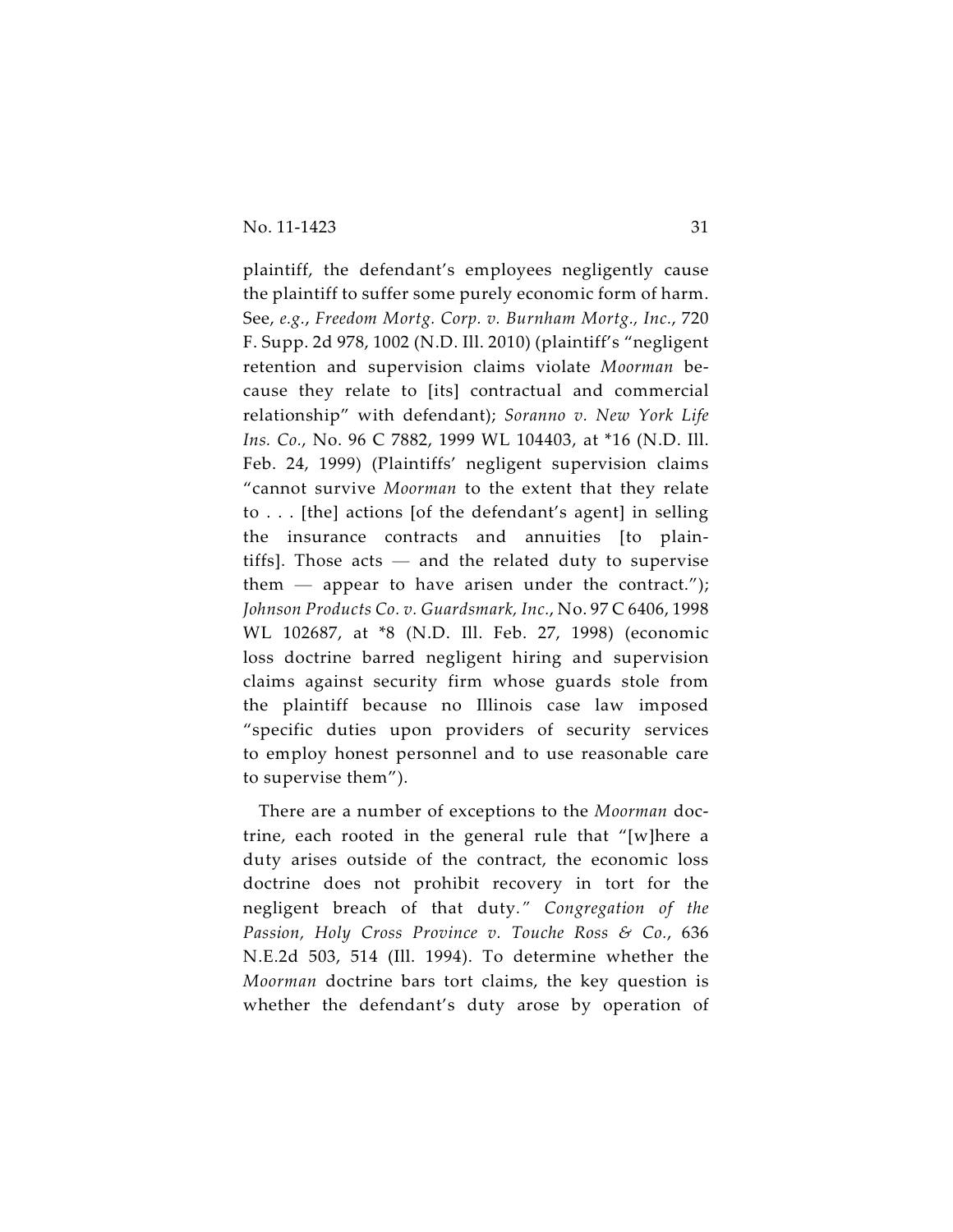contract or existed independent of the contract. See *Catalan v. GMAC Mortg. Corp.*, 629 F.3d 676, 693 (7th Cir. 2011) ("These exceptions [to the economic loss doctrine] have in common the existence of an extra-contractual duty between the parties, giving rise to a cause of action in tort separate from one based on the contract itself."); *2314 Lincoln Park West Condominium Ass'n v. Mann, Gin, Ebel & Frazier, Ltd.*, 555 N.E.2d 346, 351 (Ill. 1990) ("the concept of duty is at the heart of distinction drawn by the economic loss rule"). If, for example, an architect bungles a construction design, the *Moorman* doctrine bars the aggrieved owner's suit for negligence. See *id*. The shoddy workmanship is a breach of the design contract rather than a failure to observe some independent duty of care owed to the world at large.

To the extent Wells Fargo had a duty to service Wigod's home loan responsibly and with competent personnel, that duty emerged solely out of its contractual obligations. As we recently noted, a mortgage contract itself "cannot give rise to an extra-contractual duty without some showing of a fiduciary relationship between the parties," and no such relationship existed here. *Catalan*, 629 F.3d at 693 (applying *Moorman* doctrine). Although Wigod has a legally viable claim that the TPP Agreement bound Wells Fargo to offer her a permanent modification, Wells Fargo owed her no independent duty to employ qualified people and to supervise them appropriately in servicing her home loan. Cf. *Johnson Products Co.*, 1998 WL 102687, at \*9 ("The manufacturer of a defective product that simply does not work properly does not owe a duty in tort to the purchaser of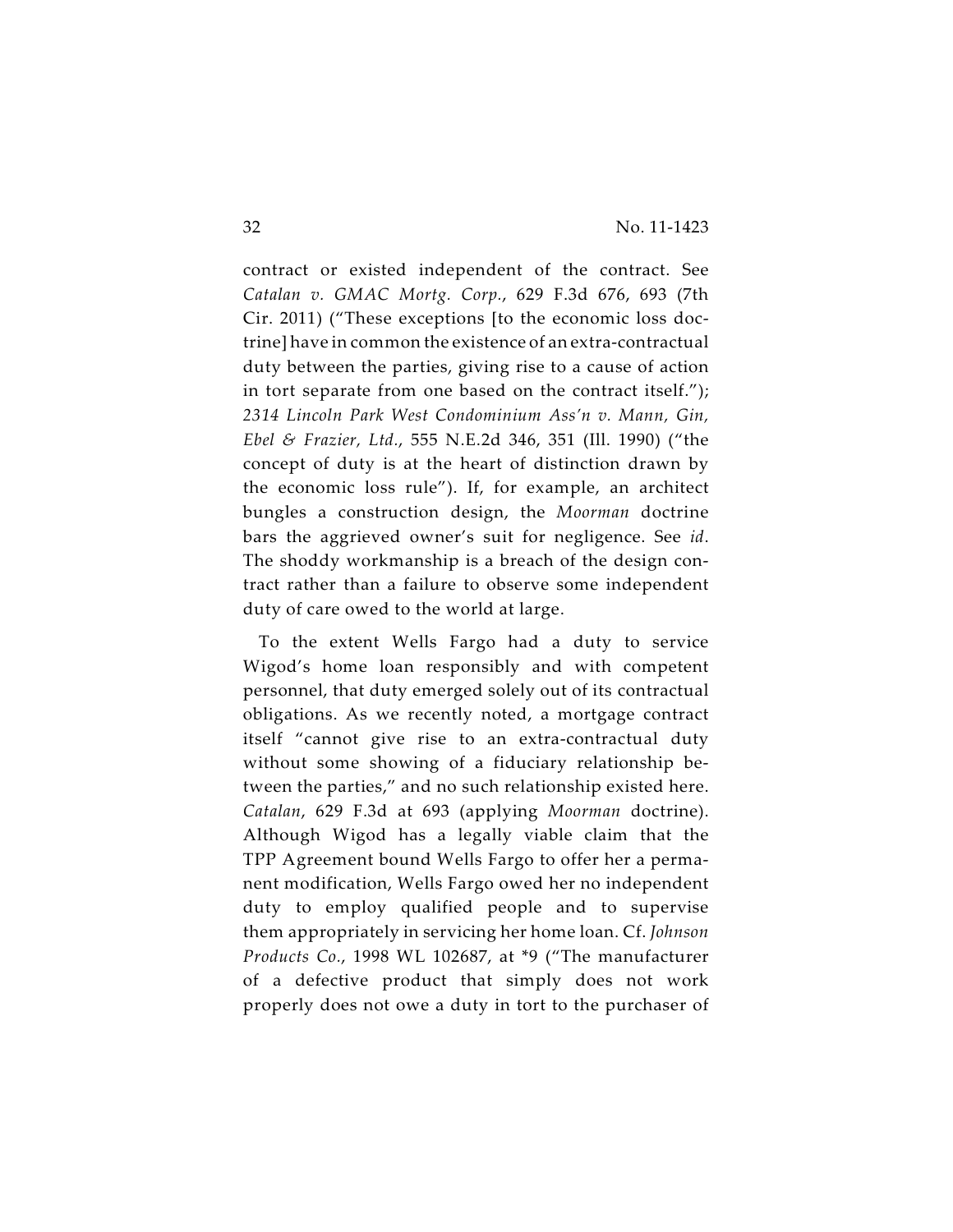the product to use reasonable care in producing the product. Rather, the purchaser's remedy lies in breach of contract or breach of warranty. . . . [Defendant] had no obligation to use reasonable care in performing its duties, for its only obligations arose under the contract itself."). Wigod's rights here are contractual in nature. If Wells Fargo failed to honor their agreement — whether by hiring incompetents or simply through bald refusals to perform — contract law provides her remedies.

Wigod argues that the *Moorman* doctrine does not bar her negligent hiring and supervision claims because she seeks equitable relief and therefore her asserted harm goes beyond pure economic injury. But this theory assumes that there is some necessary connection between the nature of the loss alleged and the appropriate form of relief. This is not so. Purely economic losses may sometimes be best remedied through injunctive relief — when, for instance, specific performance of a contract is required to make the plaintiff whole, or when the risk of under-compensation is very high. See Anthony T. Kronman, *Specific Performance*, 45 U. Chi. L. Rev. 351, 362 (1978) (theorizing that specific performance is awarded where a court "cannot obtain, at reasonable cost, enough information about substitutes to permit it to calculate an award of money damages without imposing an unacceptably high risk of undercompensation on the injured promisee"). Conversely, it is routine for tort plaintiffs who have incurred non-economic losses (such as physical injury) to seek and receive monetary damages. Wigod has suffered no injury to person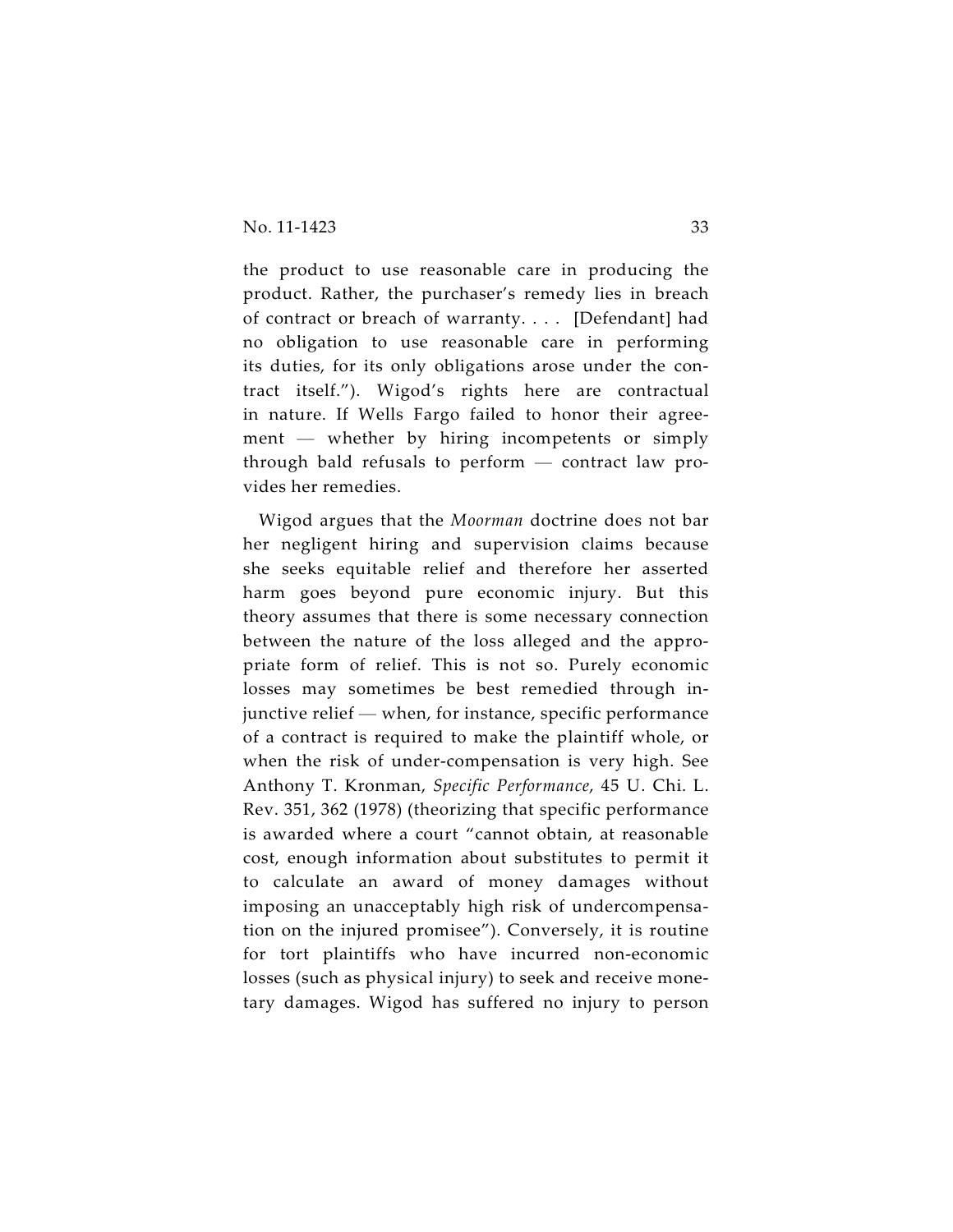or property. The harm she alleges is that Wells Fargo did not restructure the terms of her mortgage and thereby caused her to default. This is a purely economic injury if ever we saw one. Wigod's claim for negligent hiring and supervision was properly dismissed.

#### D. *Fraud Claims*

Illinois courts expressly recognize an exception to the *Moorman* doctrine "where the plaintiff's damages are proximately caused by a defendant's intentional, false representation, *i.e*., fraud." *Catalan*, 629 F.3d at 693, quoting *First Midwest Bank, N.A. v. Stewart Title Guaranty Co.*, 843 N.E.2d 327, 333 (Ill. 2006); see also *Stein v. D'Amico*, No. 86 C 9099, 1987 WL 4934, at \*3 (N.D. Ill. June 5, 1987) (applying fraud exception to *Moorman* doctrine for claim of fraudulent concealment). Because of this exception, the economic loss doctrine does not bar Wigod's claim for fraudulent misrepresentation. She has adequately pled the elements of fraudulent misrepresentation but not fraudulent concealment.

#### 1. *Fraudulent Misrepresentation*

The elements of a claim of fraudulent misrepresentation in Illinois are:

(1) [a] false statement of material fact (2) known or believed to be false by the party making it; (3) intent to induce the other party to act; (4) action by the other party in reliance on the truth of the statement; and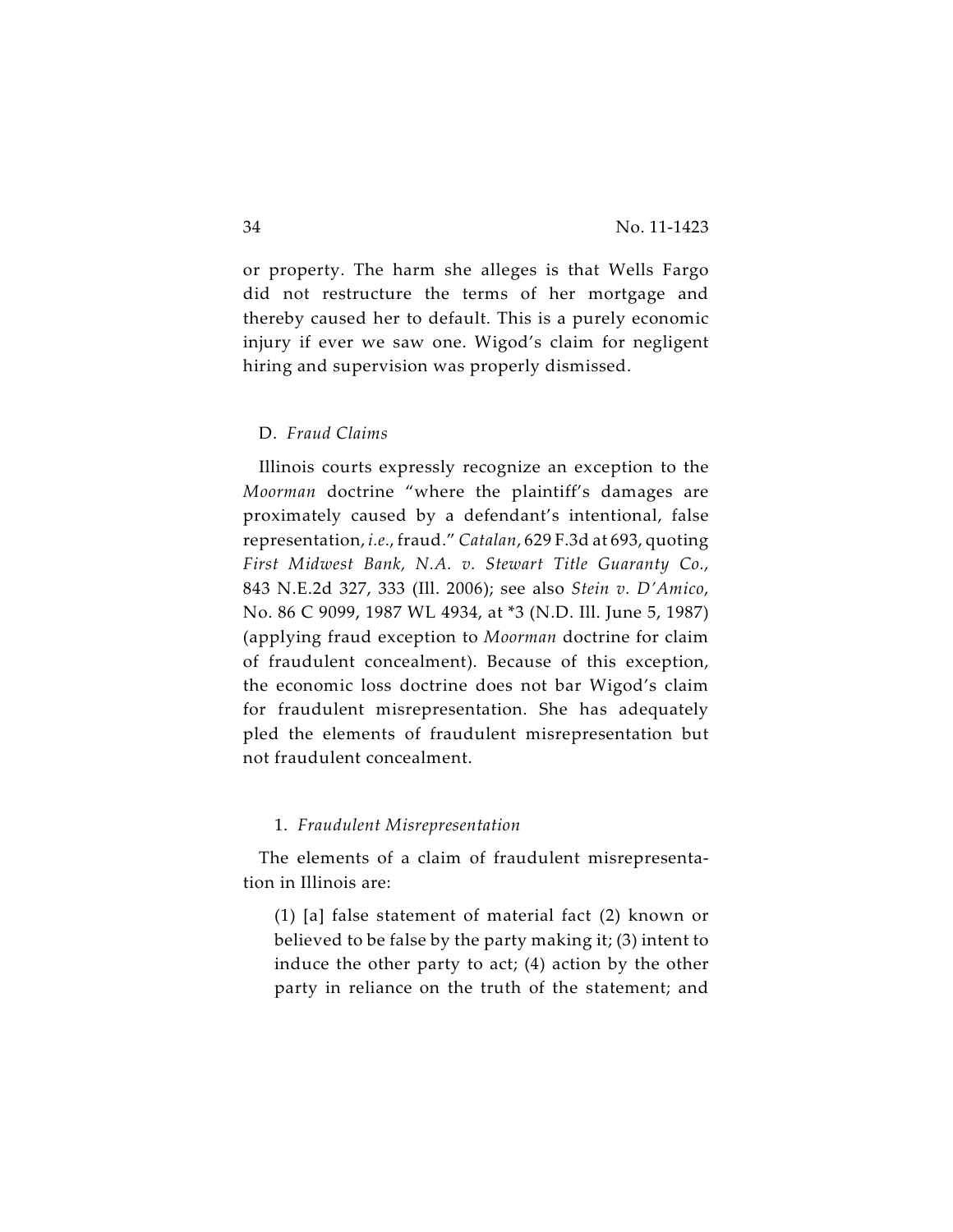(5) damage to the other party resulting from that reliance.

*Dloogatch v. Brincat*, 920 N.E.2d 1161, 1166 (Ill. App. 2009), quoting *Soules v. General Motors Corp.*, 402 N.E.2d 599, 601 (Ill. 1980). Under the heightened federal pleading standard of Rule 9(b) of the Federal Rules of Civil Procedure, a plaintiff "alleging fraud . . . must state with particularity the circumstances constituting fraud." See *Borsellino v. Goldman Sachs Group, Inc.*, 477 F.3d 502, 507 (7th Cir. 2007) ("This heightened pleading requirement is a response to the great harm to the reputation of a business firm or other enterprise a fraud claim can do.") (internal quotation marks omitted). We have summarized the particularity requirement as calling for the first paragraph of any newspaper story: "the who, what, when, where, and how." *E.g.*, *Windy City Metal Fabricators & Supply, Inc. v. CIT Technology Financing Services, Inc.*, 536 F.3d 663, 668 (7th Cir. 2008). Wigod's complaint satisfies that standard. She identifies the knowing misrepresentation as Wells Fargo's statement in the TPP that it would offer her a permanent modification if she complied with the terms and conditions of the TPP. She also alleges that Wells Fargo intended that she would act in reliance on promises it made in the TPP and that she reasonably did so to her detriment. Fraudulent intent may be alleged generally, see Fed. R. Civ. P. 9(b), so the only element seriously at issue on the pleadings is reasonable reliance.

The district court held that "Wigod could not reasonably have relied on" the TPP's promise of a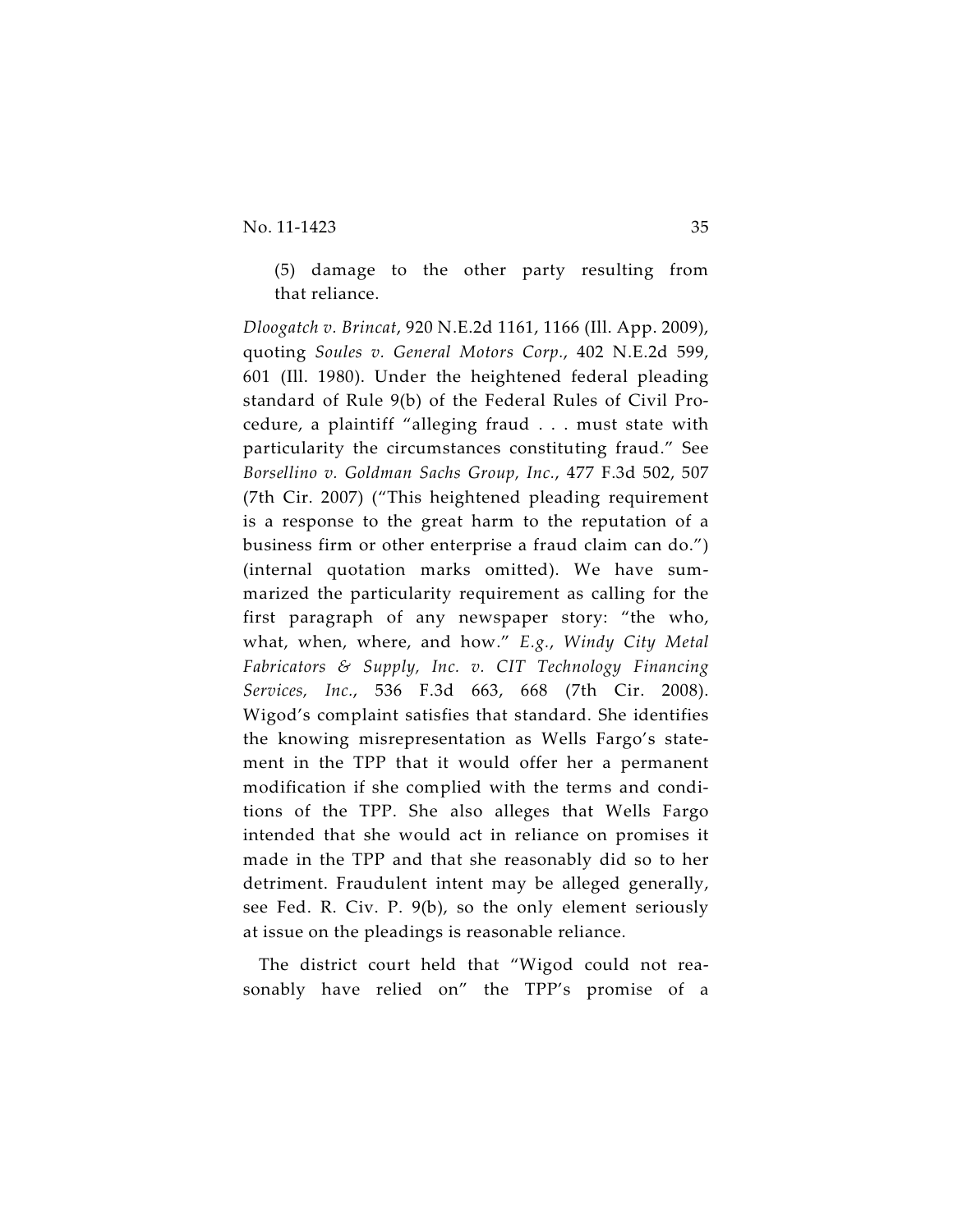permanent modification because this "would have required her to ignore the remainder of the contract which required her to meet *all* of HAMP's requirements." We disagree. Under Illinois law, justifiable reliance exists when it was "reasonable for plaintiff to accept defendant's statements without an independent inquiry or investigation." *InQuote Corp. v. Cole*, No. 99-cv-6232, 2000 WL 1222211, at \*3 (N.D. Ill. Aug. 24, 2000); see *Teamsters Local 282 Pension Trust Fund v. Angelos*, 839 F.2d 366, 371 (7th Cir. 1988) ("the crucial question is whether the plaintiff's conduct was so unreasonable under the circumstances and 'in light of the information open to him, that the law may properly say that this loss is his own responsibility' "), quoting *Chicago Title & Trust Co. v. First Arlington Nat'l Bank*, 454 N.E.2d 723, 729 (Ill. App. 1983). As explained above, the TPP as a whole supports Wigod's reading of it to require Wells Fargo to offer her a permanent modification once it determined she was qualified and sent her an executed copy, and she satisfied the conditions precedent. Based on the pleadings, we cannot say that her alleged reliance on Wells Fargo's promise was objectively unreasonable.

Wigod's fraudulent misrepresentation claim at first seems vulnerable on other grounds, however, since it represents a claim of promissory fraud — that is, a "false statement of intent regarding future conduct," as opposed to a false statement of existing or past fact*. Association Benefit Services, Inc.*, 493 F.3d at 853. Promissory fraud is "generally not actionable" in Illinois "unless the plaintiff also proves that the act was a part of a scheme to defraud." *Id.*, citing *Bradley Real Estate Trust v. Dolan*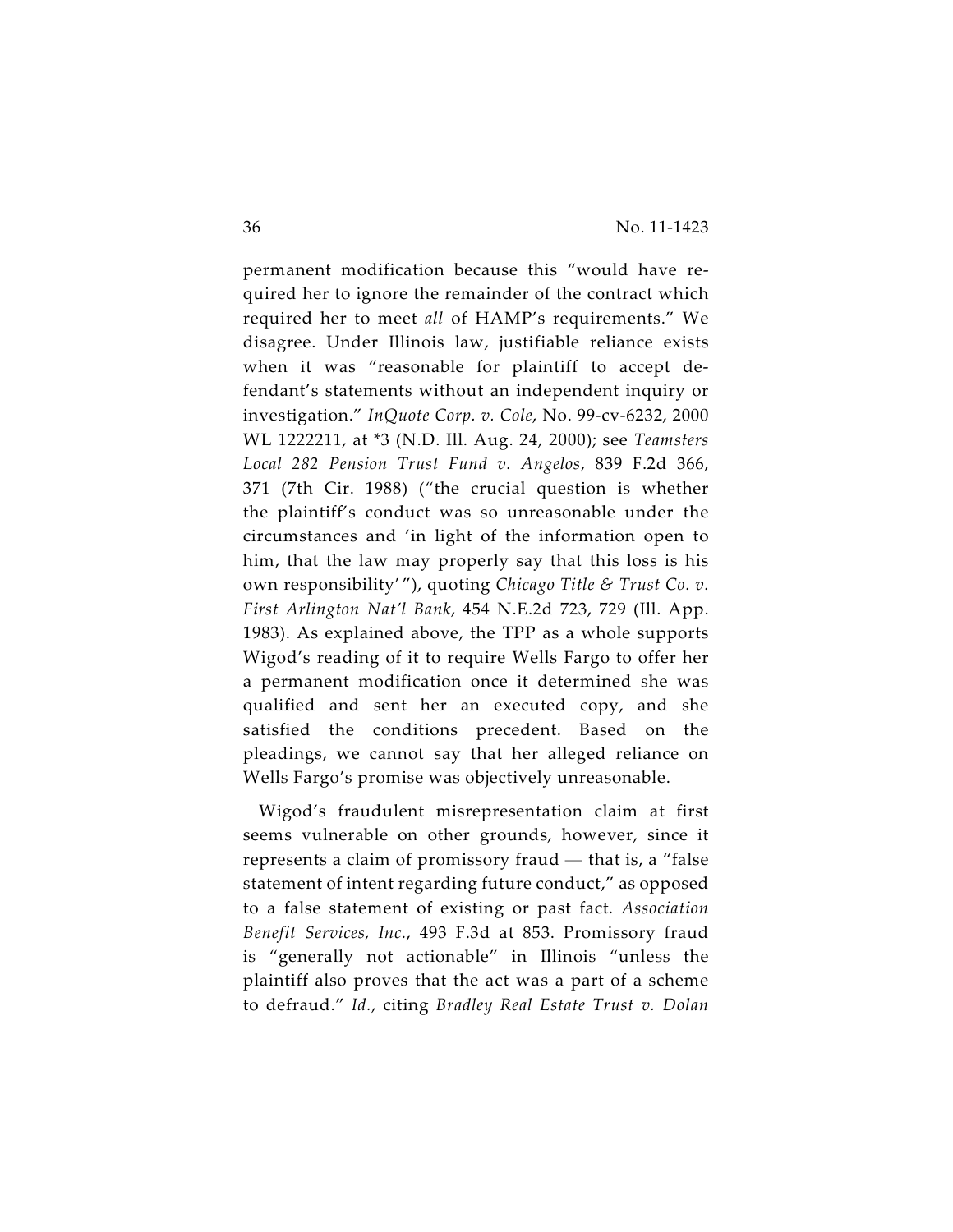*Associates, Ltd.*, 640 N.E.2d 9, 12-13 (Ill. App. 1994). But this "scheme exception" is broad — so broad it "tends to engulf and devour" the rule. *Stamatakis Industries, Inc. v. King*, 520 N.E.2d 770, 772 (Ill. App. 1987). To invoke the scheme exception, the plaintiff must allege and then prove that, at the time the promise was made, the defendant did not intend to fulfill it. *Bower v. Jones*, 978 F.2d 1004, 1011 (7th Cir. 1992) ("In order to survive the pleading stage, a claimant must be able to point to specific, objective manifestations of fraudulent intent — a scheme or device. If he cannot, it is in effect presumed that he cannot prove facts at trial entitling him to relief."), quoting *Hollymatic Corp. v. Holly Systems, Inc.*, 620 F. Supp. 1366, 1369 (N.D. Ill. 1985). Such evidence would include a "a pattern of fraudulent statements, or one particularly egregious fraudulent statement." *BPI Energy Holdings, Inc. v. IEC (Montgomery), LLC*, 664 F.3d 131, 136 (7th Cir. 2011) (internal citations omitted).

Wigod alleges that she was a victim of a scheme to defraud: in her complaint, she accuses Wells Fargo of deliberately implementing a "system designed to wrongfully deprive its eligible HAMP borrowers of an opportunity to modify their mortgages." Compl. ¶ 8. Whether she has alleged "specific, objective manifestations" of this scheme is a closer question, but we think it likely that Illinois courts would say yes.

The scheme alleged here does not rest solely on Wells Fargo's single broken promise to Wigod. She claims that thousands of HAMP-eligible homeowners became victims of Wells Fargo's "intentional and systematic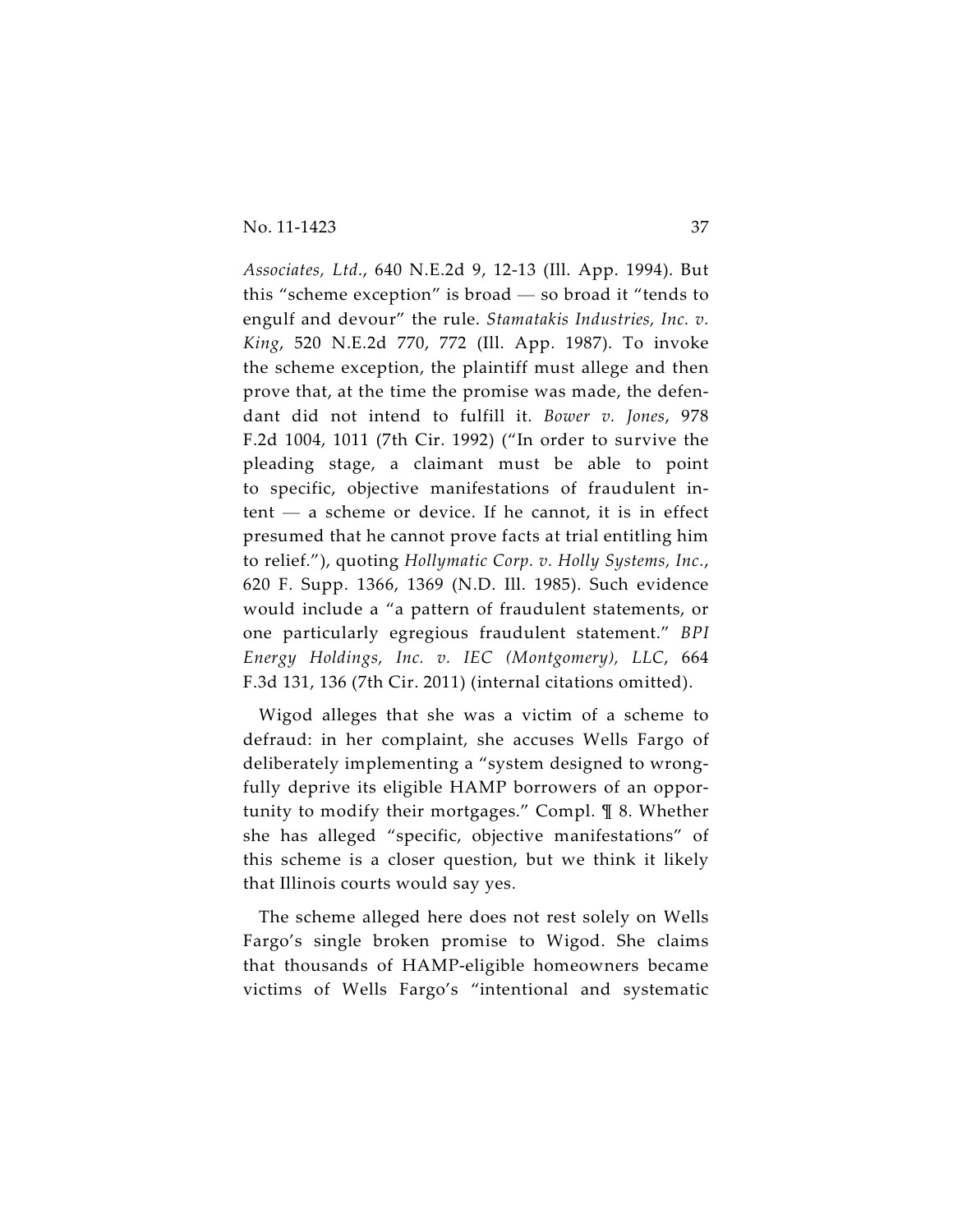failure to offer permanent loan modifications" after falsely telling them it would. Compl. ¶ 1. Illinois courts have found as few as two broken promises enough to establish a scheme to defraud. See, *e.g.*, *General Electric Credit Auto Lease, Inc. v. Jankuski*, 532 N.E.2d 361, 381-83 (Ill. App. 1988) (finding that plaintiffs pled fraudulent scheme by alleging that auto dealership falsely promised that (1) the "holding agreement" executed with plaintiffs would be cancelled once their son signed a lease for the vehicle; and (2) the son could cancel his lease if he was later transferred overseas); *Stamatakis Industries*, 520 N.E.2d at 772-74 (holding that plaintiff properly pled a scheme to defraud by alleging that defendant broke his promises to (1) make good on a contract for the purchase of equipment; and (2) enter into an employment contract for five years with a covenant not to compete). But see *Doherty v. Kahn*, 682 N.E.2d 163 (Ill. App. 1997) (holding that plaintiff did not plead scheme to defraud by alleging that defendant's broken promises that (1) plaintiff would be president of company, (2) own 65 percent of the stock, and (3) earn a specified monthly salary). In another case, the Illinois Supreme Court found that a single false promise made to the public at large satisfied the scheme exception to the general rule against promissory fraud. See *Steinberg v. Chicago Medical School*, 371 N.E.2d 634, 641 (Ill. 1977) (finding a scheme to defraud alleged against a medical school that promised in its catalog to evaluate and admit applicants based on merit when in fact the school intended to make decisions based on monetary contributions). Wigod alleges that Wells Fargo made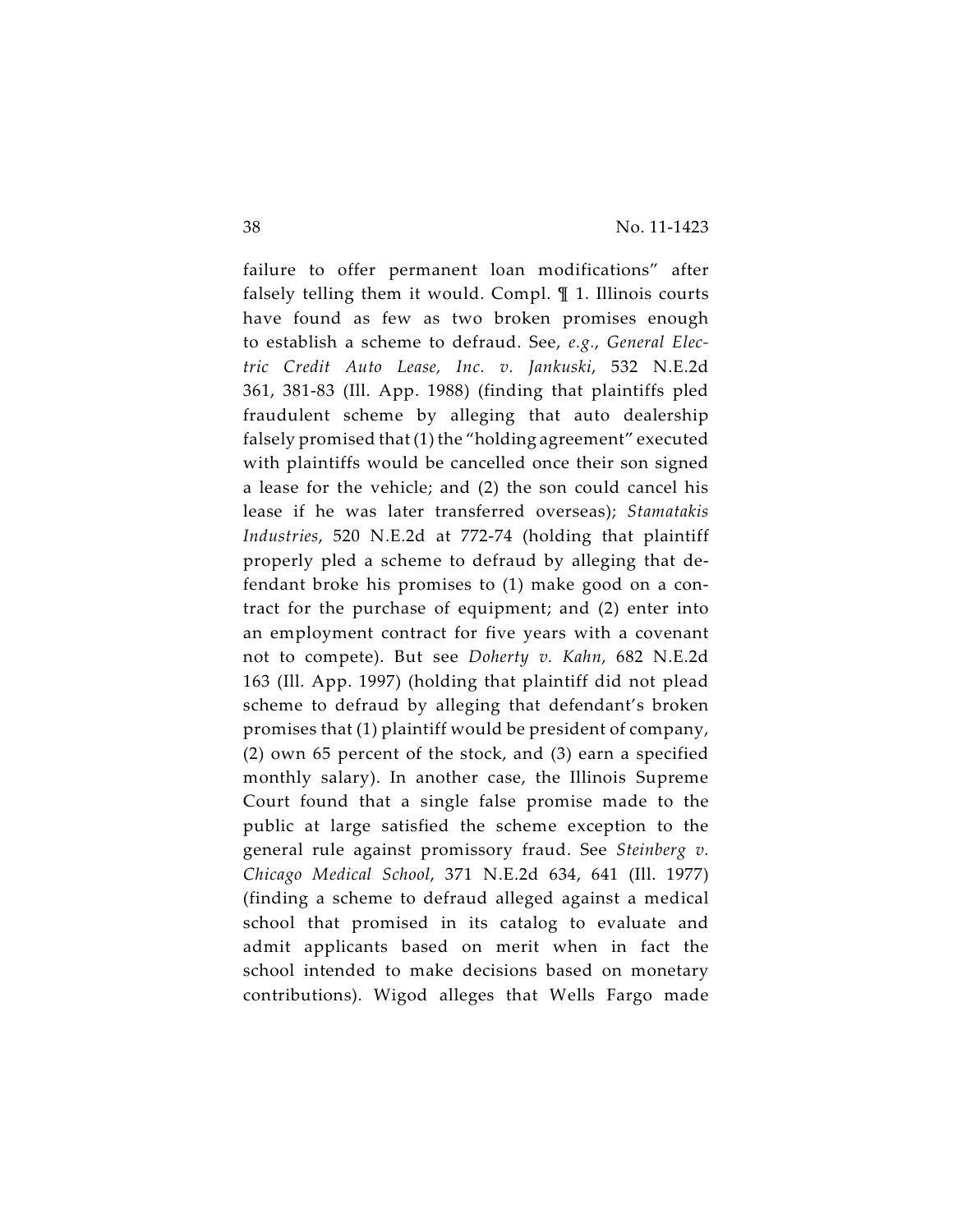and broke promises of permanent modifications to her and to thousands of other potential class members as well. If true, such a widespread pattern of deception could reasonably be considered a scheme under Illinois law and thus actionable as promissory fraud. See *HPI Health Care Services v. Mount Vernon Hospital, Inc.*, 545 N.E.2d 672, 682 (Ill. 1989); *Steinberg*, 371 N.E.2d at 641.

# 2. *Fraudulent Concealment*

The heightened pleading standard of Rule 9(b) also applies to fraudulent concealment claims. To plead this tort properly, in addition to meeting the elements of fraudulent misrepresentation, a plaintiff must allege that the defendant intentionally omitted or concealed a material fact that it was under a duty to disclose to the plaintiff. *Weidner v. Karlin*, 932 N.E.2d 602, 605 (Ill. App. 2010). A duty to disclose would arise if "plaintiff and defendant are in a fiduciary or confidential relationship" or in a "situation where plaintiff places trust and confidence in defendant, thereby placing defendant in a position of influence and superiority over plaintiff." *Connick v. Suzuki Motor Co.*, 675 N.E.2d 584, 593 (Ill. 1996).

Wigod alleges that Wells Fargo knowingly concealed that it would (1) report her to credit rating agencies as being in default on her mortgage; and (2) reevaluate her eligibility for a permanent modification in contravention of HAMP directives. The district court dismissed this fraudulent concealment claim due to "the absence of any fiduciary or other duty to speak" on the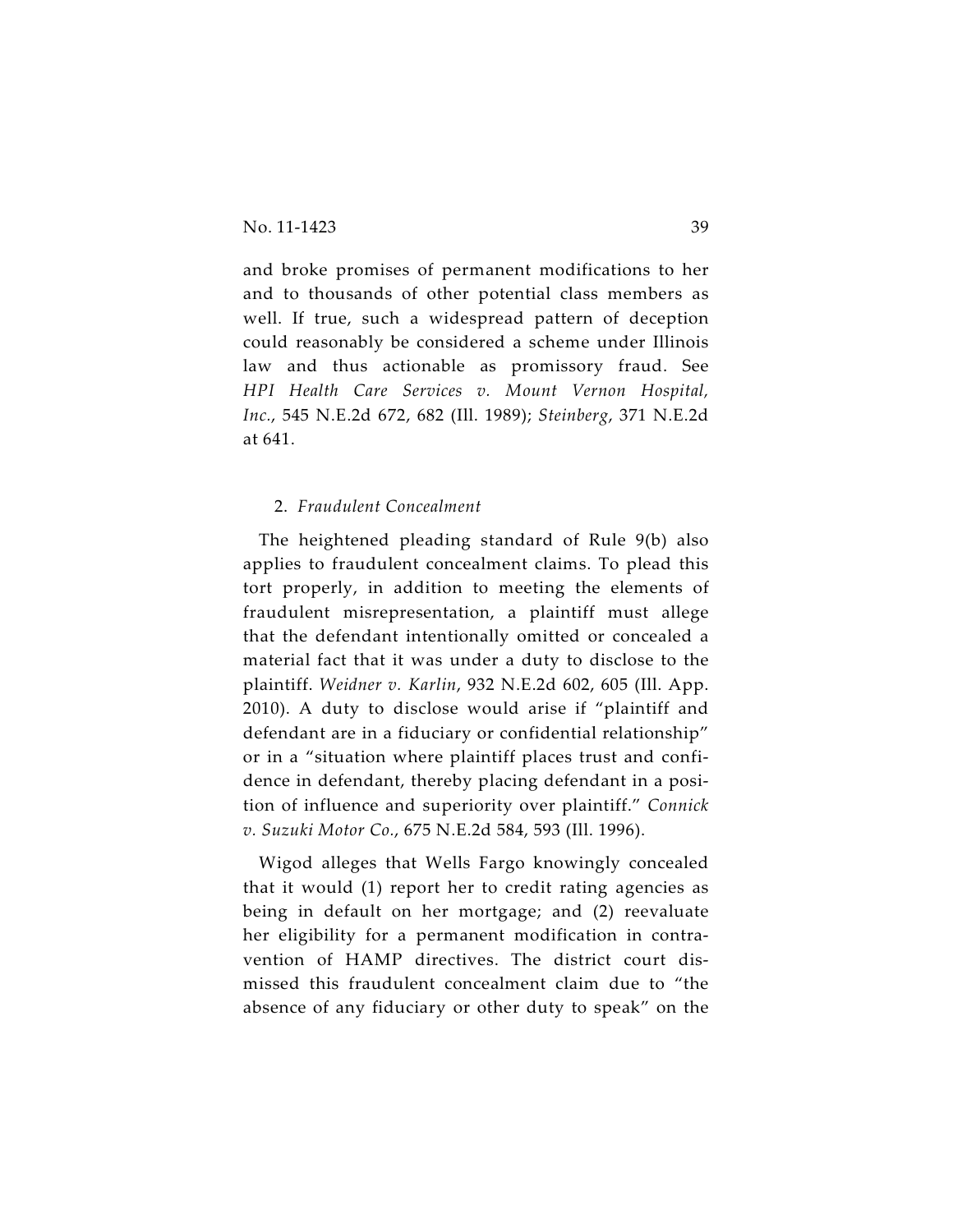part of Wells Fargo as a mortgagee. See *Graham v. Midland Mortg. Co.*, 406 F. Supp. 2d 948, 953 (N.D. Ill. 2005) ("A mortgagor-mortgagee relationship does not create a fiduciary relationship as a matter of law."), quoting *Teachers Ins. & Annuity Ass'n of America v. LaSalle Nat'l Bank*, 691 N.E.2d 881, 888 (Ill. App. 1998). In the district court, Wigod apparently conceded that Wells Fargo was not a fiduciary under Illinois law, but she argued that she placed a special trust and confidence in the bank as her HAMP servicer. The district court rejected this theory on the ground that any special trust relationship between Wigod and Wells Fargo existed solely through the lender's participation in HAMP, which does not provide the borrower with a private right of action.

For two reasons, we affirm the dismissal of the fraudulent concealment claim. First, Wigod's special trust argument is waived: in this appeal, Wigod raised the issue only in her reply brief, and arguments raised for the first time in a reply brief are waived. *Padula v. Leimbach*, 656 F.3d 595, 605 (7th Cir. 2011). Second, even if we overlooked the waiver, we would agree with the district court that no special trust relationship existed here. Wells Fargo's participation in HAMP is not sufficient to create a special trust relationship with Wigod and the roughly 250,000 other homeowners with whom it entered TPP Agreements. The Illinois Appellate Court has recently stated that the standard for identifying a special trust relationship is "extremely similar to that of a fiduciary relationship." *Benson v. Stafford*, 941 N.E.2d 386, 403 (Ill. App. 2010).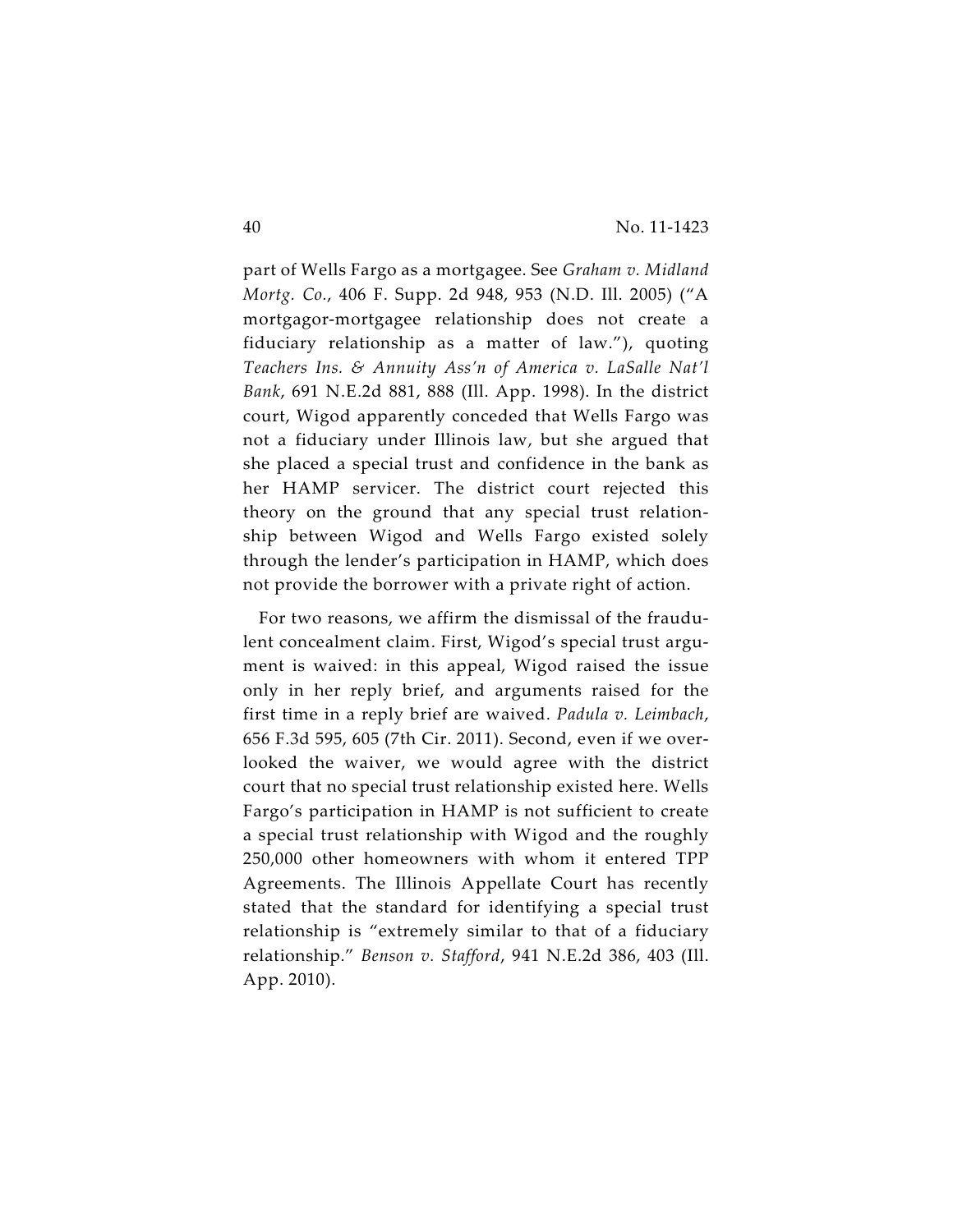Accordingly, state and federal courts in Illinois have rarely found a special trust relationship to exist in the absence of a more formal fiduciary one. See, *e.g.*, *Go For It, Inc. v. Aircraft Sales Corp.*, No. 02 C 6158, 2003 WL 21504600, at \*2 (N.D. Ill. June 27, 2003) (finding no confidential relationship in sale of airplane because "the parties' relationship did not possess sufficient indicia of disparity in experience or knowledge such that defendants could be said to have gained influence and superiority over the plaintiff," since "a slightly dominant business position does not operate to turn a formal, contractual relationship into a confidential or fiduciary relationship"); *Benson*, 941 N.E.2d at 403 (declining to find special trust relationship between options traders who had formed joint ventures because the plaintiffs alleging fraud could not show "that they trusted defendant" or that the defendant was in "a position of influence and superiority"); *Martin v. State Farm Mutual Auto. Ins. Co.*, 808 N.E.2d 47, 52 (Ill. App. 2004) (finding that holders of automobile insurance policy did not have a special trust relationship with their insurer because "[t]here are no allegations of a history of dealings or long-standing relationship between the parties, or that plaintiffs had entrusted the handling of their insurance affairs to State Farm in the past, or that State Farm was in a position of such superiority and influence by reason of friendship, agency, or experience"); *Miller v. William Chevrolet/GEO, Inc*., 762 N.E.2d 1, 13-14 (Ill. App. 2001) (holding that the "arms length transaction" between a car dealer and a prospective customer "did not give rise to a confidential relationship sufficient to impose a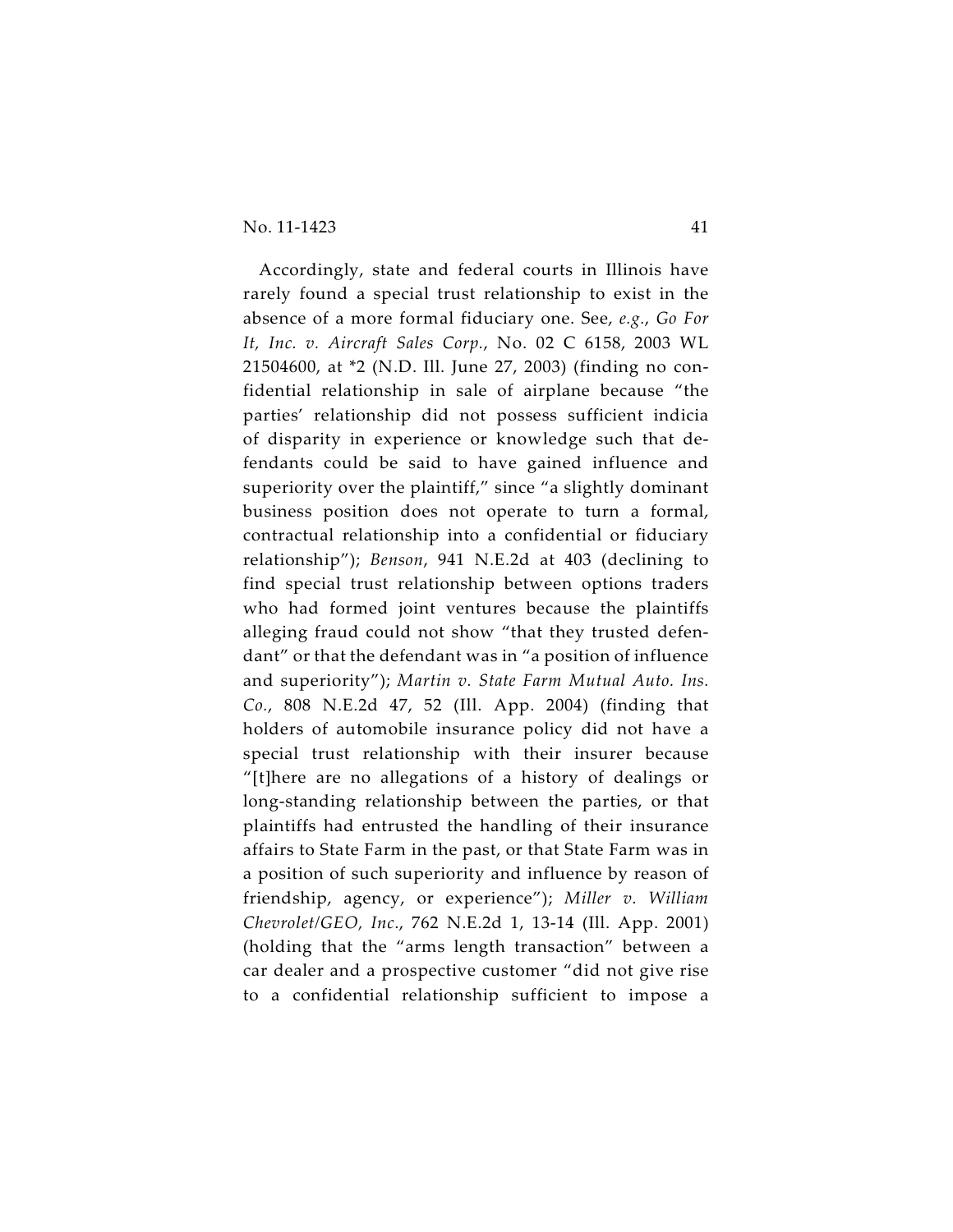general duty of disclosure under the fairly rigorous principles of common law" because "this dealer-customer relationship did not possess sufficient indicia of disparity in experience or knowledge such that the dealer could be said to have gained influence and superiority over the purchaser."). But see *Schrager v. North Community Bank*, 767 N.E.2d 376, 386 (Ill. App. 2002) (finding, despite absence of fiduciary relationship, that special trust relationship existed between the plaintiff, an investor in a real estate venture, and the defendant bank who had induced the plaintiff to invest, "because defendants' superior knowledge and experience of [the developers' problematic] financial history, as well as the status of the . . . development project, including the necessity of a fresh guarantor, placed defendants in a position of influence over" the plaintiff).

The special relationship threshold is a high one: "the defendant must be 'clearly dominant, either because of superior knowledge of the matter derived from . . . overmastering influence on the one side, or from weakness, dependence, or trust justifiably reposed on the other side.'" Miller, 762 N.E.2d at 13 (internal quotation marks omitted), quoting *Mitchell v. Norman James Construction Co.*, 684 N.E.2d 872, 879 (Ill. App. 1997). As the *Mitchell* court explained:

Factors to be considered in determining the existence of a confidential relationship include the degree of kinship of the parties; any disparity in age, health, and mental condition; differences in education and business experience between the parties; and the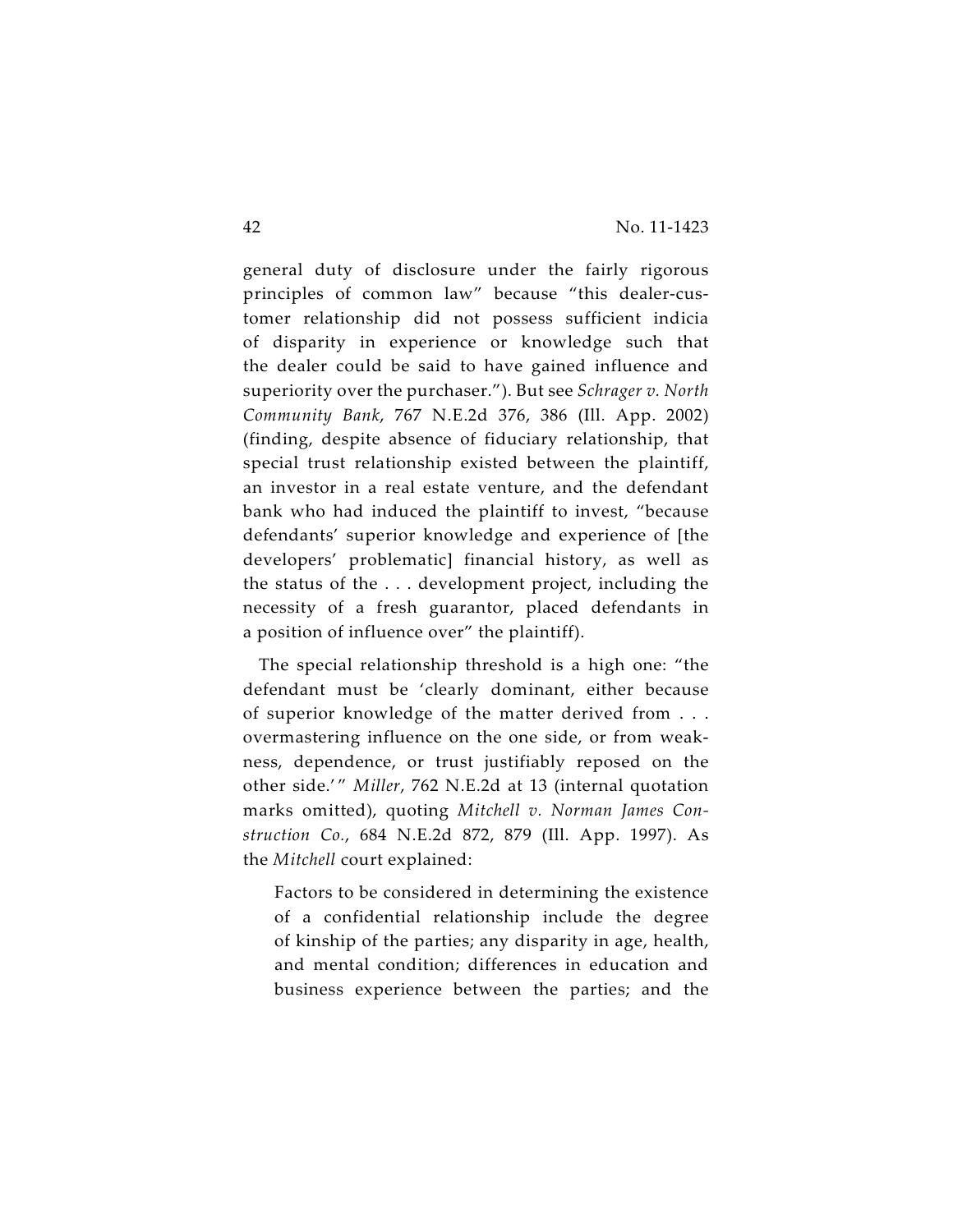extent to which the allegedly servient party entrusted the handling of her business affairs to the dominant party, and whether the dominant party accepted such entrustment.

684 N.E.2d at 879. In short, the defendant accused of fraudulent concealment must exercise "overwhelming influence" over the plaintiff. *Miller*, 762 N.E.2d at 14.

In light of the weight of Illinois authority, Wells Fargo's role as a HAMP servicer was not sufficient to find a special trust relationship with Wigod with respect to negotiating any modification. She claims that "HAMP requires servicers to provide borrowers with information to help them 'understand the modification terms' and to 'minimize potential borrower confusion,'" and that she "relied on Wells Fargo to convey accurate information about the Program." Reply Br. at 33. That may be so, but asymmetric information alone does not show the degree of dominance needed to establish a special trust relationship. See *Miller,* 762 N.E.2d at 13-14. Otherwise, virtually any mortgage lender would have a special trust relationship with its borrowers, regardless of HAMP participation — a proposition Illinois courts have clearly rejected. See, *e.g.*, *id.*, 762 N.E.2d at 14 ("Like the conventional mortgagor-mortgagee relationship that the *Mitchell* court found to fall short of a confidential relationship, this dealer-customer relationship did not possess sufficient indicia of disparity in experience or knowledge such that the dealer could be said to have gained influence and superiority over the purchaser."); *Mitchell*, 684 N.E.2d at 879 ("As a matter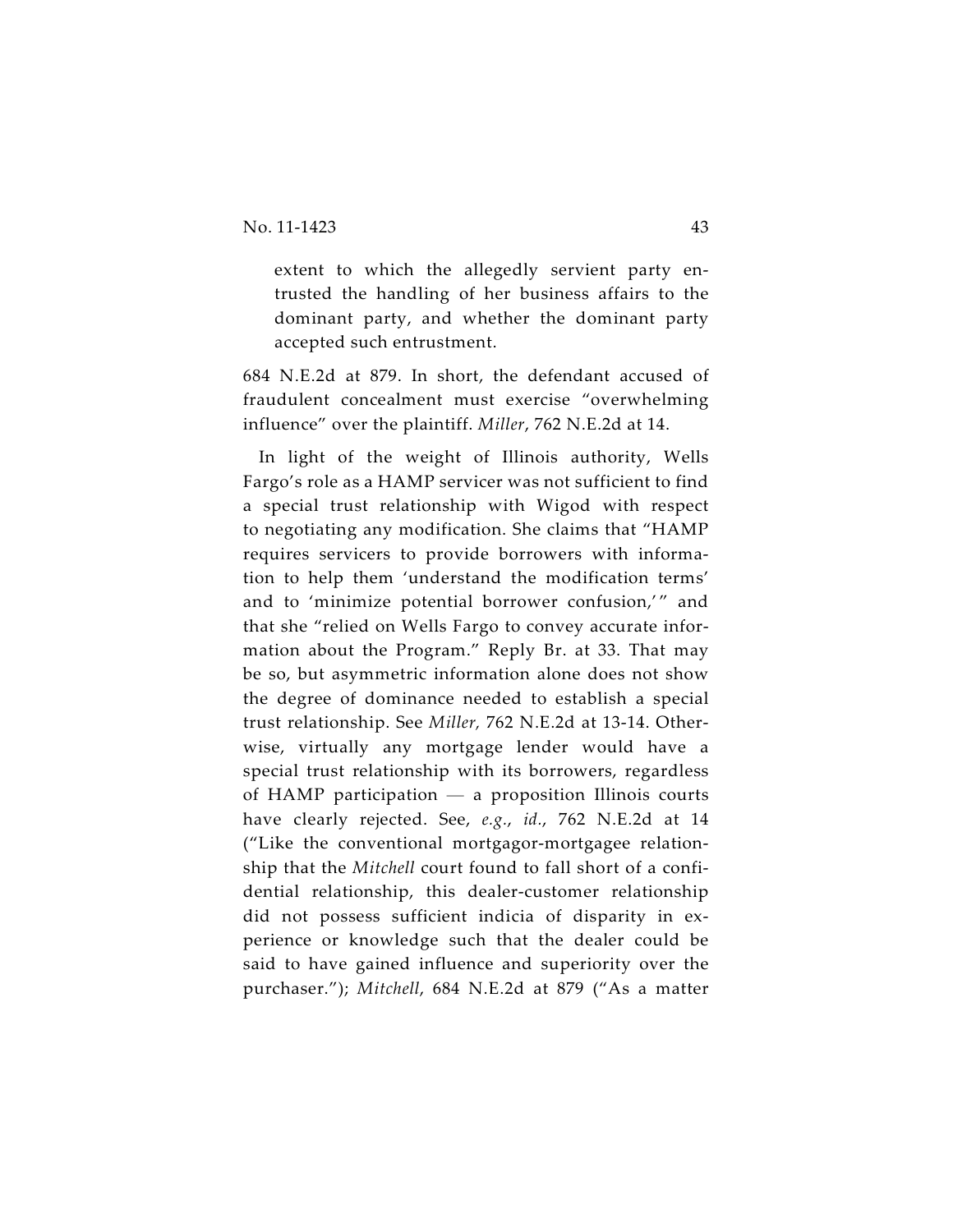of law, a conventional mortgagor-mortgagee relationship standing alone does not give rise to a fiduciary or confidential relationship."). $10$  The HAMP modification is an arm's-length transaction between servicer and borrower, no less than is a home mortgage loan itself. By becoming Wigod's HAMP servicer, Wells Fargo did not assume significant additional responsibility for handling Wigod's business affairs. Like the original mortgagor-mortgagee relationship itself, the relevant aspects of the HAMP servicer-borrower relationship do not bear the fiduciary-like hallmarks of a special trust relationship under Illinois law. We affirm the dismissal of Wigod's fraudulent concealment claim.

#### E. *Negligent Misrepresentation or Concealment*

In the alternative to her fraudulent misrepresentation and concealment claims, Wigod alleges that Wells Fargo negligently or carelessly (rather than intentionally) misrepresented or omitted material facts. Negligent

 $10$  Illinois recognizes that a mortgagee owes a fiduciary duty to a mortgagor in some narrow aspects of the relationship, such as when the mortgagor retains control of borrowed money to pay expenses as an agent for the mortgagor, such as title insurance costs, as in *Janes v. First Federal Savings and Loan Ass'n of Berwyn*, 312 N.E.2d 605, 610-11 (Ill. 1974). See also *Orman v. Charles Schwab & Co.*, 688 N.E.2d 620, 621 (Ill. 1997). Wigod's claim does not implicate those aspects of the relationship where the mortgagee acts as an agent for the mortgagor-principal and has a fiduciary duty to the mortgagor.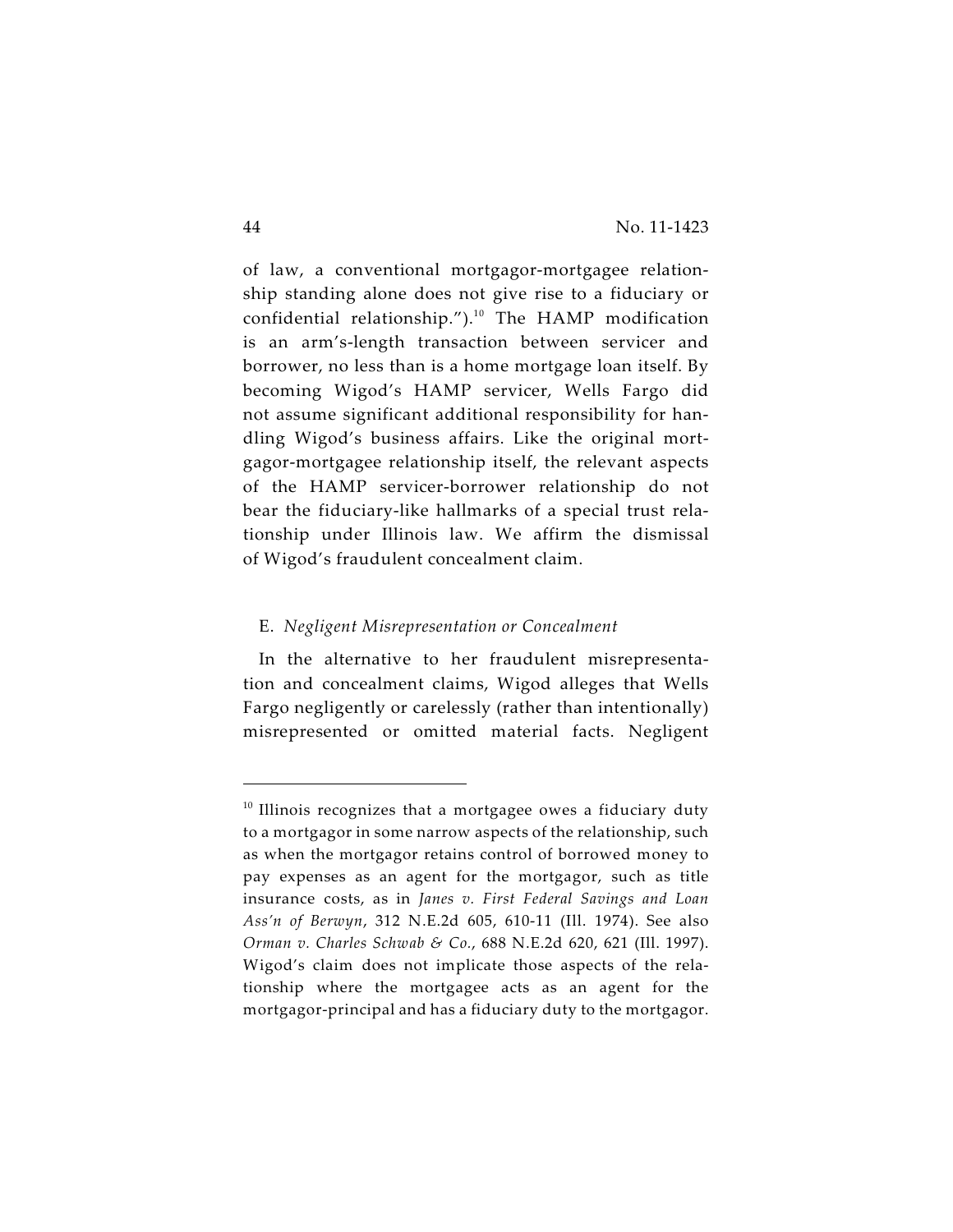misrepresentation involves the same elements as fraudulent misrepresentation, except that (1) the defendant need not have known that the statement was false, but must merely have been negligent in failing to ascertain the truth of his statement; and (2) the defendant must have owed the plaintiff a duty to provide accurate information. See *Kopley Group V., L.P. v. Sheridan Edgewater Properties, Ltd., 876 N.E.2d 218, 228 (Ill. App. 2007).*<sup>11</sup>

Whether or not Wigod has successfully pled the elements of negligent misrepresentation and concealment, this claim is also barred by the economic loss doctrine. Any duty Wells Fargo may have had to provide accurate information to Wigod arose directly from their

 $11$  There is a dearth of Illinois case law on negligent concealment, and we can identify no cases that actually set forth the elements of the tort. One state appellate judge has denied that it is a distinct cause of action, at least in the context of contractor liability. See *Moore v. Everett Snodgrass, Inc*., 408 N.E.2d 1166, 1172 (Ill. App. 1980) (Stouder, J., concurring in part and dissenting in part) ("it is obvious that merely negligent concealment, without some type of fraud or intent to deceive, is not enough to make the contractor liable"). Nevertheless, the Illinois courts do appear to accept it, at least in theory, even if its contours remain nebulous. See *id.* at 1170 (majority opinion). We assume the elements of negligent concealment are equivalent to those of a negligent misrepresentation claim, meaning the defendant must have negligently — but not intentionally — failed to disclose a material fact, and that he also must have owed some duty to the plaintiff to disclose it (which is also a requirement of the fraudulent concealment tort).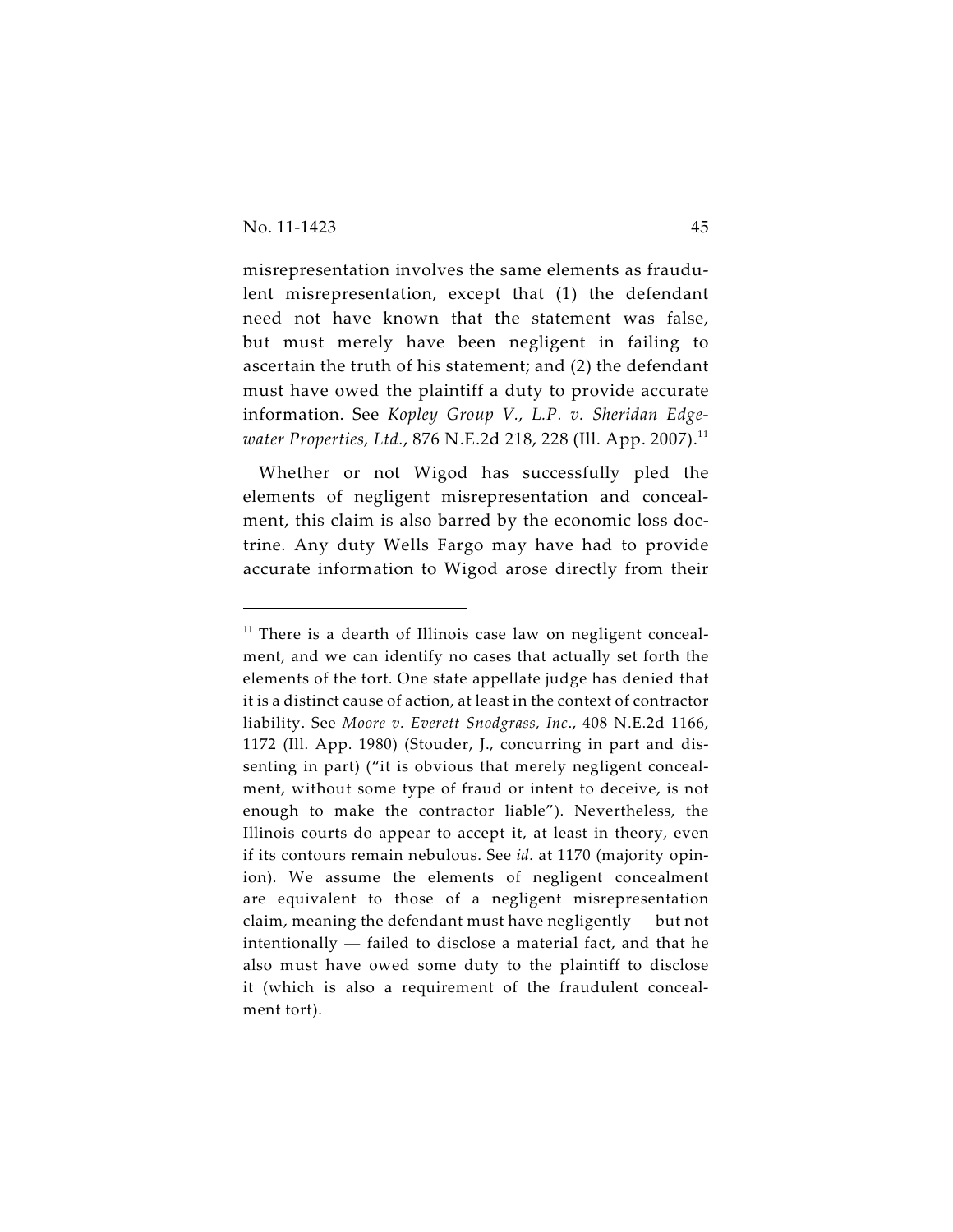commercial and contractual relationship. Wigod is right that HAMP requires servicers to help borrowers understand the modification terms. But this obligation is not owed to the general public — only to mortgagors in the HAMP modification process. If Wells Fargo had such obligations to Wigod, then, it was only because it executed a TPP agreement with her under HAMP. Any disclosure duties owed here are contractual ones and therefore do not sound in the torts of negligent misrepresentation or negligent concealment. We affirm the dismissal of these claims, and proceed to Wigod's final cause of action. $12$ 

# F. *The Illinois Consumer Fraud and Deceptive Business Practices Act (ICFA)*

The ICFA protects consumers against "unfair or deceptive acts or practices," including "fraud," "false promise," and the "misrepresentation or the concealment, suppression or omission of any material fact." 815 ILCS 505/2. The Act is "liberally construed to effectuate its purpose."

 $12$  The same analysis of course would apply to Wigod's claim for fraudulent concealment, which also requires the existence of a duty to disclose. But recall that the *Moorman* doctrine admits an exception for claims alleging fraud. This exception saves the fraudulent concealment claim but not the negligent misrepresentation or concealment claim. See, *e.g.*, *Orix Credit Alliance, Inc. v. Taylor Machine Works, Inc.*, 125 F.3d 468, 475-77 (7th Cir. 1997) (applying *Moorman* doctrine to bar claim for negligent misrepresentation).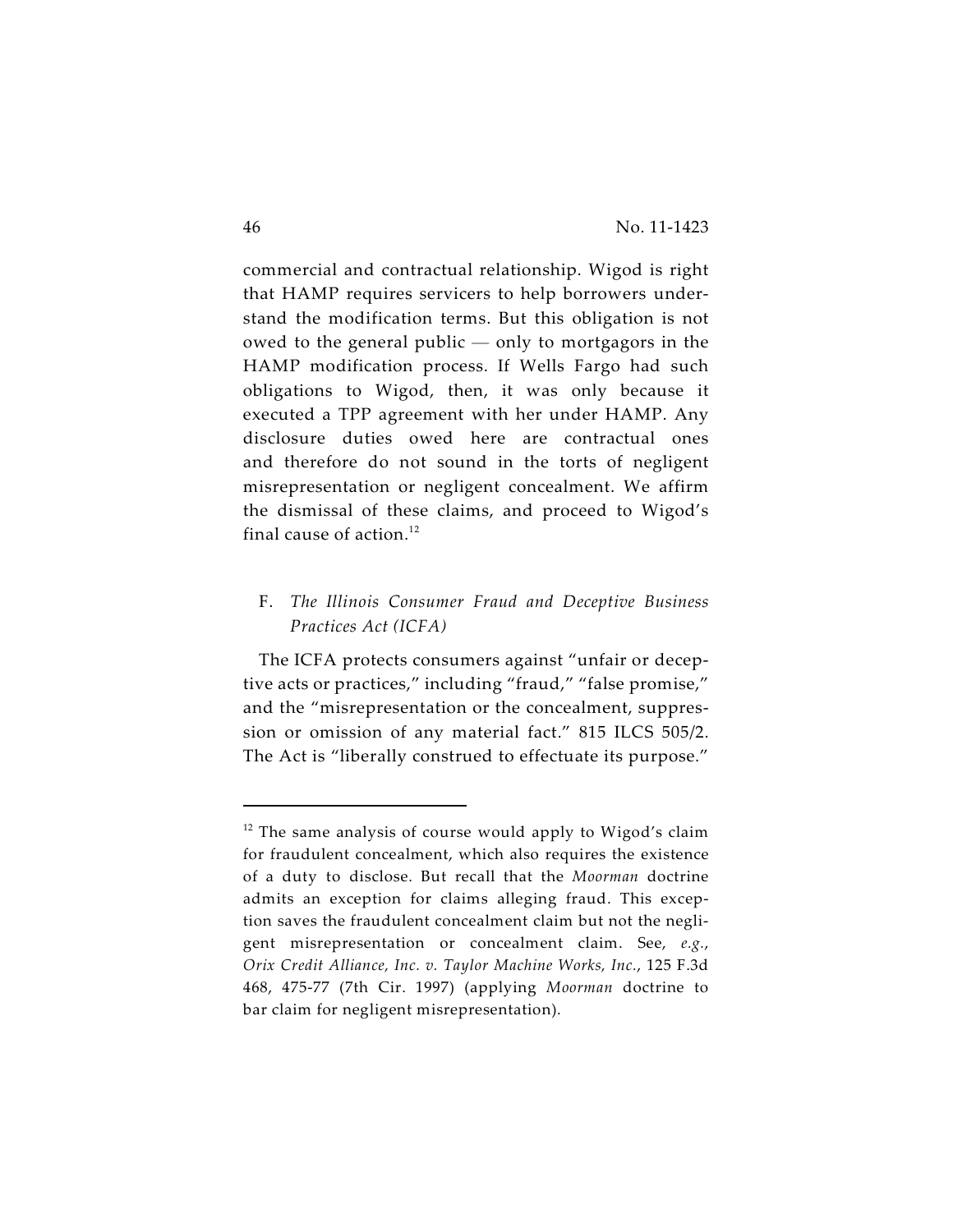*Robinson v. Toyota Motor Credit Corp*., 775 N.E.2d 951, 960 (Ill. 2002). The elements of a claim under the ICFA are: "(1) a deceptive or unfair act or practice by the defendant; (2) the defendant's intent that the plaintiff rely on the deceptive or unfair practice; and (3) the unfair or deceptive practice occurred during a course of conduct involving trade or commerce." *Siegel v. Shell Oil Co.*, 612 F.3d 932, 934 (7th Cir. 2010), citing *Robinson*, 775 N.E.2d at 960. In addition, "a plaintiff must demonstrate that the defendant's conduct is the proximate cause of the injury*." Id*. at 935.

Wigod accuses Wells Fargo of practices that are both deceptive and unfair. In her complaint, Wigod incorporates by reference her common-law fraud claims, alleging that Wells Fargo's misrepresentation and concealment of material facts constituted deceptive business practices. Compl. ¶¶ 123-25. She also alleges that Wells Fargo dishonestly and ineffectually implemented HAMP, and that this conduct constituted "unfair, immoral, unscrupulous business practices." Compl. ¶ 126. The district court dismissed Wigod's ICFA claim on two grounds: first, because Wigod did not allege that Wells Fargo acted with an intent to deceive her; and second, because Wigod did not plausibly plead that Wells Fargo's conduct caused her any actual pecuniary injury. On both points, we disagree.

First, "intent to deceive" is not a required element of a claim under the ICFA, which provides redress "not only for deceptive business practices, but also for business practices that, while not deceptive, are unfair*." Boyd v.*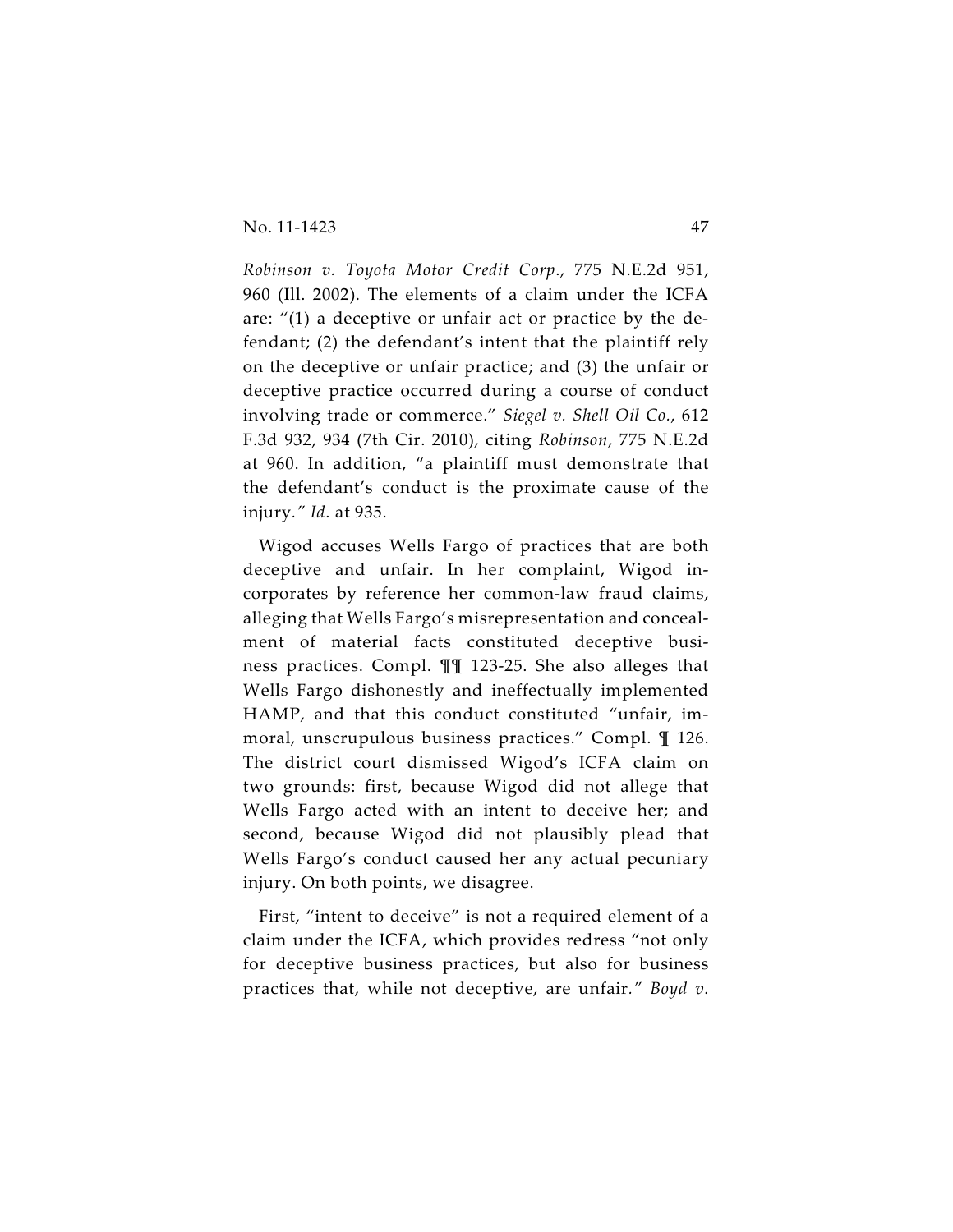*U.S. Bank, N.A. ex rel. Sasco Aames Mortg. Loan Trust Series 2003-1*, 787 F. Supp. 2d 747, 751 (N.D. Ill. 2011) (holding that a loan servicer's alleged failure to consider the plaintiff's eligibility for a HAMP modification was a sufficient predicate for an ICFA claim); see 815 ILCS 505/2 ("[U]nfair *or* deceptive acts or practices . . . are hereby declared unlawful . . . .") (emphasis added); *Siegel*, 612 F.3d at 934-35 ("A plaintiff may allege that conduct is unfair under ICFA without alleging that the conduct is deceptive."), citing *Saunders v. Michigan Ave. Nat'l Bank*, 662 N.E.2d 602, 608 (Ill. App. 1996). Wigod alleges that Wells Fargo engaged in both deceptive (fraudulent) and unfair business practices. Moreover, even if she had alleged only deceptive practices, pleading intent would still be unnecessary, since a "claim for 'deceptive' business practices under the Consumer Fraud Act does not require proof of intent to deceive*." Siegel v. Shell Oil Co.*, 480 F. Supp. 2d 1034, 1044 n.5 (N.D. Ill. 2007), *aff'd*, 612 F.3d 932. $^{13}$  It is enough to allege that the defendant

<sup>&</sup>lt;sup>13</sup> Accord *Chow v. Aegis Mortg. Corp.*, 286 F. Supp. 2d 956, 963 (N.D. Ill. 2003) ("To satisfy [the ICFA's] intent requirement, plaintiff need not show that defendant intended to deceive the plaintiff, but only that the defendant intended the plaintiff to rely on the (intentionally or unintentionally) deceptive information given."); *Capiccioni v. Brennan Naperville, Inc.*, 791 N.E.2d 553, 558 (Ill. App. 2003) ("A defendant need not have intended to deceive the plaintiff; innocent misrepresentations or omissions intended to induce the plaintiff's reliance are actionable under [the ICFA]."); *Grove v. Huffman*, 634 N.E.2d (continued...)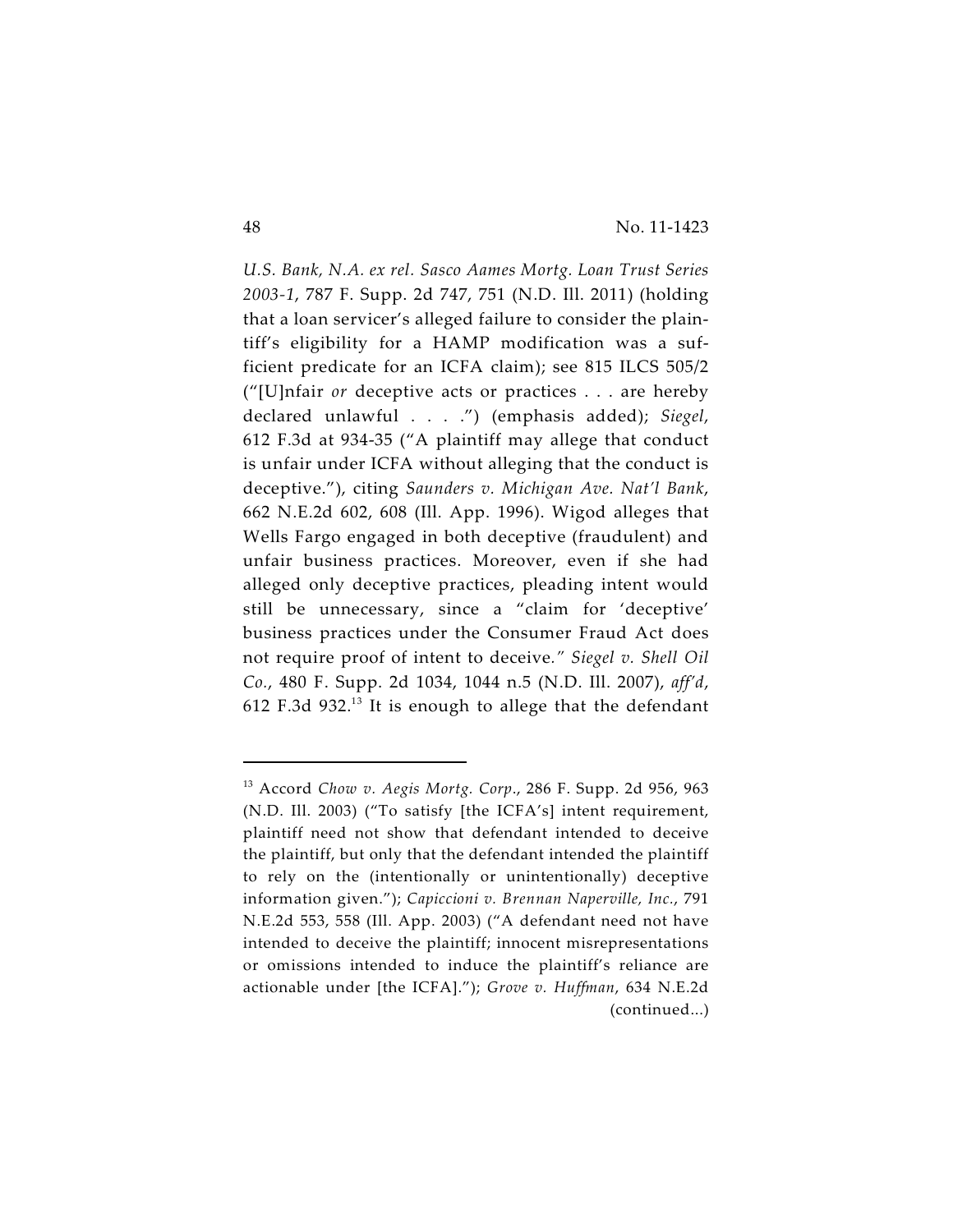committed a deceptive or unfair act and intended that the plaintiff rely on that act, and Wigod has done so.

The district court also concluded that Wigod did not identify any "actual pecuniary loss" that she suffered. Because Wigod's reduced trial plan payments were less than the amount she was legally obliged to pay Wells Fargo under the terms of her original loan documents, the court reasoned that Wigod was better off than she would have been without the TPP. This reasoning overlooks Wigod's allegations that she incurred costs and fees, lost other opportunities to save her home, suffered a negative impact to her credit, never received a Modification Agreement, and lost her ability to receive incentive payments during the first five years of the modification. Prior to entering the trial plan, Wigod also could have taken the path of "efficient breach" and defaulted immediately rather than executing the TPP and making trial payments. By the time Wigod realized she would not receive the permanent modification she believed she had been promised, late fees had mounted and she found herself in default on her loan and with fewer options than when the trial period began. Whether any of these alternatives might have saved her home, or

 $13$  (...continued)

<sup>1184, 1188 (</sup>Ill. App. 1994) ("Courts of this State have consistently held that [the ICFA] applies to innocent misrepresentations."); *Duran v. Leslie Oldsmobile, Inc.*, 594 N.E.2d 1355, 1361 (Ill. App. 1992) ("The Consumer Fraud Act eliminated the requirement of *scienter*, and innocent misrepresentations are actionable as statutory fraud.").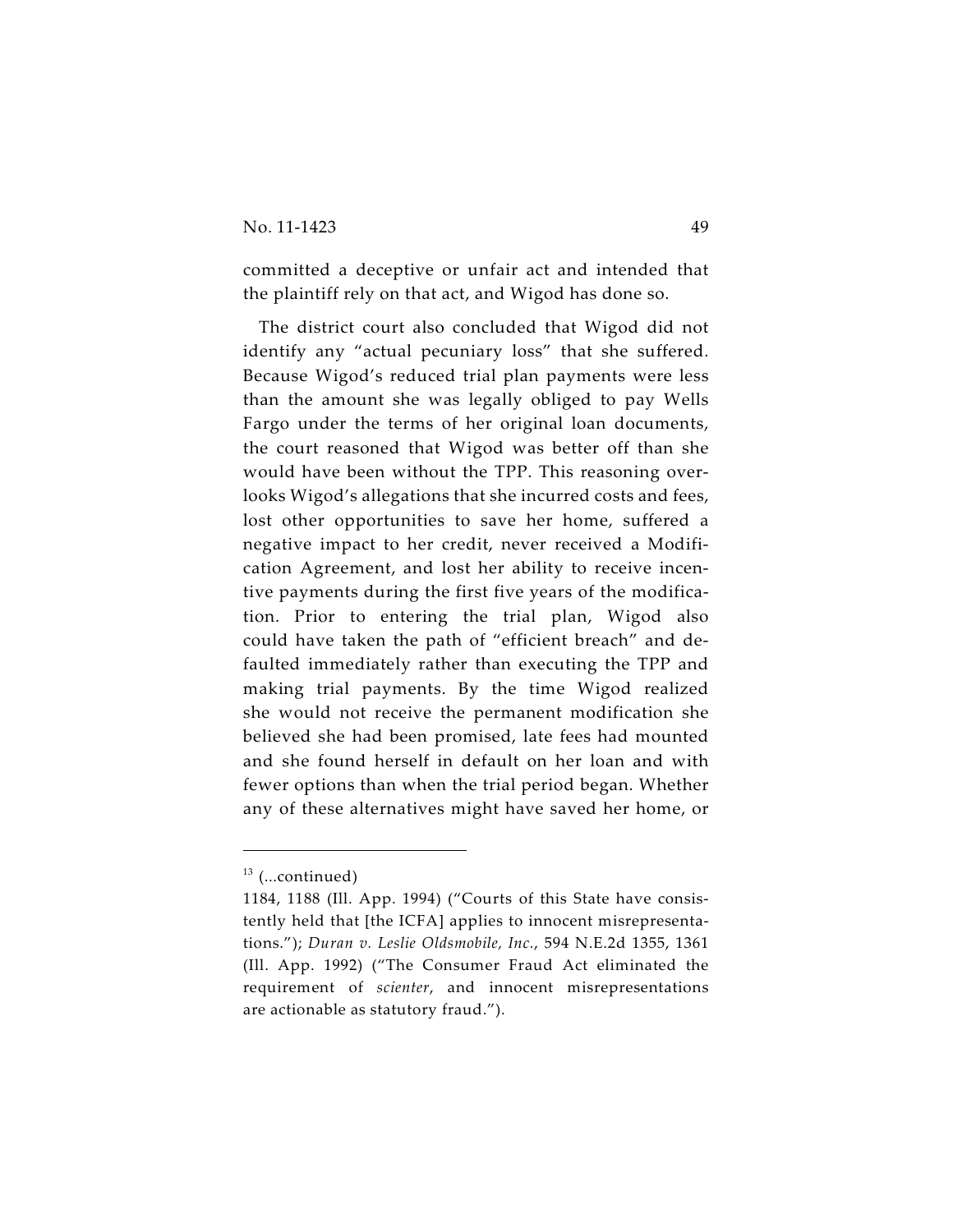at least cut her losses, is impossible to determine from the pleadings. Her allegations are at least plausible. She has alleged pecuniary injury caused by Wells Fargo's deception and successfully pled the elements of an ICFA violation. Accord *Boyd*, 787 F. Supp. 2d at 754 (allegations of "damage to [homeowner's] credit" and "the inability 'to fairly negotiate a plan to stay in [his] home'" sufficiently pled economic damages under the ICFA); *In re Bank of America Home Affordable Modification (HAMP) Contract Litigation*, No. 10-md-02193-RWZ, 2011 WL 2637222, at \*5-6 (D. Mass. July 6, 2011) (multi-district litigation) (denying motion to dismiss claims under fourteen states, consumer protection acts, including the  $ICFA$ ).<sup>14</sup>

 $14$  In a number of third-generation HAMP cases, district courts have found that plaintiffs successfully pled claims under other states' analogous consumer fraud statutes. See, *e.g.*, *Allen v. CitiMortgage, Inc.*, No. CCB-10-2740, 2011 WL 3425665, at \*10 (D. Md. Aug. 4, 2011) ("The plaintiffs have alleged that CitiMortgage's misleading letters led to the following damages: damage to Mrs. Allen's credit score, emotional damages, and forgone alternative legal remedies to save their home. Accordingly, at this stage, the plaintiffs have stated sufficiently an actual injury or loss as a result of a prohibited practice under [the Maryland Consumer Protection Act]."); *Stagikas v. Saxon Mortg. Services, Inc.*, 795 F. Supp. 2d 129, 137 (D. Mass. 2011) ("The complaint also alleges several injuries resulting from defendant's allegedly deceptive representations about plaintiff's HAMP eligibility, including increased interest on the debt, a negative impact on plaintiff's credit (continued...)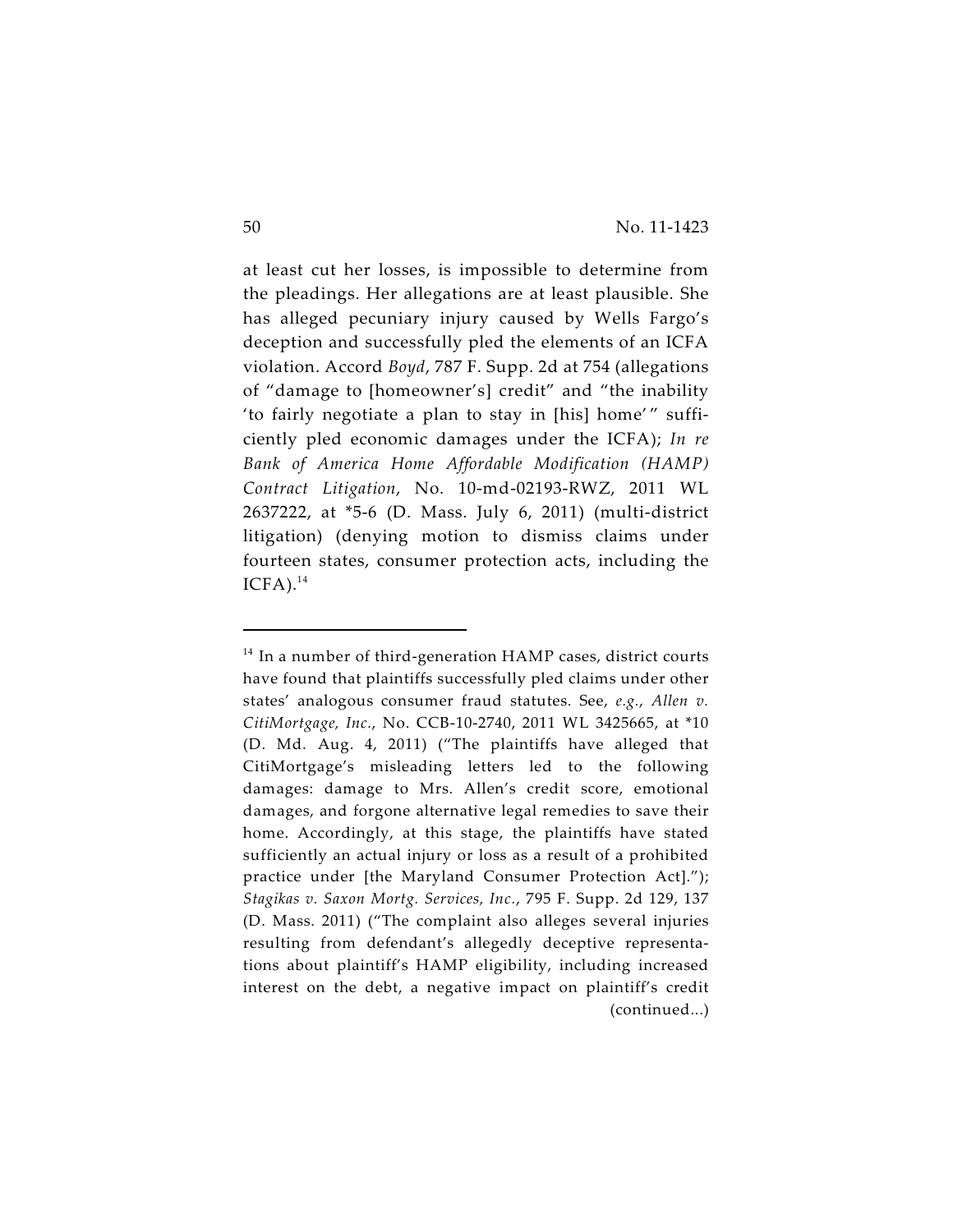#### No. 11-1423 51

## III. *Preemption and the "End-Run" Theory*

We have now determined that Wigod has plausibly stated four claims arising under state law: breach of contract, promissory estoppel, fraudulent misrepresentation, and violation of the ICFA. We next examine whether federal law preempts or otherwise displaces them. "Preemption can take on three different forms: express preemption, field preemption, and conflict preemption." *Aux Sable Liquid Products v. Murphy*, 526 F.3d 1028, 1033 (7th Cir. 2008). Wells Fargo concedes that Wigod's claims are not expressly preempted, but argues for both field preemption and conflict preemption. Wells Fargo also advances the novel theory that Wigod's claims are displaced because they attempt an "end-run" on the lack of a private right of action under HAMP itself. We reject this "end-run" theory, along with Wells Fargo's formal preemption arguments. Federal law does not displace Wigod's state-law claims.

## A. *Field Preemption*

In all preemption cases, "we start with the assumption that the historic police powers of the States were not to be superseded by the Federal Act unless that was the

 $14$  (...continued)

history, and the loss of other economic benefits of the loan modification. That is enough to sustain a claim of injury under [the Massachusetts Consumer Protection Act].") (internal citation omitted).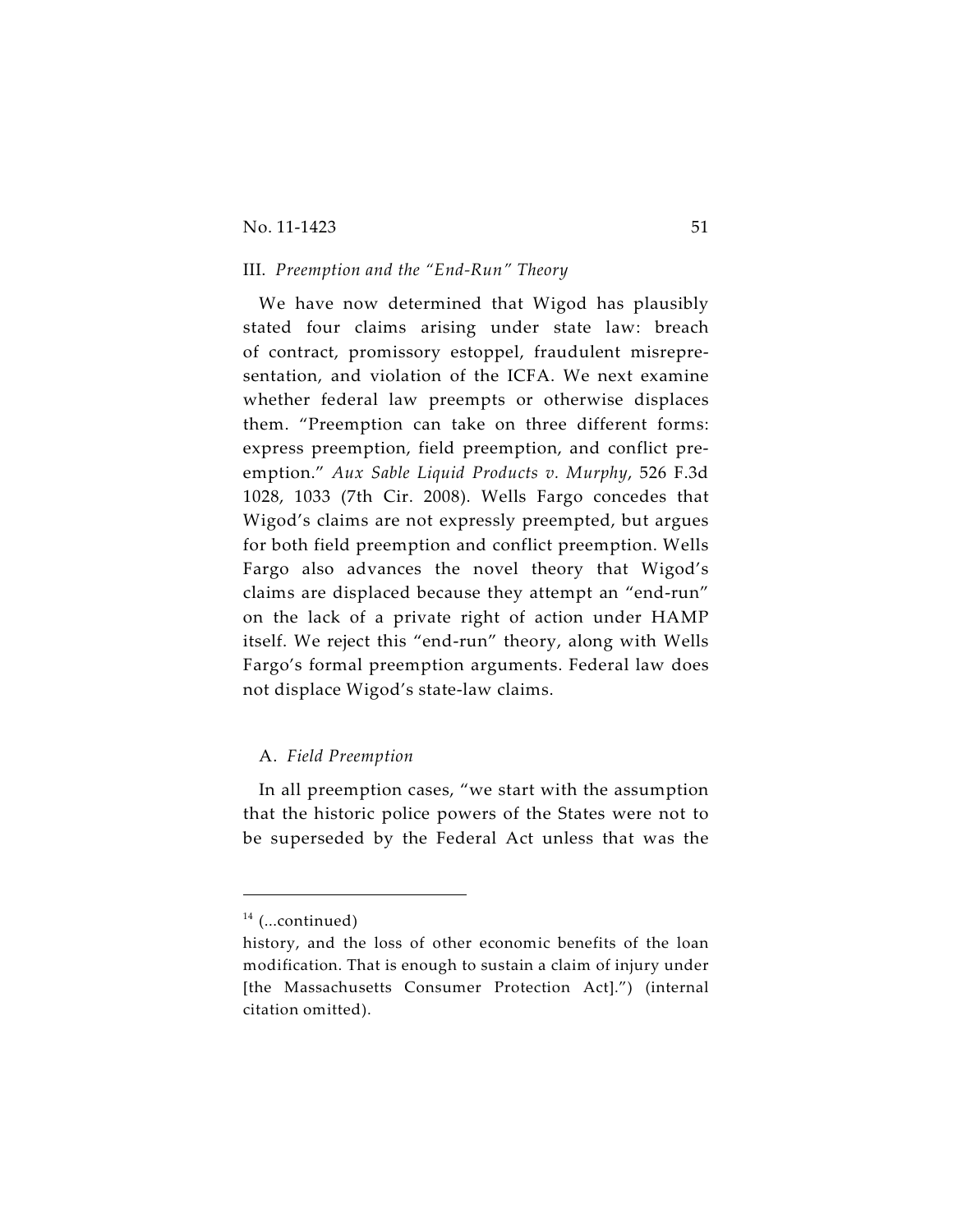clear and manifest purpose of Congress." *Wyeth v. Levine*, 555 U.S. 555, 565 (2009) (internal quotation marks omitted), quoting *Medtronic, Inc. v. Lohr*, 518 U.S. 470, 485 (1996). Under the doctrine of field preemption, however, a state law is preempted "if federal law so thoroughly occupies a legislative field 'as to make reasonable the inference that Congress left no room for the States to supplement it.'" Cipollone v. Liggett Group, Inc., 505 U.S. 504, 516 (1992) (internal quotation marks omitted), quoting *Fidelity Federal Savings & Loan Ass'n v. De la Cuesta*, 458 U.S. 141, 153 (1982).

Wells Fargo argues that the Home Owners Loan Act (HOLA) occupies the relevant field. Enacted to provide emergency relief from massive home loan defaults during the Great Depression, HOLA "empowered what is now the Office of Thrift Supervision [OTS] in the Treasury Department to authorize the creation of federal savings and loan associations, to regulate them, and by its regulations to preempt conflicting state law." *In re Ocwen Loan Servicing, LLC Mortg. Servicing Litigation*, 491 F.3d 638, 642 (7th Cir. 2007). In one of its regulations, OTS announced that it "hereby occupies the entire field of lending regulation for federal savings associations." 12 C.F.R. § 560.2(a). In the same section, however, the regulation contains the following saving clause: state tort, contract, and commercial laws are "not preempted to the extent that they only incidentally affect the lending operations of Federal savings associations or are otherwise consistent with the purposes of paragraph (a) of this section." 12 C.F.R. § 560.2(c). Read together, these provisions mean that state laws that establish licensing,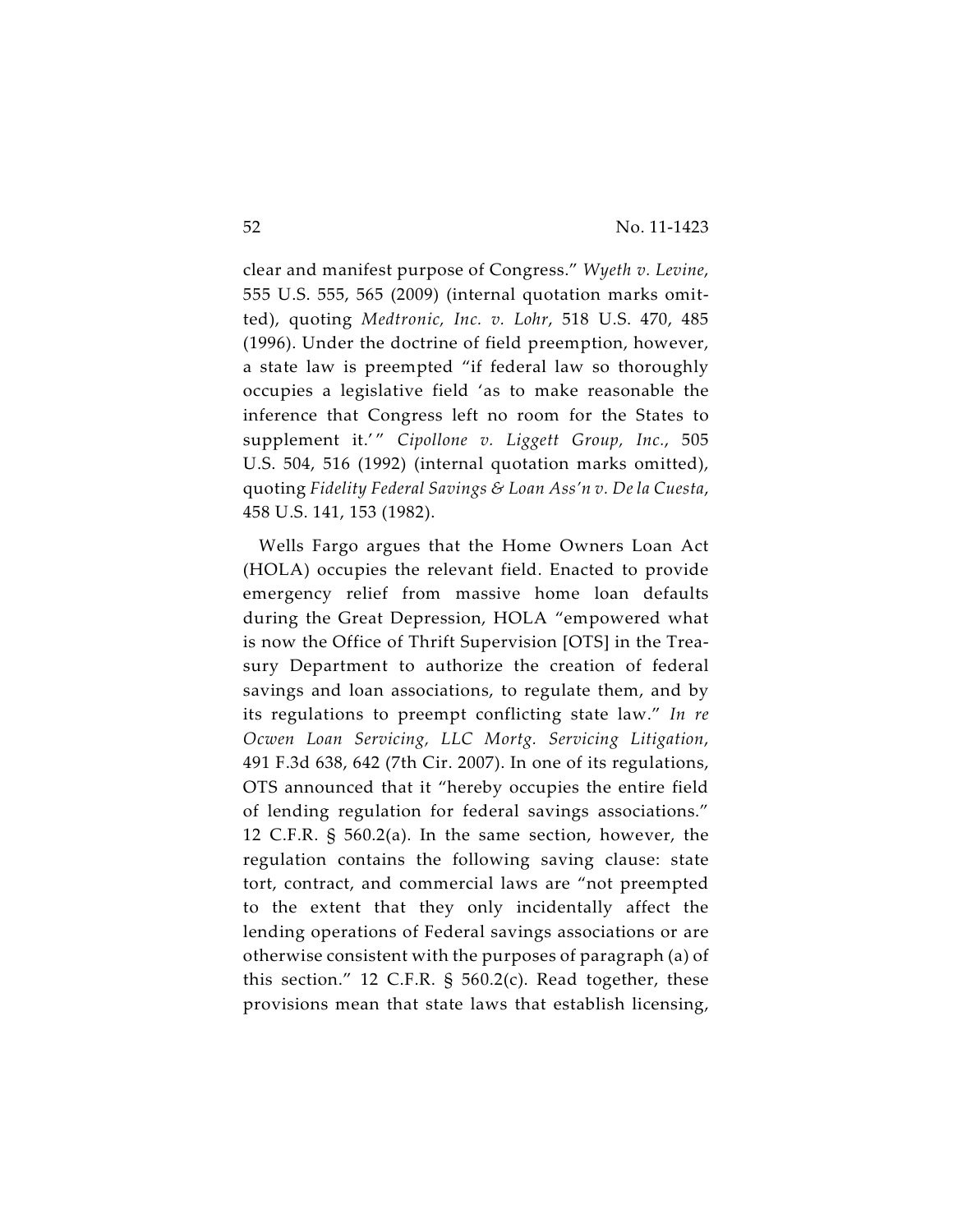registration, or other requirements specific to financial institutions cannot be applied to national banks, while laws of general applicability survive preemption so long as they do not effectively impose standards that conflict with federal ones. Cf. *Watters v. Wachovia Bank, N.A.*, 550 U.S. 1, 11 (2007) ("Federally chartered banks are subject to state laws of general application in their daily business to the extent such laws do not conflict with the letter or the general purposes of [federal banking law].") (analyzing preemption under the National Bank Act, which is applied analogously to  $HOLA$ ).<sup>15</sup>

Arguing for field preemption, Wells Fargo contends that HOLA and the corresponding OTS regulations displace state common-law suits that effectively impose any standards for the processing and servicing of mortgage loans, whether they conflict with federal policy or not. This argument is directly at odds with the saving clause of 12 C.F.R. § 560.2(c), and inconsistent with our decision in *Ocwen*. There we noted that HOLA gave OTS the "exclusive authority to regulate the savings and loan industry in the sense of fixing fees (including penalties), setting licensing requirements, prescribing certain terms in mortgages, establishing requirements for disclosure of credit information to

 $15$  Regulations, as much as statutes, may have preemptive force. See *Wyeth*, 555 U.S. at 576 ("This Court has recognized that an agency regulation with the force of law can pre-empt conflicting state requirements."); *De la Cuesta*, 458 U.S. at 153 ("Federal regulations have no less pre-emptive effect than federal statutes.").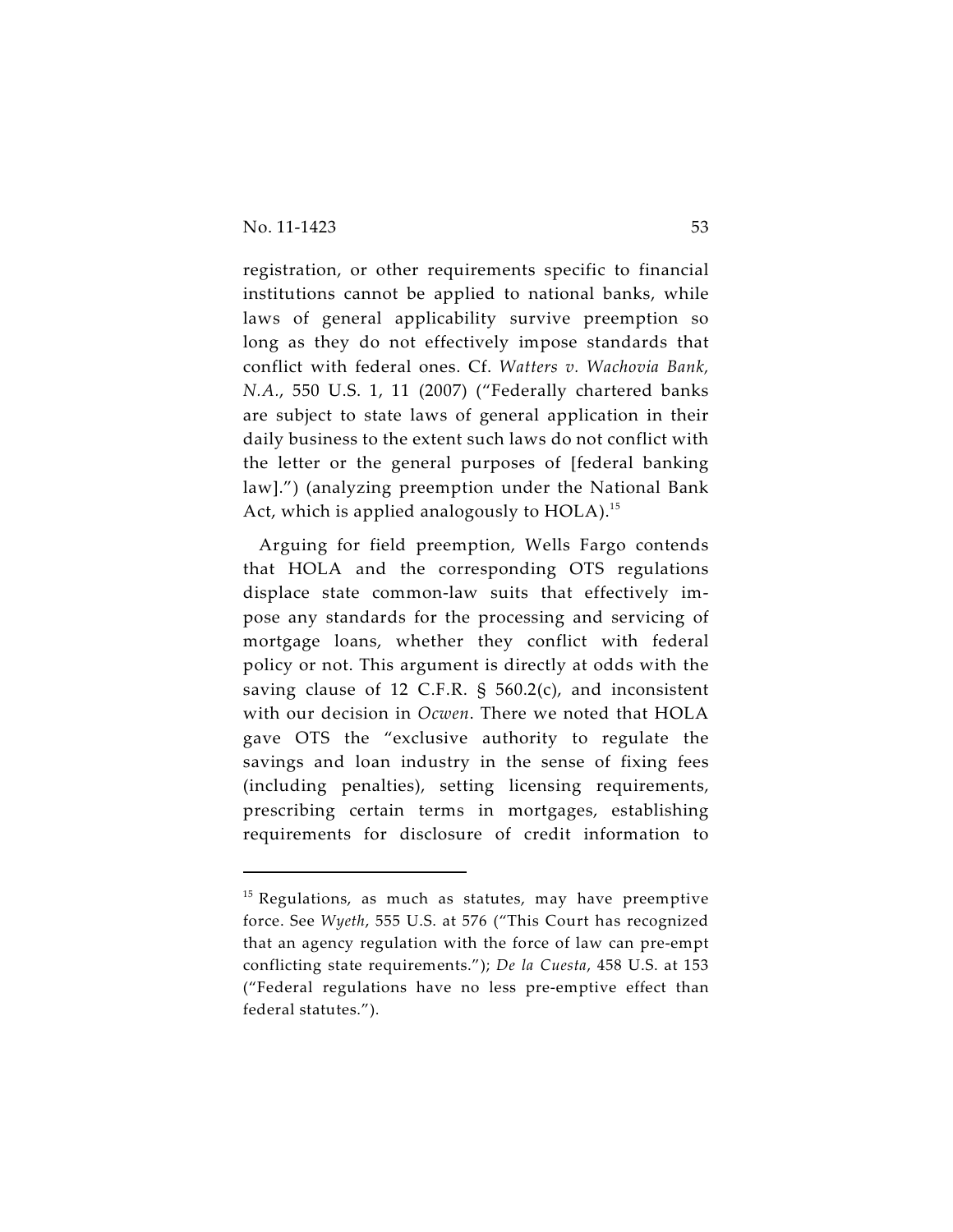customers, and setting standards for processing and servicing mortgages." 491 F.3d at 643. Despite its regulatory authority, however, OTS "has no power to adjudicate disputes between [savings and loan associations] and their customers," and "HOLA creates no private right to sue to enforce the provisions of the statute or the OTS's regulations." *Id*. "Against this background of limited remedial authority," we held that HOLA and the OTS regulations did not preempt suits by "persons harmed by the wrongful acts of savings and loan associations" seeking "basic state common-law-type remedies," and we allowed state-law claims like those in this case — breach of contract, fraud, and violation of consumer protection statutes — to go forward. *Id*. Some federal statutes do receive such wide berths as to displace virtually all state laws in the neighborhood. (The National Labor Relations Act and ERISA are the best examples.) Such laws are "exceptional," though, and HOLA is not one of them. *Id.* at 644. *Ocwen* thus stands for the principle that HOLA preempts generally applicable state laws only when they "could interfere with federal regulation"  $-$  that is, those that actually conflict with the regulatory program. *Id*. at 646. We decline to disturb this holding, which forecloses Wells Fargo's argument for field preemption.

# B. *Conflict Preemption*

The Supreme Court has "found implied conflict pre-emption where" either (1) "it is impossible for a private party to comply with both state and federal re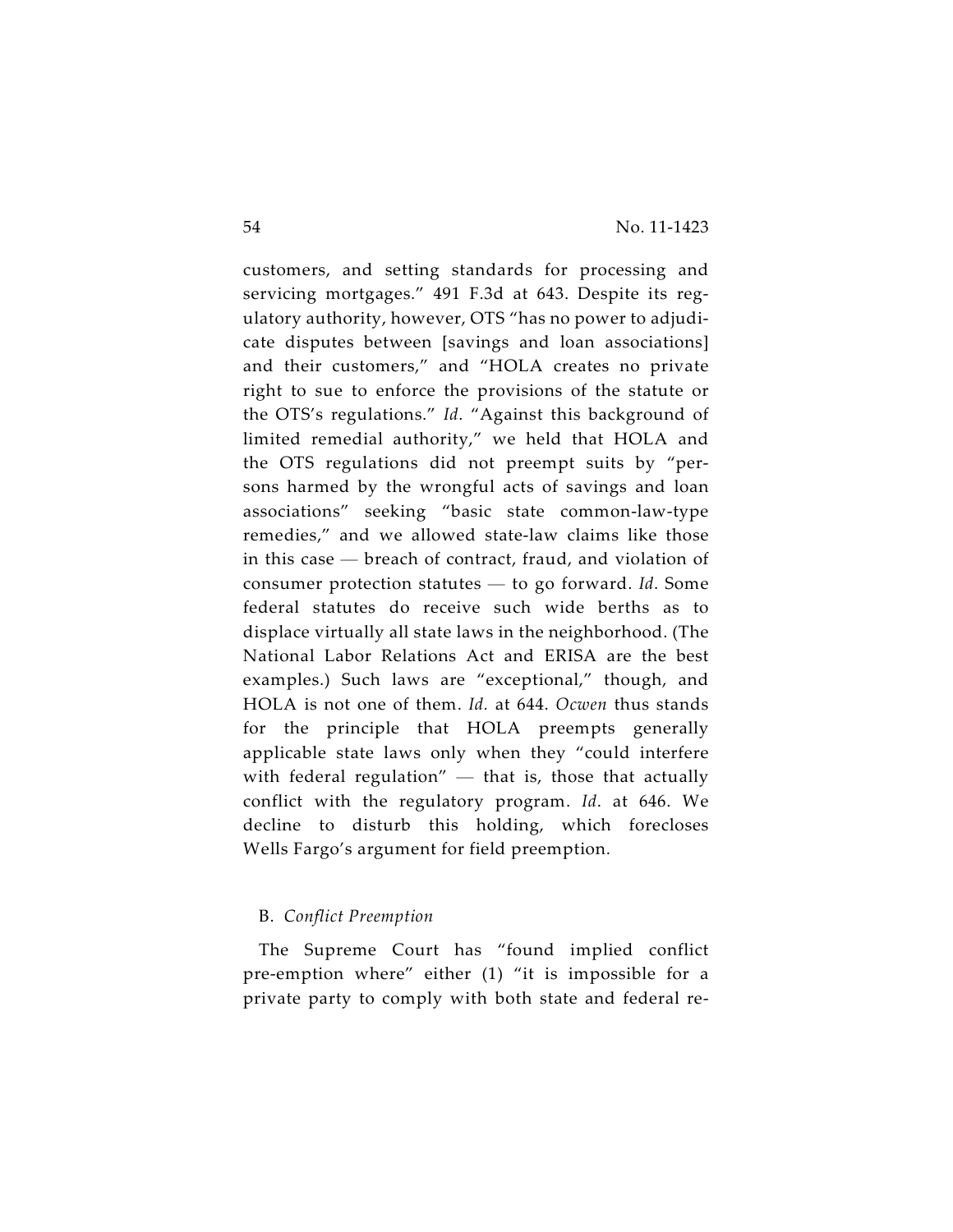quirements," or (2) "where state law stands as an obstacle to the accomplishment and execution of the full purposes and objectives of Congress." *Freightliner Corp. v. Myrick*, 514 U.S. 280, 287 (1995) (internal quotation marks omitted). Wells Fargo does not contend that it would be impossible, without violating federal law, for it to comply with the state-law duties Wigod's suit seeks to impose. Instead, it invokes the second species of conflict preemption, which is known as "obstacle" preemption. Wells Fargo says that entertaining Wigod's state-law claims here would undermine the purposes of Congress in two ways: First, it would "substantially interfere with Wells Fargo's ability to service residential mortgage loans" in accordance with HOLA and OTS regulations.<sup>16</sup> Second, it would "frustrate Congressional objectives in enacting [the 2008 Act] . . . to stabilize the economy and provide a program to mitigate 'avoidable' foreclosures."

The first argument for obstacle preemption, like Wells Fargo's theory of field preemption, is inconsistent with *Ocwen*. There we held that the plaintiff-mortgagors' "conventional" state law claims against a federal savings and loan association for breach of contract, fraud, and deceptive business practices complemented rather than conflicted with HOLA:

Suppose an S & L signs a mortgage agreement with a homeowner that specifies an annual interest rate of

 $16$  In Wells Fargo's brief, this argument appears in the section on field preemption. Because in substance it is an argument for conflict preemption, we address it here.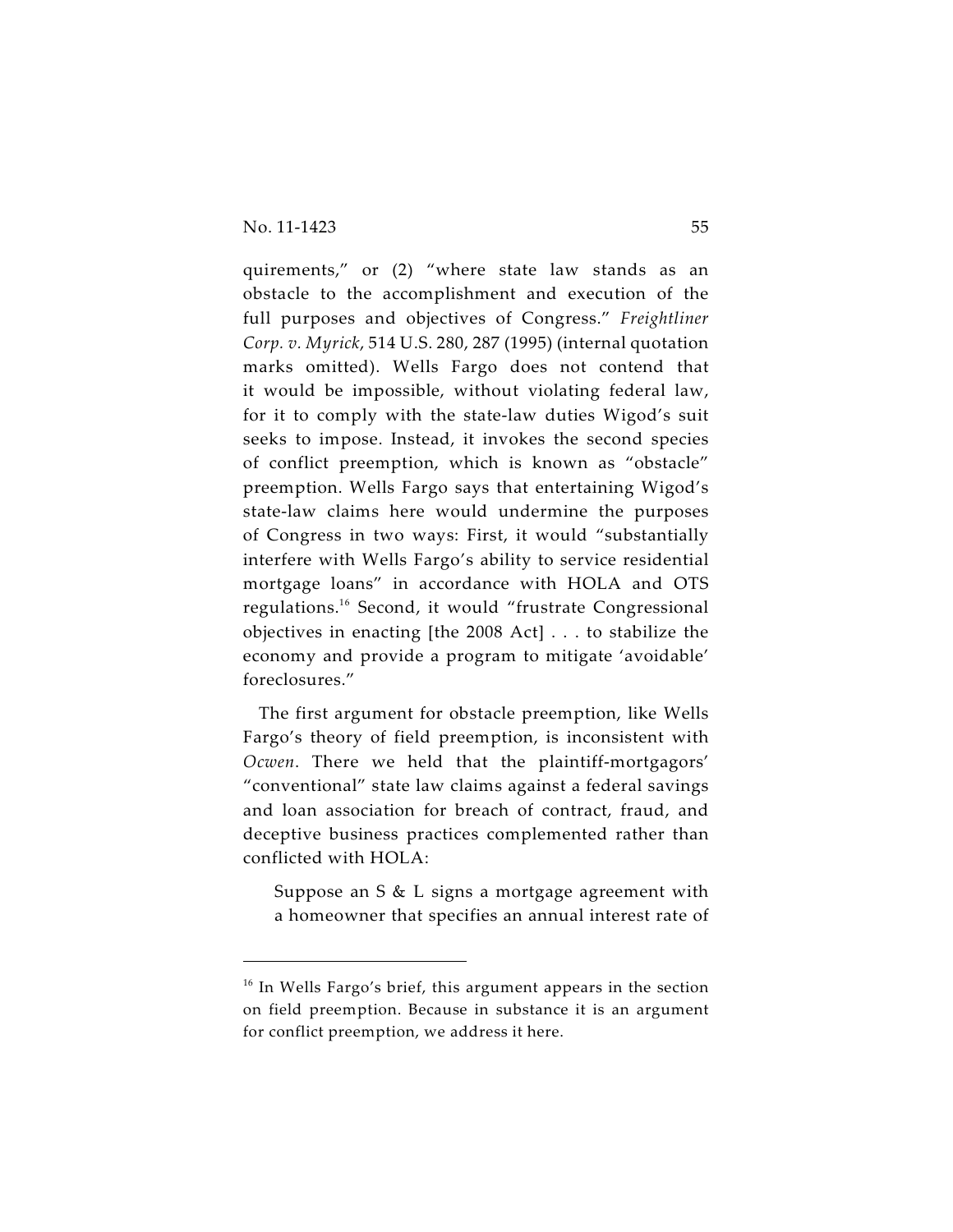6 percent and a year later bills the homeowner at a rate of 10 percent and when the homeowner refuses to pay institutes foreclosure proceedings. It would be surprising for a federal regulation to forbid the homeowner's state to give the homeowner a defense based on the mortgagee's breach of contract. Or if the mortgagee . . . fraudulently represents to the mortgagor that it will forgive a default, and then forecloses, it would be surprising for a federal regulation to bar a suit for fraud. . . . Enforcement of state law in either of the mortgage-servicing examples above would complement rather than substitute for the federal regulatory scheme.

*Ocwe*n, 491 F.3d at 643-44. In our attempt to untangle in that case the complaint's "gallimaufry" of alleged "skullduggery," we distinguished claims asserting "conventional" misrepresentation or breach of contract (which were not preempted) from those that would have effectively imposed state-law rules governing mortgage servicing and thereby "interfere[d] with federal regulation of disclosure, fees, and credit terms" (which were preempted). *Id*. at 644-46. Thus a claim under Connecticut's consumer protection statute alleging "exorbitant and usurious mortgages" was preempted, while "straight fraud claims" arising under both state common-law and consumer fraud statutes were not preempted. *Id*. at 647 (internal quotation mark omitted).

Wells Fargo appears to concede, as it must in light of *Ocwen*, that HOLA does not preempt Wigod's breach of contract claim or her common-law fraudulent represen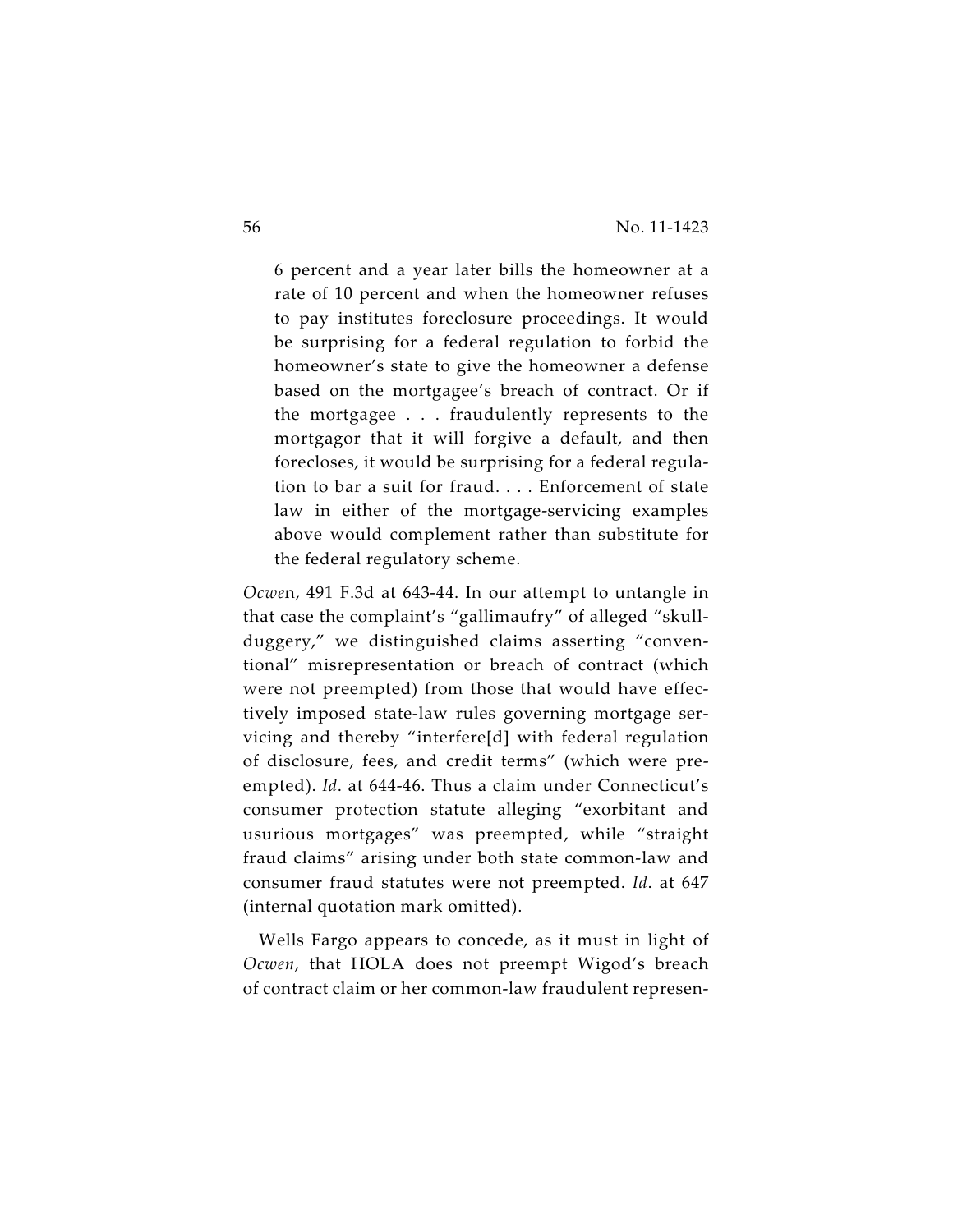tation claim. Wells Fargo nevertheless maintains that conflict preemption principles bar Wigod's ICFA claims, attempting to distinguish *Ocwen* by arguing that these claims "would necessarily establish new standards for servicers' customer relation policies." The argument is not persuasive. The gist of Wigod's ICFA claims is that Wells Fargo failed to disclose that it was going to reevaluate her eligibility for a permanent modification — contrary to the terms of both her TPP and HAMP program guidelines — and that it deceived her into believing it would modify her mortgage. Allowing these claims to proceed against Wells Fargo would not create state-law duties for servicing home mortgages, let alone ones that "actually conflict" with HOLA "or federal standards promulgated thereunder." See *Geier v. American Honda Motor Co.*, 529 U.S. 861, 869 (2000). In *Ocwen*, we found that the "straight fraud claims" arising under various state consumer protection statutes were not subject to conflict preemption under HOLA. 491 F.3d at 644-45, 647. Here, too, Wigod's ICFA claims "sound[ ] like conventional fraud charge[s]," the prosecution of which appears perfectly consistent with federal mortgage rules. *Id*. at 645. HOLA does not preempt them.

Wells Fargo's second conflict preemption theory is that a finding of liability in Wigod's suit would frustrate Congressional objectives in enacting the 2008 Act that authorized HAMP. Wells Fargo argues that claims like Wigod's would generate such friction in three ways: First, they would force servicers to modify mort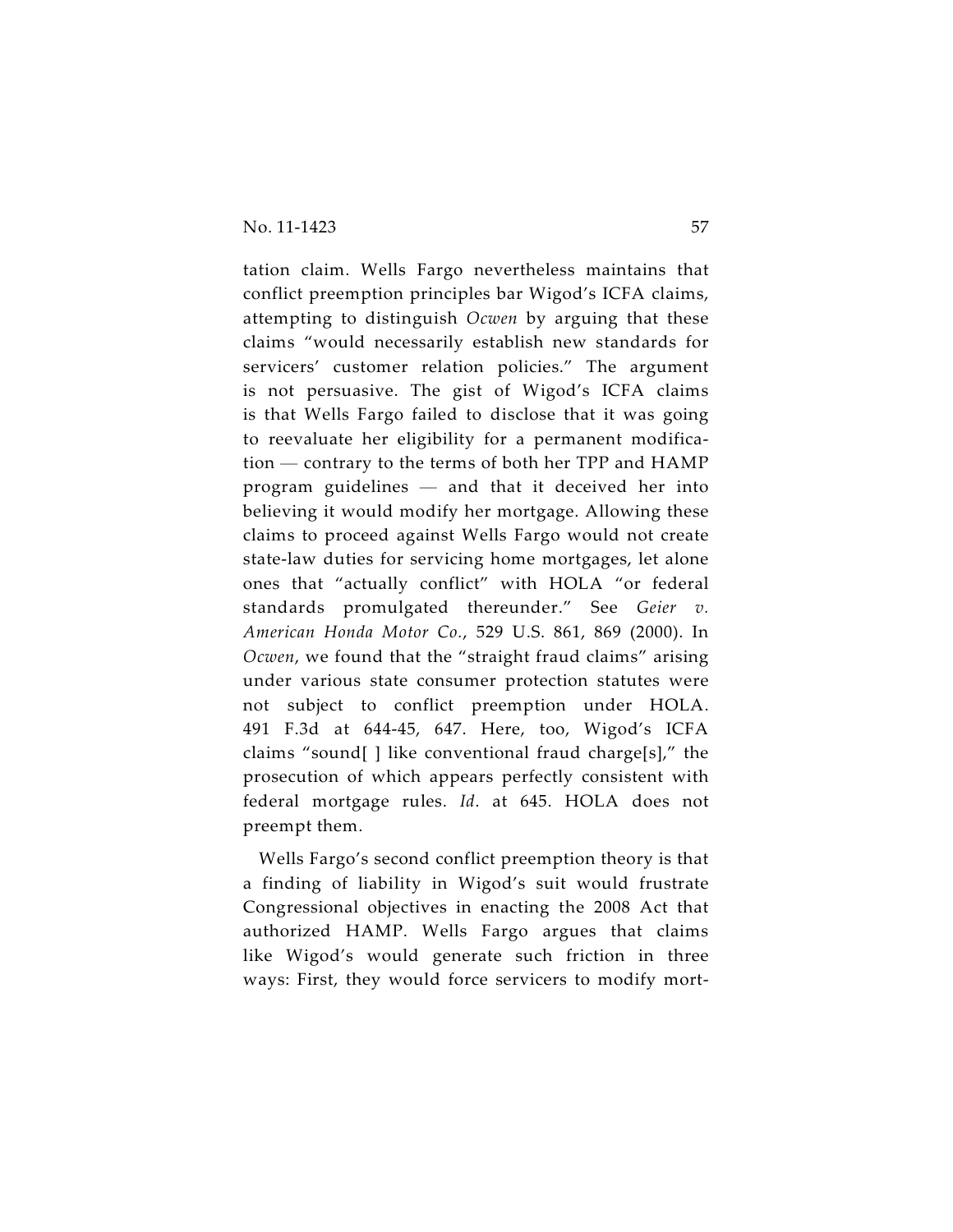gages in violation of both Treasury directives and the servicers' contractual obligations to the government. Second, they would invite many uncoordinated lawsuits, exposing servicers to varying standards of conduct. Third, they would discourage servicers from participating in HAMP. The arguments are not persuasive.

The first theory is inapplicable because none of Wigod's claims, at least as she has framed them, would impose on Wells Fargo any duties that go beyond its existing obligations under HAMP. As Wigod puts it, "if Wells Fargo followed the letter of the Program it would not have breached its contracts, acted negligently or fraudulently, or violated the ICFA." The whole thrust of this suit is that Wells Fargo failed to do what it agreed to do and what *HAMP required* it to do. The breach of contract and fraudulent misrepresentation claims allege that the TPP Agreement required Wells Fargo to offer Wigod a modification if she qualified under HAMP — and that she did and it didn't.

One Wells Fargo defense, among others, will be that Wigod was not actually qualified, but that presents a factual dispute that cannot be resolved now. Likewise, the ICFA claim alleges that Wells Fargo failed to disclose that it would not follow HAMP guidelines. Again, it would be a complete defense that Wells Fargo did follow HAMP guidelines as they were incorporated into the terms of Wigod's TPP, but that also presents a factual issue. For each of these claims, the state-law duty allegedly breached is imported from and delimited by federal standards established in HAMP's program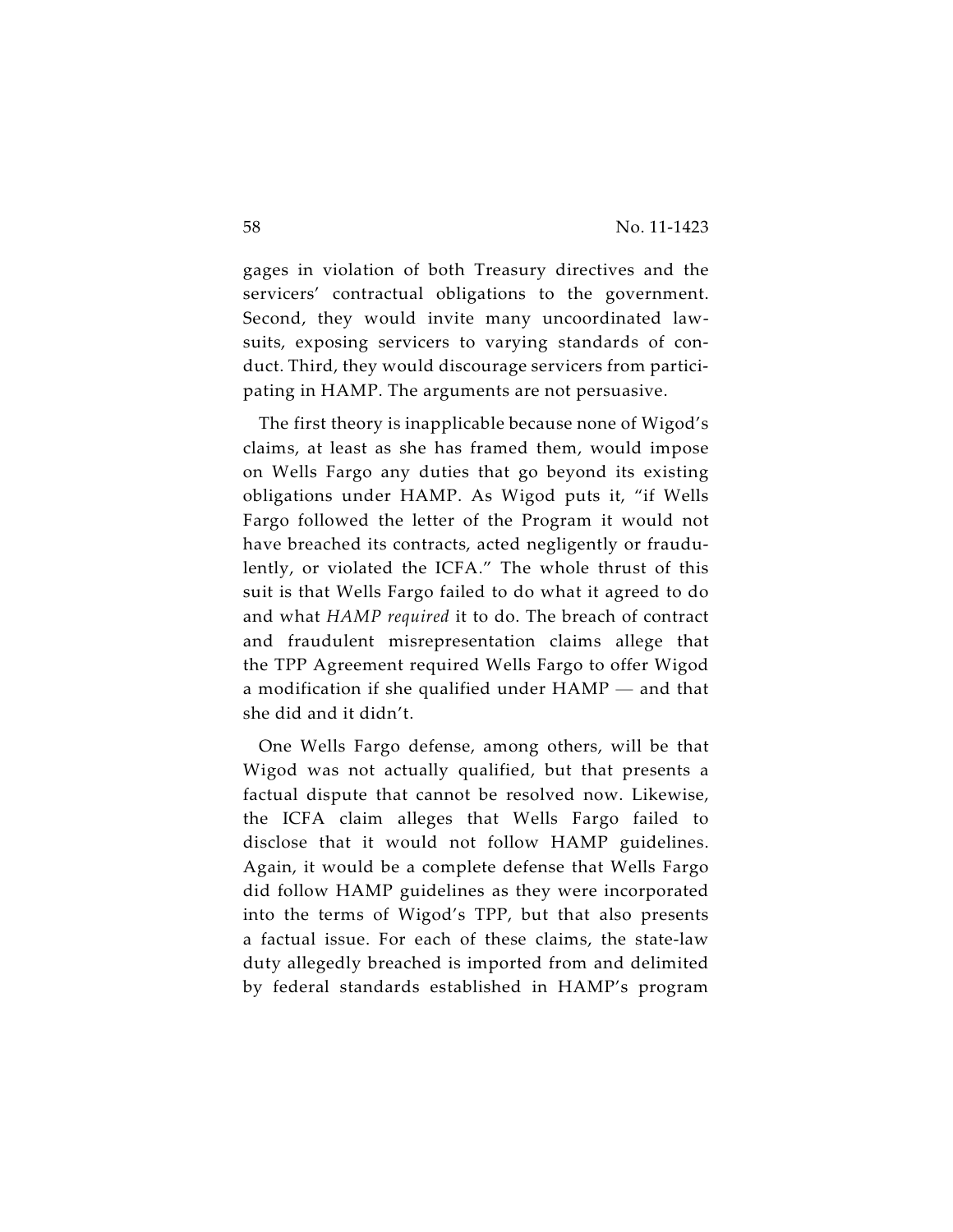guidelines. Where federal law supplies the standard of care imposed by state law, it is hard to see how they could conflict. See, *e.g.*, *Bates v. Dow Agrosciences LLC*, 544 U.S. 431, 448 (2005) ("a state cause of action that seeks to enforce a federal requirement 'does not impose a requirement that is different from, or in addition to, requirements under federal law.'") (internal quotation marks omitted), quoting *Lohr*, 518 U.S. at 513 (O'Connor, J., concurring in part and dissenting in part); *Lohr*, 518 U.S. at 495 (majority opinion) ("Nothing . . . denies Florida the right to provide a traditional damages remedy for violations of common-law duties when those duties parallel federal requirements."); *Bausch v. Stryker Corp.*, 630 F.3d 546, 556 (7th Cir. 2010) (holding that the Food, Drug, and Cosmetic Act did not preempt the plaintiff's tort claims against medical device manufacturer because the state tort duty allegedly breached was parallel to FDA regulations promulgated under the Act; "claims are not . . . preempted by federal law to the extent they are based on defendants' violations of federal law").

For the same reason, we do not foresee any possibility that permitting suits such as Wigod's will expose mortgage servicers to multiple and varied standards of conduct. So long as state laws do not impose substantive duties that go beyond HAMP's requirements, loan servicers need only comply with the federal program to avoid incurring state-law liability. This is not a case in which the federal requirements leave much room for interpretation, but to the extent Wigod's case hinges on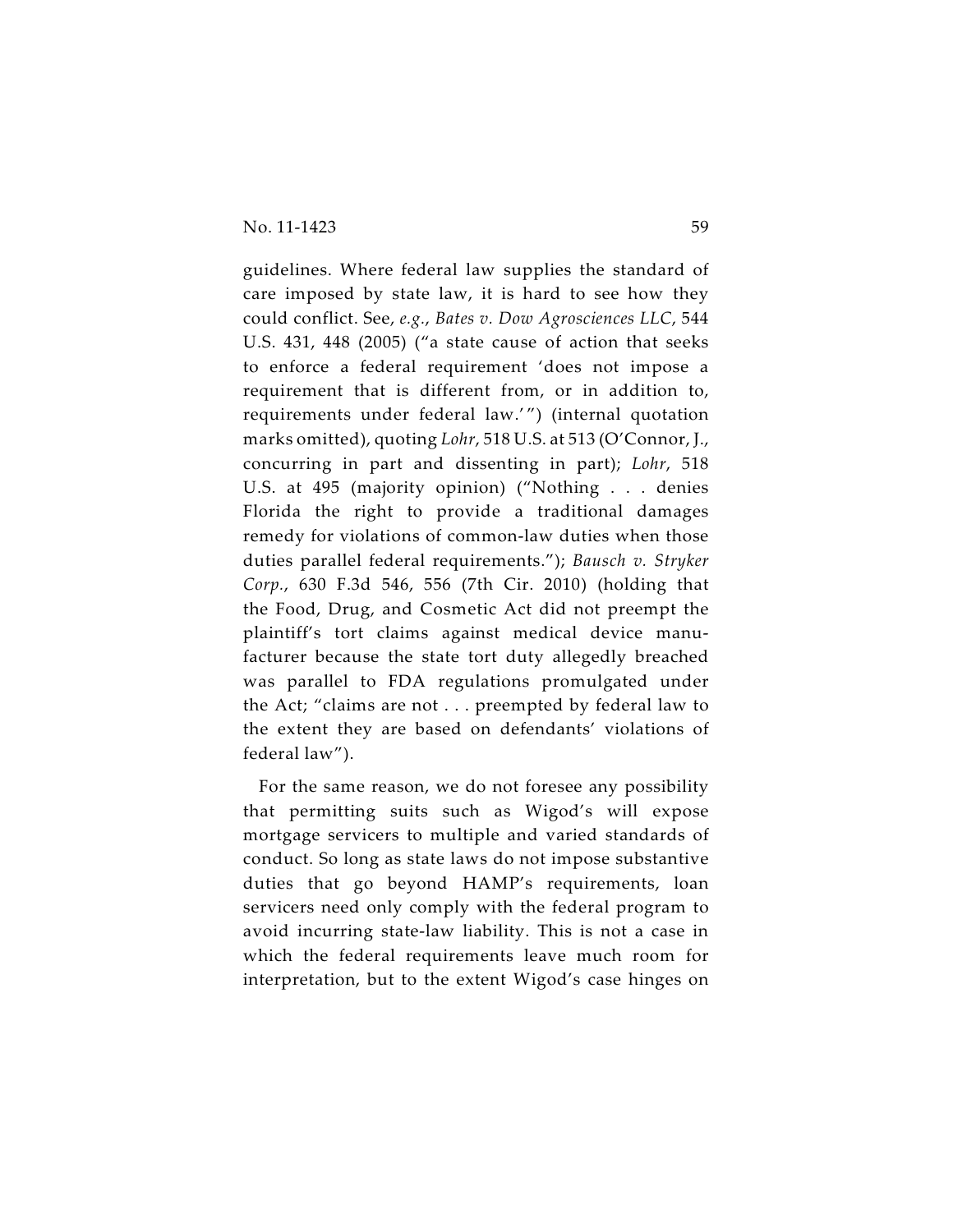construing Treasury directives, they "present questions of law for the court to decide, not questions of fact for a jury to decide*."* See *Bausch*, 630 F.3d at 556.

As for its contention that the potential exposure to state liability may discourage servicers from participating in HAMP, Wells Fargo may be right. But that is hardly an argument for conflict preemption. "[T]he purpose of Congress is the ultimate touchstone in every pre-emption case." *Wyeth*, 555 U.S. at 565, quoting *Lohr*, 518 U.S. at 485. "Because the States are independent sovereigns in our federal system, we have long presumed that Congress does not cavalierly pre-empt state-law causes of action." *Bates*, 544 U.S. at 449, also quoting *Lohr*, 518 U.S. at 485. We can reasonably assume that one purpose of Congress in enacting the 2008 Act was to ensure mortgage servicers participated in the foreclosure mitigation programs it empowered Treasury to set up. But another goal was surely to prevent these banks from hoodwinking borrowers in the process. Nothing in the 2008 Act suggests that Congress saw servicer participation as the Act's paramount purpose that would trump any concerns about whether servicers were actually complying with the program and with their contractual obligations. See *Rodriguez v. United States*, 480 U.S. 522, 525-26 (1987) ("no legislation pursues its purposes at all costs"). There is no indication that Congress meant to foreclose suits against servicers for violating state laws that impose obligations parallel to those established in a federal program.

In addition, Treasury's own HAMP directive states that servicers must implement the program in com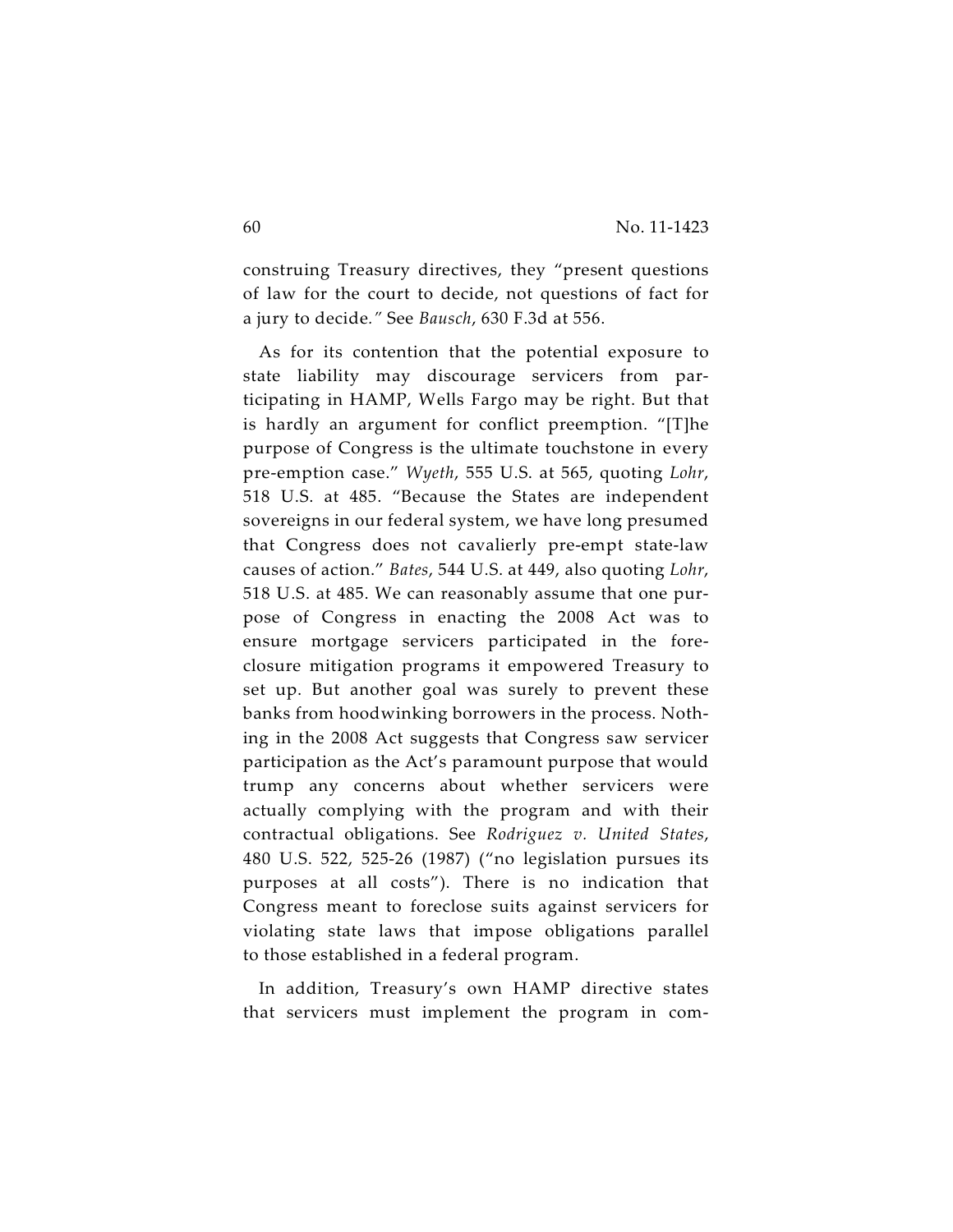pliance with state common law and statutes. See Supplemental Directive 09-01 ("Each servicer . . . must be aware of, and in full compliance with, all federal state, and local laws (including statutes, regulations, ordinances, administrative rules and orders that have the effect of law, and judicial rulings and opinions) . . . ."). This would be an odd provision if Treasury had anticipated that HAMP would preempt state-law claims, especially ones that mirror its own directives. In this context, the agency's own tacit view of its program's lack of preemptive force is entitled to some weight. See *Wyeth*, 555 U.S. at 577 (agencies "have a unique understanding of the statutes they administer and an attendant ability to make informed determinations about how state requirements may pose an 'obstacle to the accomplishment and execution of the full purposes and objectives of Congress' "), quoting *Hines v. Davidowitz*, 312 U.S. 52, 67 (1941); *Geier*, 529 U.S. at 883 (placing "some weight" on agency's interpretation of its own regulation's objectives and its conclusion "that a tort suit . . . would 'stand as an obstacle to the accomplishment and execution' of those objectives") (internal citations and quotation marks omitted).

## C. *The "End-Run" Theory*

Finally, Wells Fargo insists that Wigod's case cannot go forward because her allegations are "HAMP claims in disguise" and an "impermissible end-run around the lack of a private action in [the 2008 Act] and HAMP." This "end-run" theory was the primary basis on which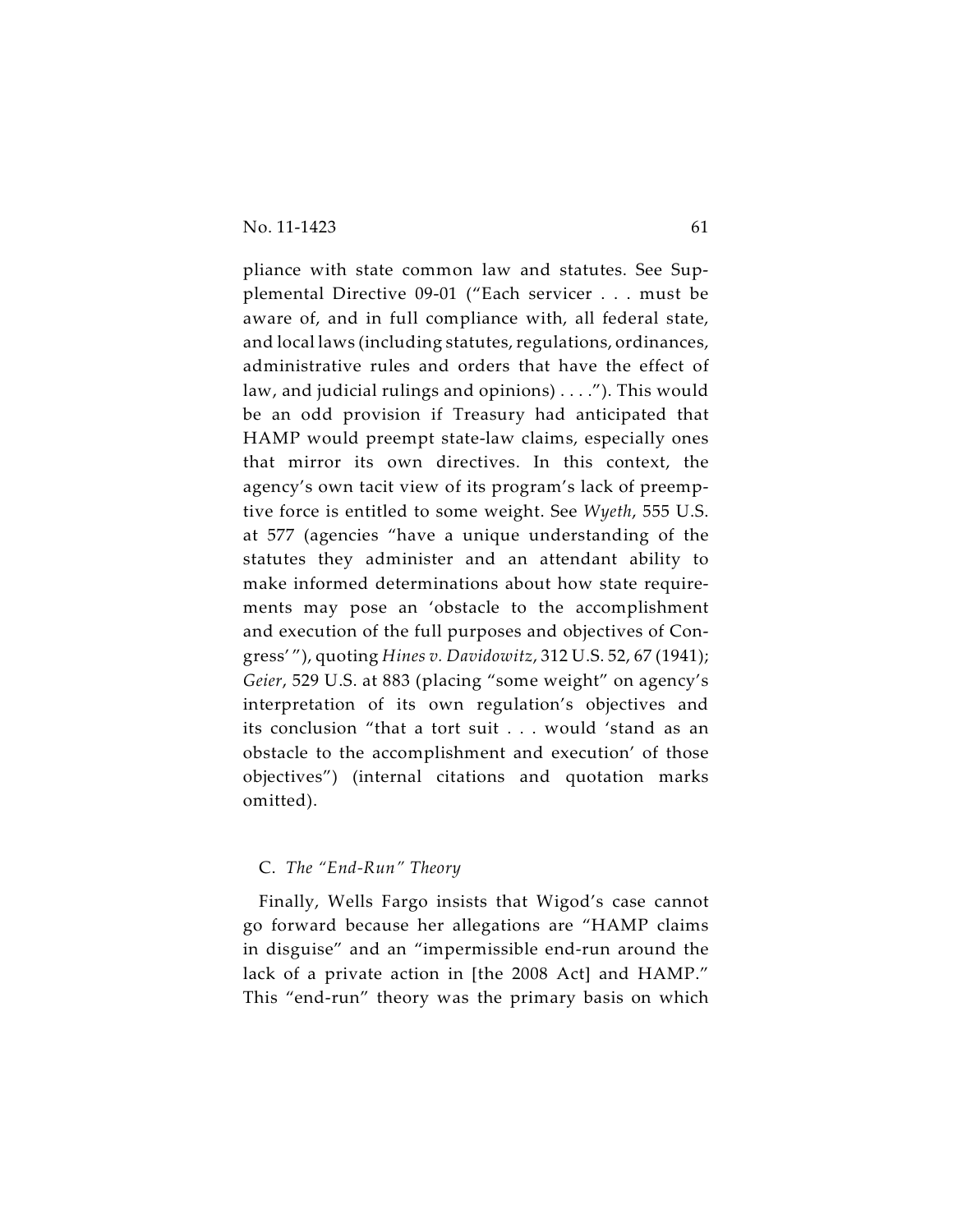the district court dismissed Wigod's complaint. That court explained that " 'the facts and allegations as pleaded in this case are premised chiefly on the terms and procedures set forth via HAMP and are not sufficiently independent to state a separate state law cause of action.' " *Wigod*, 2011 WL 250501, at \*4, quoting *Vida v. One West Bank, F.S.B.*, No. 10-987-AC, 2010 WL 5148473, at \*3-4 (D. Or. Dec. 13, 2010). Wells Fargo has developed the same theory before this court, arguing: "If Congress had intended courts to be adjudicating whether a borrower qualified for a loan modification under [the 2008 Act] or HAMP, it would have provided a private right of action — but it chose not to do so."

The end-run theory is built on the novel assumption that where Congress does not create a private right of action for violation of a federal law, no right of action may exist under state law, either. Wells Fargo and the district court appear to have conflated two distinct lines of cases — one involving the existence of a federal private right of action, see *Touche Ross & Co. v. Redington*, 442 U.S. 560 (1979), and the other about federal preemption of state law. Wells Fargo invokes *Touche Ross* for the proposition that "when Congress wished to provide a private damage remedy, it knew how to do so and did so expressly." Appellee's Br. at 15, quoting *Touche Ross*, 442 U.S. at 572. If this case involved whether to recognize a federal right of action under HAMP, *Touche Ross* and its progeny would certainly weigh in favor of judicial caution. See *Karahalios v. Nat'l Federation of Federal Employees, Local 1263*, 489 U.S. 527, 533 (1989) ("It is also an 'elemental canon' of statutory construction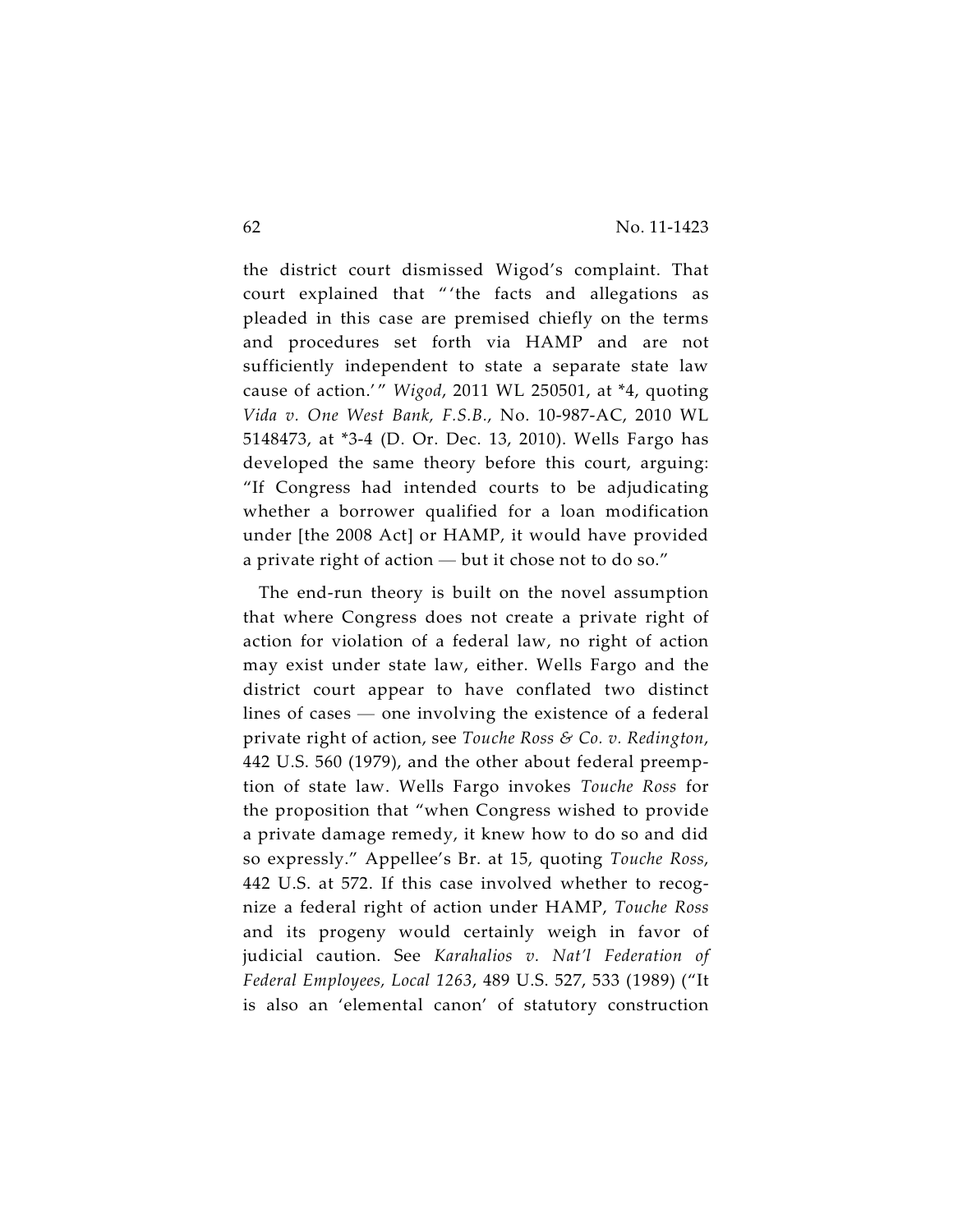that where a statute expressly provides a remedy, courts must be especially reluctant to provide additional remedies [under federal law]."), quoting *Transamerica Mortg. Advisors, Inc. v. Lewis*, 444 U.S. 11, 19 (1979). The issue here, however, is not whether federal law itself provides private remedies, but whether it displaces remedies otherwise available under state law. The absence of a private right of action from a federal statute provides no reason to dismiss a claim under a state law just because it refers to or incorporates some element of the federal law. See*, e.g.*, *Bates*, 544 U.S. at 448 ("although [the Federal Insecticide, Fungicide, and Rodenticide Act] does not provide a federal remedy to farmers and others who are injured as a result of a manufacturer's violation of FIFRA's labeling requirements, nothing in [the statute] precludes States from providing such a remedy"). To find otherwise would require adopting the novel presumption that where Congress provides no remedy under federal law, state law may not afford one in its stead.

To appreciate the novelty of Wells Fargo's argument, consider the many cases in which the Supreme Court has confronted issues of subject matter jurisdiction presented by state common-law claims that incorporate federal standards of conduct, without so much as a peep about whether state law may do so without being preempted. See, *e.g.*, *Grable & Sons Metal Products, Inc. v. Darue Engineering & Mfg.*, 545 U.S. 308, 312, 311, 315 (2005) (quiet title action brought under state law "turn[ed] on substantial question[ ] of federal law" because "the interpretation of the notice statute in the federal tax law" was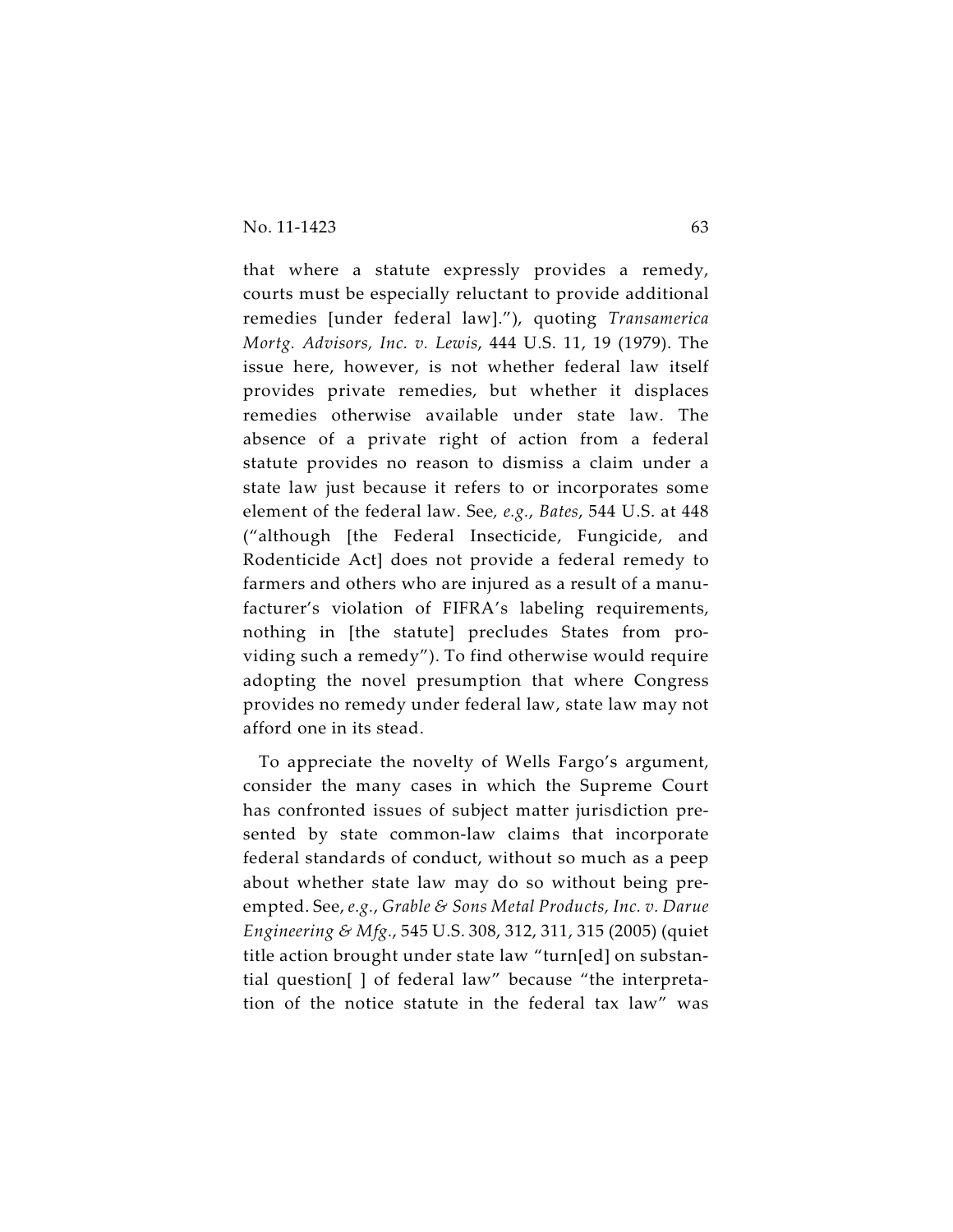an "essential element of [plaintiff's] quiet title claim); *Merrell Dow Pharmaceuticals, Inc. v. Thompson*, 478 U.S. 804, 805-07 (1986) (violation of federal labeling requirements in the Federal Food, Drug, and Cosmetic Act created a rebuttable presumption of negligence and proximate cause under state tort law); *Moore v. Chesapeake & Ohio Ry.*, 291 U.S. 205, 214-15 (1934) (Kentucky worker's compensation statute provided that employer railroad's violation of Federal Safety Appliance Acts would constitute negligence per se under state law).

Of course, these well-known cases grappled with an issue different from the one before this court: whether the presence of a federal issue in a state-created cause of action gives rise to federal question jurisdiction under 28 U.S.C. § 1331. In none of these cases has the Supreme Court even suggested that the absence of a private right of action under a federal statute would prevent state law from providing a cause of action based in whole or in part on violations of the federal law. When the issue is whether "arising under" jurisdiction is available, Congressional silence matters a great deal, for our jurisdiction under § 1331 is determined by Congress. See *Merrell Dow*, 478 U.S. at 812 (stating that it would "undermine . . . congressional intent to . . . exercise federal-question jurisdiction and provide remedies for violations of [a] federal statute" that contains no private right of action, "solely because the violation of the federal statute" is an element of state law claim).

When the federal court's jurisdiction over state-law claims is based on diversity of citizenship, however, the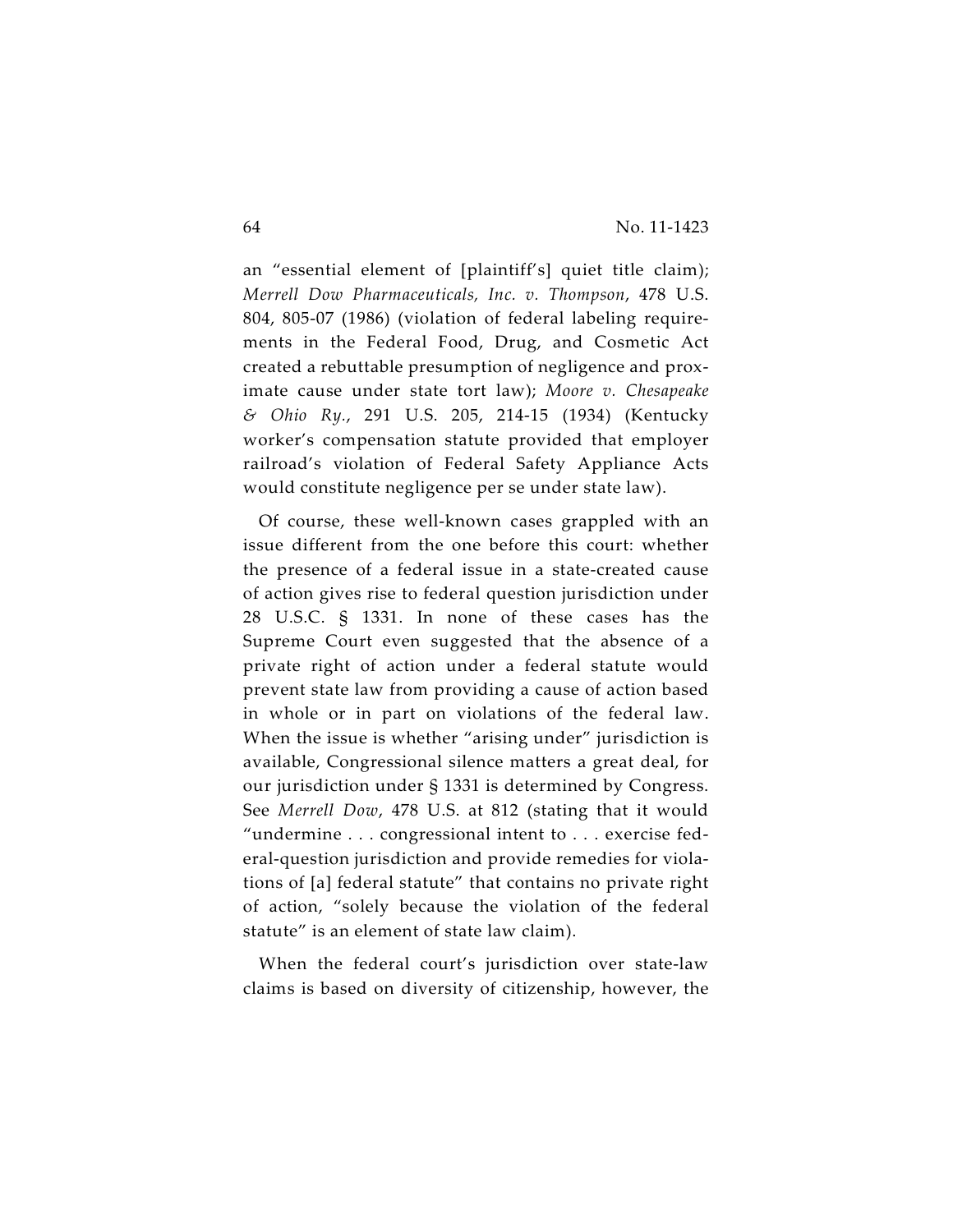absence of a private right of action in a federal statute actually weighs *against* preemption. See, *e.g.*, *Wyeth*, 555 U.S. at 574 ("Congress did not provide a federal remedy for consumers harmed by unsafe or ineffective drugs in the 1938 statute or in any subsequent amendment. Evidently, it determined that widely available state rights of action provided appropriate relief for injured consumers."). We realize that Wells Fargo does not style its "end-run" theory as a preemption argument. But in the absence of any other doctrinal foundation for it, we see no other way to classify it. As Judge Hibbler wrote in one of the HAMP cases in which claims under Illinois law survived a motion to dismiss,

[There is no] general rule that where a state common law theory provides for liability for conduct that is also violative of federal law, a suit under the state common law is prohibited so long as the federal law does not provide for a private right of action. Indeed, it seems the only justification for such a rule would be federal preemption of state law.

*Fletcher v. OneWest Bank, FSB*, No. 10 C 4682, 2011 WL 2648606, at \*4 (N.D. Ill. June 30, 2011); see also *Bosque*, 762 F. Supp. 2d at 351 ("The fact that a TPP has a relationship to a federal statute and regulations does not require the dismissal of any state-law claims that arise under a TPP."). In short, a state-law claim's incorporation of federal law has never been regarded as disabling, whether the federal law has a private right of action or not. See *Grable & Sons*, 545 U.S. at 318-19 ("The violation of federal statutes and regulations is commonly given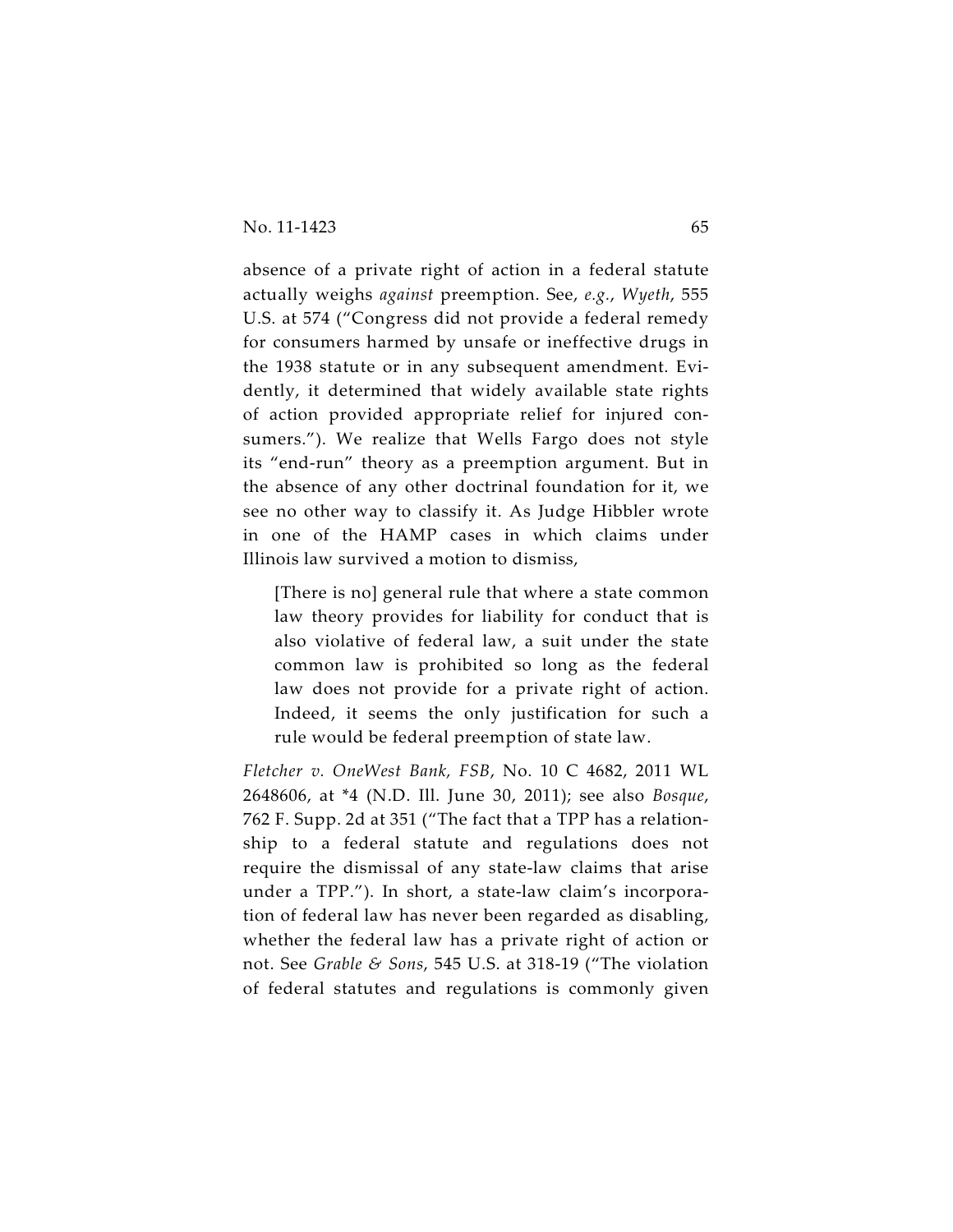negligence per se effect in state tort proceedings."), quoting Restatement (Third) of Torts § 14, Reporters' Note, cmt. *a*, p. 195 (Tent. Draft No. 1, Mar. 28, 2001); *Merrell Dow*, 478 U.S. at 816 ("violation of the federal standard as an element of state tort recovery did not fundamentally change the state tort nature of the action"); W. Keeton, D. Dobbs, R. Keeton, & D. Owen, *Prosser and Keeton on Law of Torts* § 36, p. 221, n.9 (5th ed. 1984) ("the breach of a federal statute may support a negligence per se claim as a matter of state law").

Wells Fargo has tried to find some support for its end-run theory in two Second Circuit cases involving very different statutes. In *Grochowski v. Phoenix Construction*, 318 F.3d 80 (2d Cir. 2003), a construction contract between the City of New York and some general contractors required the latter to pay their laborers in accordance with the Davis-Bacon Act (DBA), a federal law that accords no private right of action, at least under Second Circuit precedent.<sup>17</sup> The contractors did not do so, and their laborers sued them under New York common law for breach of contract as third-party beneficiaries. The district court granted the contractors' motion to dismiss. A divided panel of the Second Circuit affirmed, reasoning that "no private right of action exists under" the DBA and that "the plaintiffs' efforts to bring their

Compare *Chan v. City of New York*, 1 F.3d 96, 103 (2d Cir. 1993) <sup>17</sup> (holding that DBA confers no private right of action), with *McDaniel v. University of Chicago*, 548 F.2d 689, 695 (7th Cir. 1977) (finding private right of action in the DBA).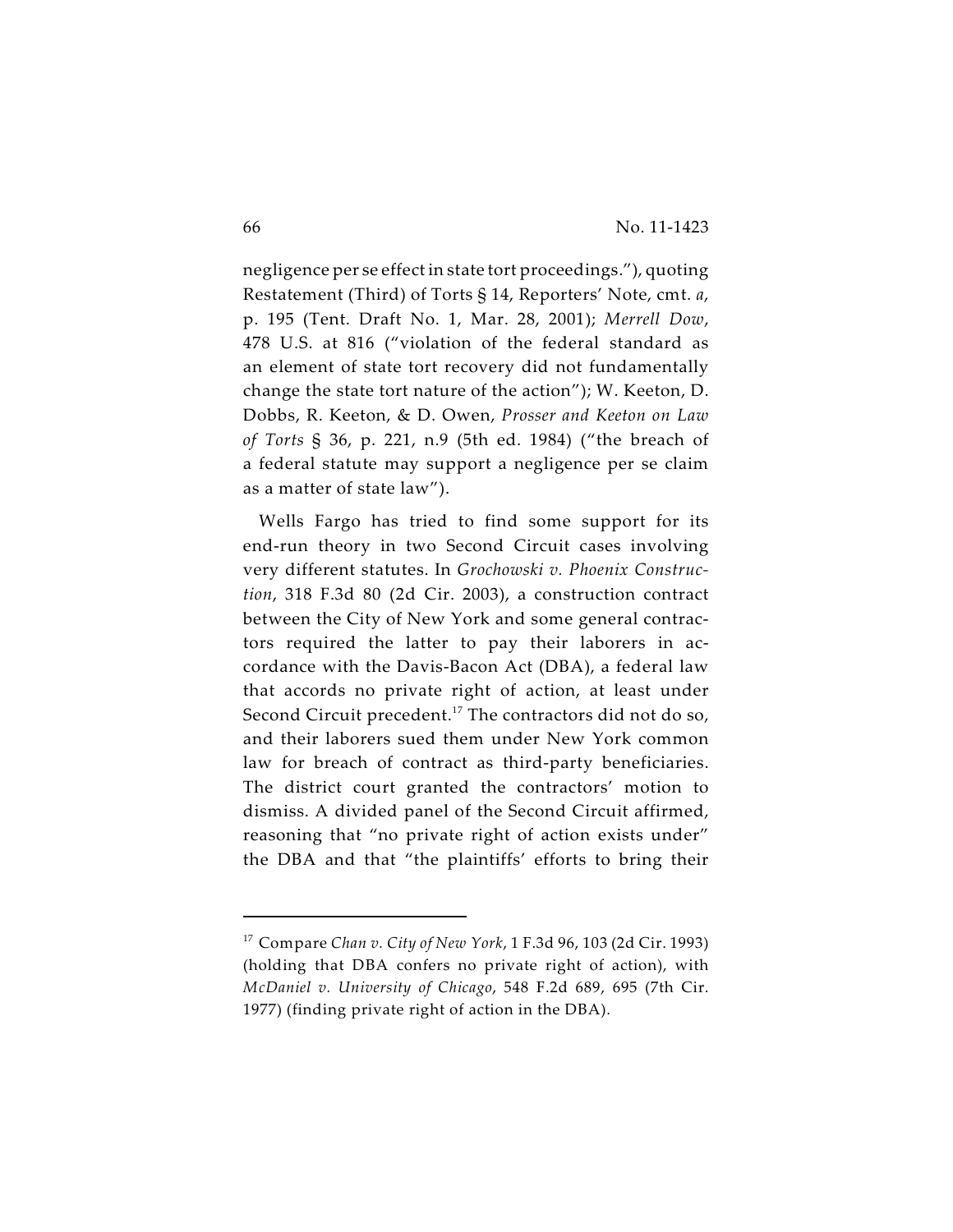claims as state common-law claims are clearly an impermissible '*end run*' around the DBA." *Id*. at 86 (emphasis added). The majority's only elaboration of this theory was the following:

At bottom, the plaintiffs' state-law claims are indirect attempts at privately enforcing the prevailing wage schedules contained in the DBA. To allow a third-party private contract action aimed at enforcing those wage schedules would be "inconsistent with the underlying purpose of the legislative scheme and would interfere with the implementation of that scheme to the same extent as would a cause of action directly under the statute." *Davis v. United Air Lines, Inc.*, 575 F. Supp. 677, 680 (E.D.N.Y. 1983).

*Grochowski*, 318 F.3d at 86.

Judge Lynch dissented, criticizing the majority's reliance on the "proposition[ ] that the plaintiffs may not make an 'end-run' around the absence of a private right of action" in the DBA.

That, I respectfully submit, is a slogan, not an argument. And it is an erroneous slogan at that. . . .

. . . The majority fails to cite any actual evidence, in the language or legislative history of the DBA, that Congress intended to prevent state law contract suits based on contractual promises to pay DBA prevailing wages — promises that Congress specifically required to be written into *contracts* that it must have assumed would be enforceable, like any other contracts, under state law. . . .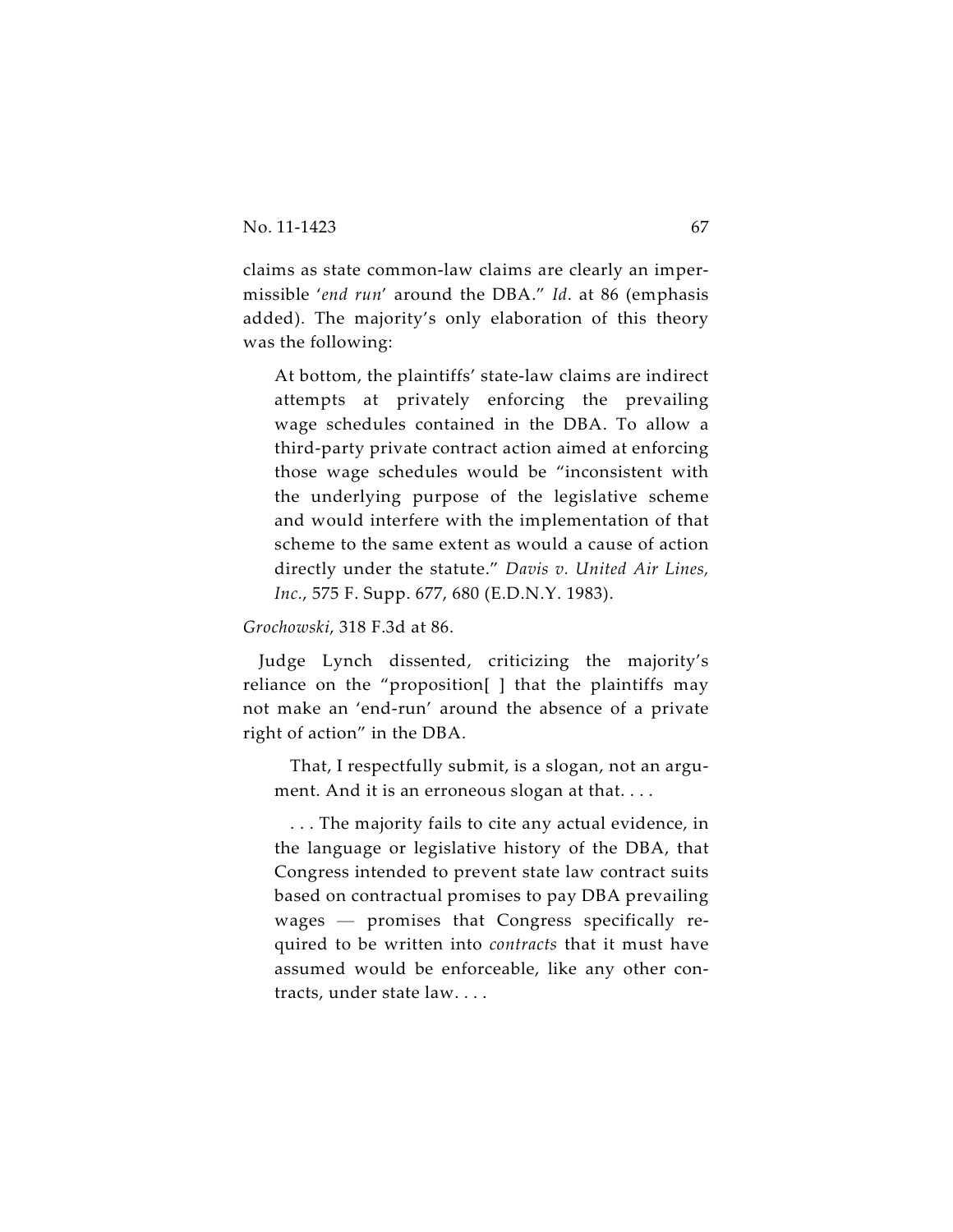. . . If New York law provides a right or remedy, any plaintiff has an absolute right to invoke it, unless the New York law is contrary to or pre-empted by federal law. But the majority does not even make a pass at demonstrating that the DBA displaces state contract law, or that New York's willingness to enforce contractual promises to pay the prevailing wage is contrary to, rather than supportive of, the federal policy embodied in the DBA.

*Id*. at 90-91 (Lynch, J., dissenting in part). We think Judge Lynch has the better of this argument.<sup>18</sup> The end-run

 $18$  As it happens, so did the New York Court of Appeals, which unanimously endorsed Judge Lynch's interpretation of New York common law and held that "when a contractor has promised to pay its workers the prevailing wages required by the United States Housing Act, the workers may sue under state law to enforce the promise" as a third-party beneficiary. *Cox v. NAP Construction Co.*, 891 N.E.2d 271, 273 (N.Y. 2008). The court dismissed the end-run theory in *Grochowski* as "flawed": "We agree with Judge Lynch . . . . To say that Congress, in enacting the DBA, did not intend to create a federal right of action is not to say that Congress intended to prohibit, or preempt, state claims." This raises a further puzzle with respect to the end-run theory. If a state court — or legislature, for that matter — expressly creates a state-law remedy for a violation of a federal law that lacks a private right of action, do federal courts have the authority to abrogate it under the Supremacy Clause? If the end-run theory were a species of federal preemption, the answer would clearly be yes. See, *e.g.*, *Rose v. Arkansas State Police*, 479 U.S. 1, 3 (1986) (per curiam) (continued...)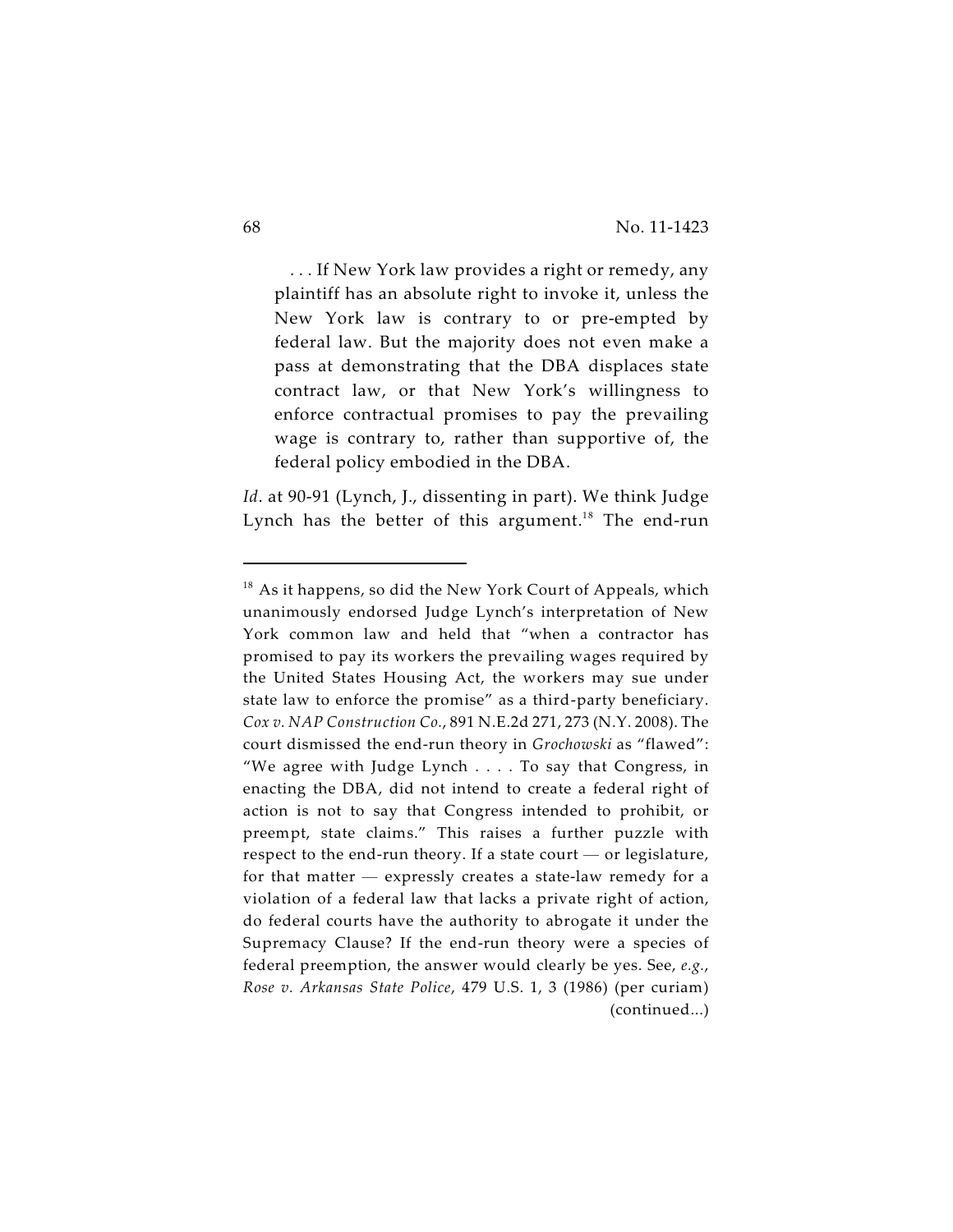theory, as it is described by the majority, bears a striking resemblance to obstacle preemption, with its reference to the state law's "inconsisten[cy] with the underlying purpose of the [federal] regulatory scheme." *Id*. at 86. Yet, as Judge Lynch pointed out, there is no evidence that Congressional intent — the touchstone of any preemption inquiry  $-$  was to preempt state law with the DBA. It seems to us that the *Grochowski* end-run theory is really just an "end-run" around well-

 $18$  (...continued)

<sup>(&</sup>quot;There can be no dispute that the Supremacy Clause invalidates all state laws that conflict or interfere with an Act of Congress."); *Gibbons v. Ogden*, 22 U.S. (9 Wheat.) 1, 211 (1824) ("In every such case, the act of Congress, or the treaty, is supreme; and the law of the State, though enacted in the exercise of powers not controverted, must yield to it."). But the interplay between the Second Circuit and the New York Court of Appeals in *Grochowsk*i and *Cox* suggests that some other legal principle was at work. The confusion further convinces us that the end-run theory lies in a doctrinal no-man's land, and its adoption would upset a century or two of preemption and arising-under jurisdictional precedents. See, *e.g.*, *Gully v. First National Bank*, 299 U.S. 109, 115 (1936) ("Not every question of federal law emerging in a suit is proof that a federal law is the basis of the suit."); see also *Smith v. Kansas City Title & Trust Co.*, 255 U.S. 180, 215 (1921) (Holmes, J., dissenting) ("The mere adoption by a State law of a United States law as a criterion or test, when the law of the United States has no force *proprio vigore*, does not cause a case under the State law to be also a case under the law of the United States, and so it has been decided by this Court again and again.").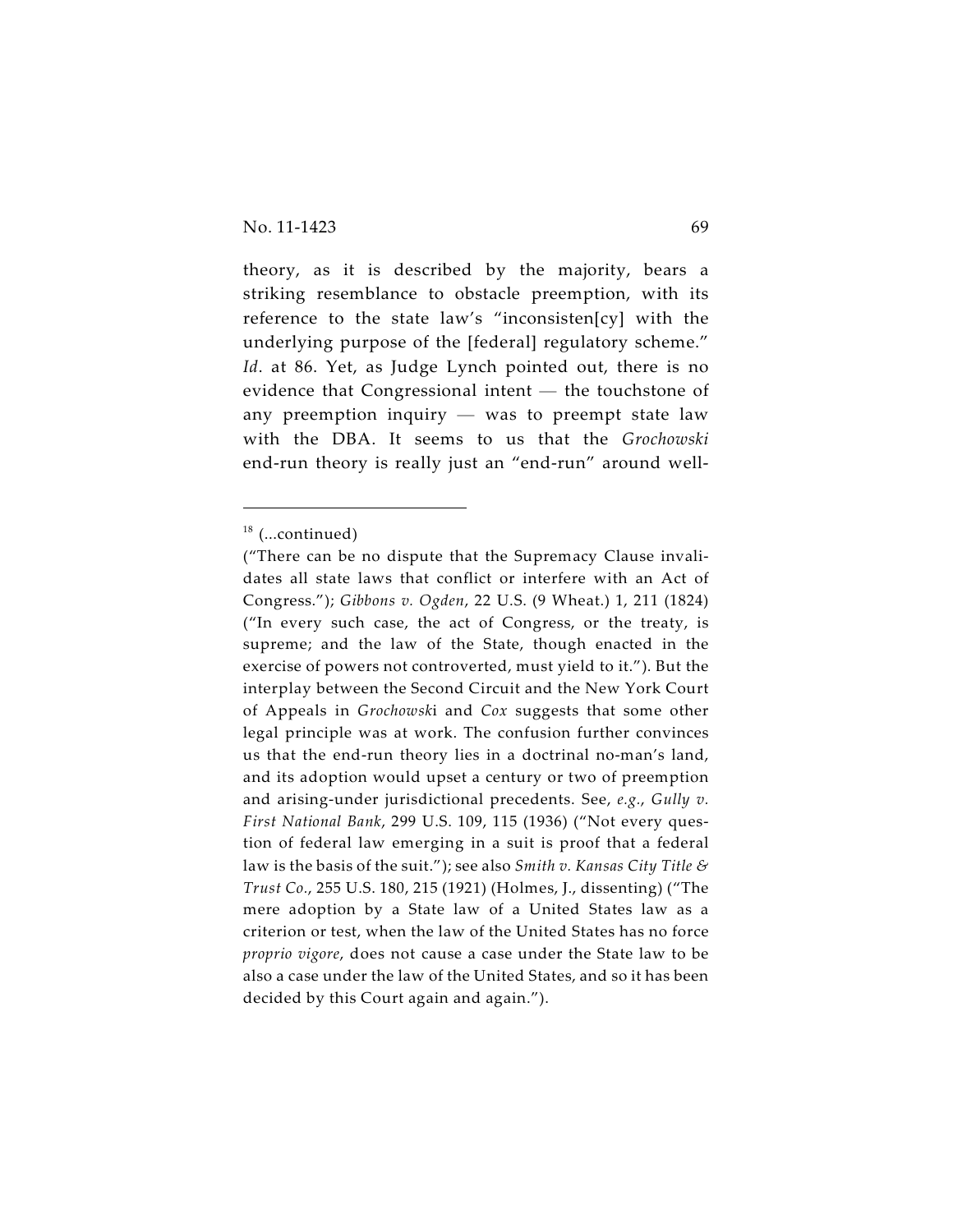established preemption doctrine, and we decline to adopt it.<sup>19</sup>

Wells Fargo also cites *Broder v. Cablevision Systems Corp.*, 418 F.3d 187 (2d Cir. 2005), which contains a brief and tepid reference to *Grochowski*. The case involved a cable television provider that extended a discounted rate to certain customers without offering or disclosing it to others — a practice the plaintiff alleged to violate both

<sup>&</sup>lt;sup>19</sup> To the extent the Supreme Court's citation of *Grochowski* in *Astra USA, Inc. v. Santa Clara County*, 131 S. Ct. 1342 (2011), connotes an endorsement, we think it is limited to the third-party beneficiary context. See *Astra*, 131 S. Ct. at 1348 (citing *Grochowski* as holding that "when a government contract confirms a statutory obligation, 'a third-party private contract action [to enforce that obligation] would be inconsistent with . . . the legislative scheme . . . to the same extent as would a cause of action directly under the statute' "). In any third-party beneficiary case, a "nonparty becomes legally entitled to a benefit promised in a contract . . . only if the contracting parties so intend." *Id*. In *Astra*, the absence of a private right of action in the federal program was important because it showed that Congress did not intend plaintiffs to be third-party beneficiaries. See *id*. In this case, however, the question is not whether HAMP mortgagors were intended third-party beneficiaries of the federal contracts with servicers but whether Congress intended to preclude them from enforcing contracts to which they themselves were parties. That is a preemption question not addressed in *Astra*, which mentions preemption only once, in a footnote dealing with a tertiary issue on which the Court took no position. *Id*. at 1349 n.5.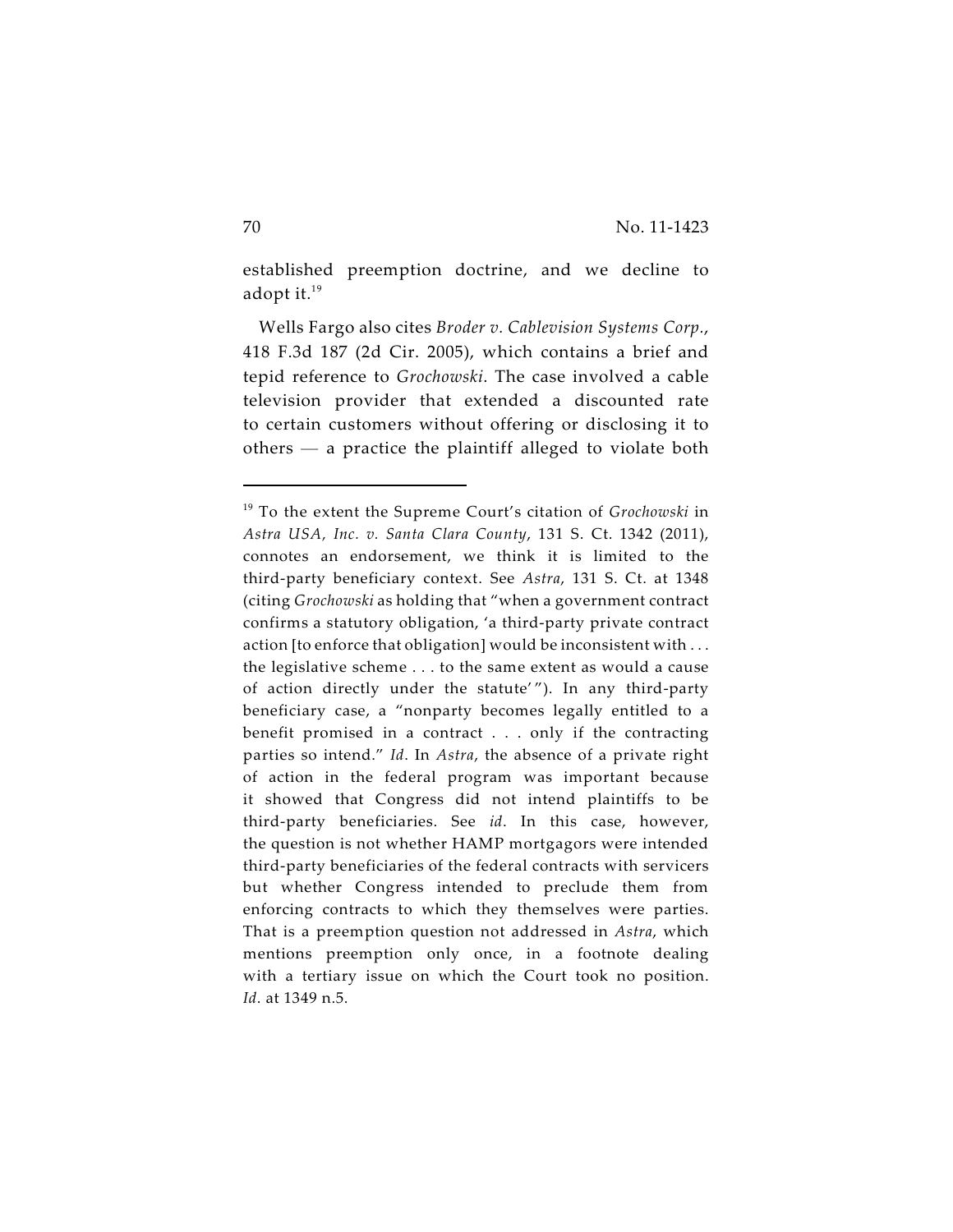the federal Consumer Protection and Competition Act (CPCA) and a New York state statute. Neither law, however, provided for a private right of action, so the plaintiff sued for common-law breach of contract and fraud and for deceptive practices under the New York General Business Law. The Second Circuit affirmed the dismissal of the plaintiff's breach of contract claim on the ground that "the contract language . . . unambiguously foreclose[d] his claims." *Broder*, 418 F.3d at 197. The court did not rely on *Grochowski*, but noted that the district court had embraced its end-run theory in an "alternative ground of decision." *Broder*, 418 F.3d at 198 (emphasis added). The panel wrote:

However narrow or broad the proper interpretation of our holding in *Grochowski* may be, that case stands at least for the proposition that a federal court should not strain to find in a contract a state-law right of action for violation of a federal law under which no private right of action exists.

*Brode*r, 418 F.3d at 198. Here, however, we have found that Wigod has alleged a breach of contract claim under the plain language of the TPP agreement, with no "straining" required to reach this conclusion. Thus, even if *Broder* had endorsed *Grochowski*'s end-run theory, and even if it had done so in its holding rather than in dicta, it would not apply to Wigod's breach of contract claim.

The end-run theory made a second appearance in *Broder* during the court's discussion of the plaintiff's deceptive practices claims under the New York General Business Law, although the court did not call it that or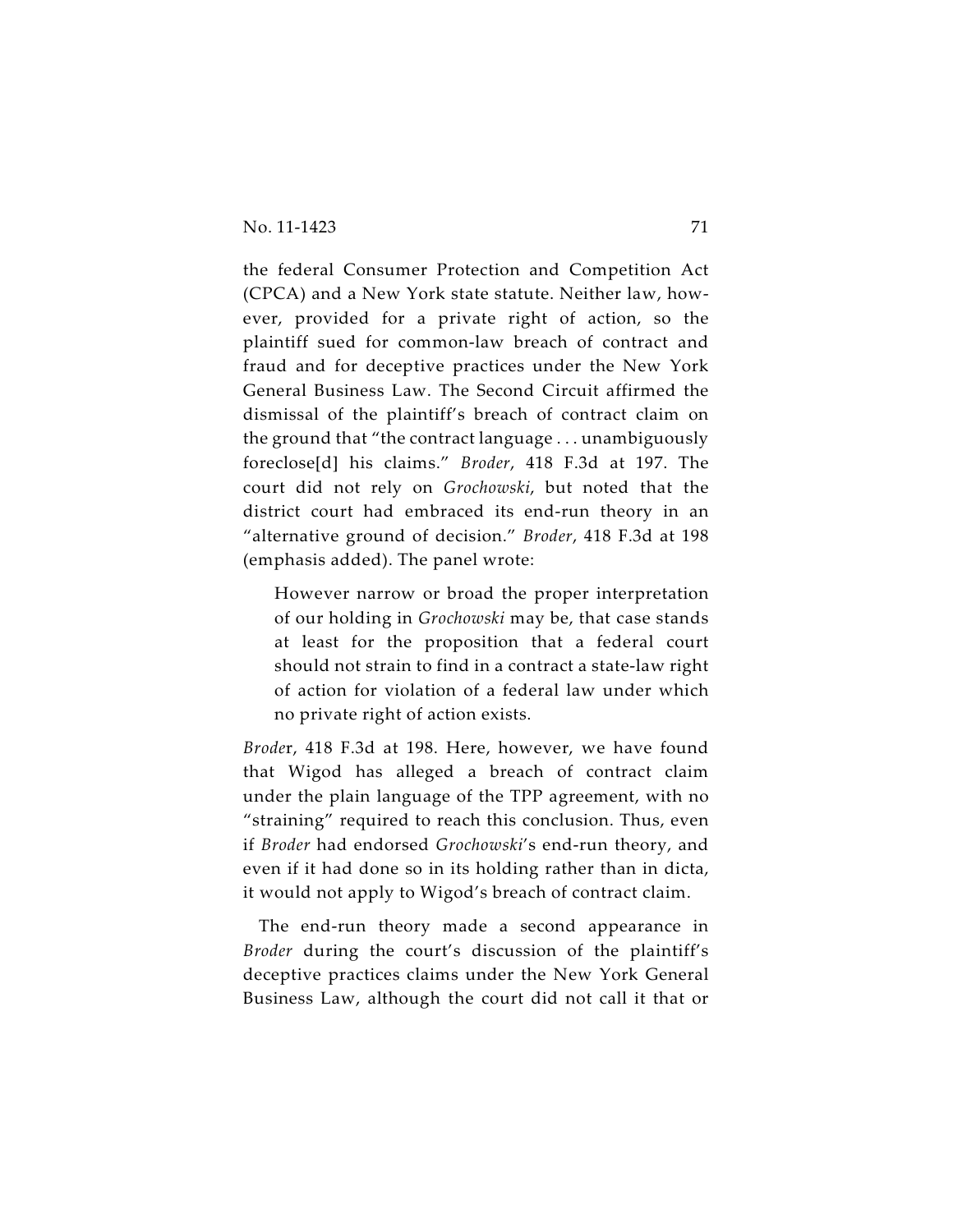even cite *Grochowski*. Instead, the court used the term "circumvention," holding that the plaintiff was not allowed to "circumvent the lack of a private right of action for violation of" the CPCA by alleging that non-uniform rates were deceptive under state law. *Id*. at 199. From Congress's omission of a private right of action in the CPCA, the court inferred that it intended to foreclose state remedies as well, and declined to "attribute[ ] to the New York legislature an intent to thwart Congress's intentions." *Id.*

We find that inference difficult to reconcile with cases like *Bates*, 544 U.S. at 448, and *Wyeth*, 555 U.S. at 574, but it matters little since this part of *Broder*'s holding is easily distinguishable. *Broder* dealt with a different federal law altogether and expressly confined its holding to apply only to the CPCA. *Broder*, 418 F.3d at 199. Furthermore, Wigod's ICFA claims do not allege that Wells Fargo engaged in unfair or deceptive business practices by violating HAMP guidelines. Rather, she contends that Wells Fargo's misrepresentation and omission of material facts misled her to believe she would receive a permanent modification under HAMP and that it implemented its HAMP compliance procedures in a way designed to thwart borrowers' legitimate expectations. The plaintiff in *Broder*, in contrast, alleged that Cablevision's violation of the CPCA's uniform rate requirement was itself a deceptive practice. In his reply brief to the Second Circuit, he refined his argument along the lines of Wigod's. The court indicated that this "subtler argument" was more passable but declined to consider it because it was waived. *Id*. at 202. Wigod has made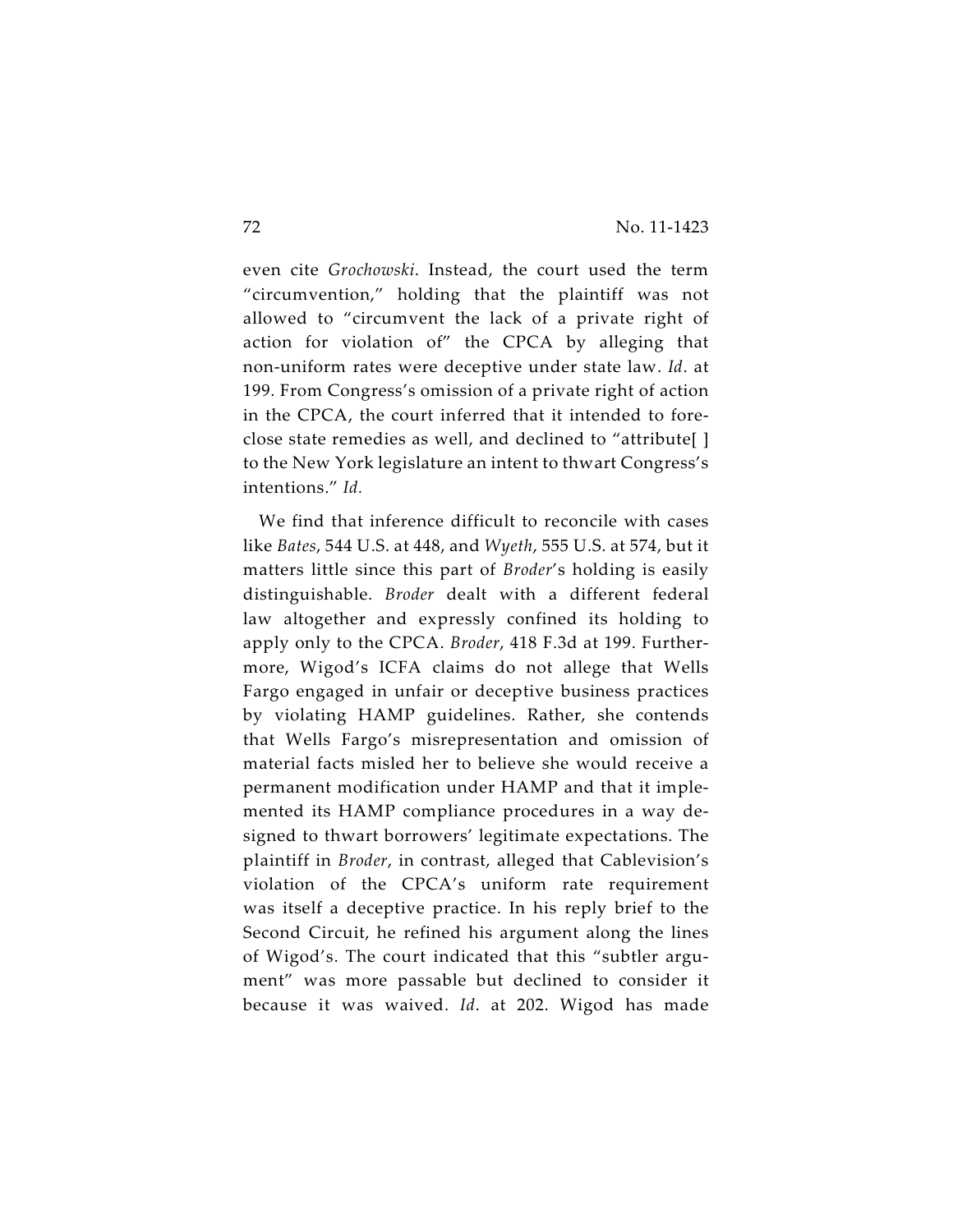this argument all along, and so her ICFA claims are not inconsistent with *Broder*.

## IV. *Conclusion*

We predict that the Illinois courts would find some of Wigod's claims actionable under the laws of their state, and we can find no basis in the law of federal preemption that would bar those claims. The judgment of the district court is therefore REVERSED as to Counts I, II, and VII, and the fraudulent misrepresentation claim of Count V, and AFFIRMED as to Counts IV, VI, and the fraudulent concealment claim of Count V. The case is REMANDED for further proceedings on the surviving counts.

RIPPLE, *Circuit Judge*, concurring. I am very pleased to join the excellent opinion of the court written by Judge Hamilton. I write separately only to note that, in my view, our task of adjudicating this matter would have been assisted significantly if the United States had entered this case as an amicus curiae.

The Emergency Economic Stabilization Act, P.L. 110- 343, 122 Stat. 3765, and the programs implemented under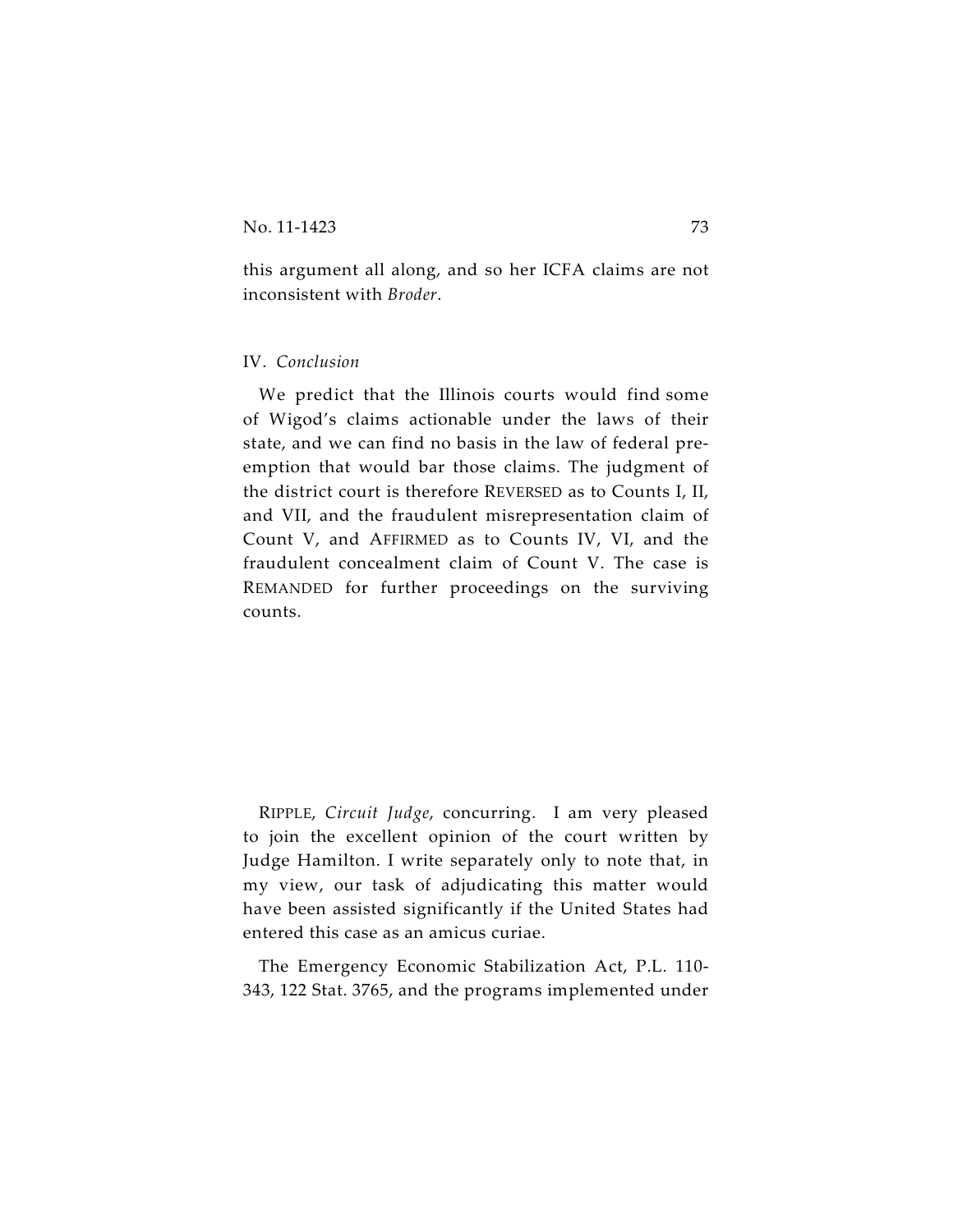its authority are of vital importance to the economic health of the Country. Prolonged litigation is hardly a catalyst to the effective administration of these programs. As the opinion for the court details with great care, the program at issue here has been the subject of many cases in the district courts. Efficient and accurate resolution in this court is important to the effective administration of the legislative program and, in that respect, the views of the executive department charged with the administration of the statute undoubtedly would have been of great assistance.

I hasten to add that, in suggesting that the participation of the United States would have been helpful to us, I do not mean to criticize in the least the efforts of counsel for the private parties before us. The perspective brought to a case such as this by the Government is simply different. It is uniquely qualified to express the purpose and the operation of the statute and to represent the public interest.

I also must qualify my view in another respect. From my vantage point, I am not privy, of course, to the myriad of considerations that must govern the allocation of legal resources in a Government whose legal talent is certainly not under-used. Indeed, the demands on those resources are overwhelming. It may well be that the participation of the Government in a case such as this one is simply not possible in the real world of limited resources in which we live.

I note that it is possible for the court to invite the Government's participation as an amicus in cases of such